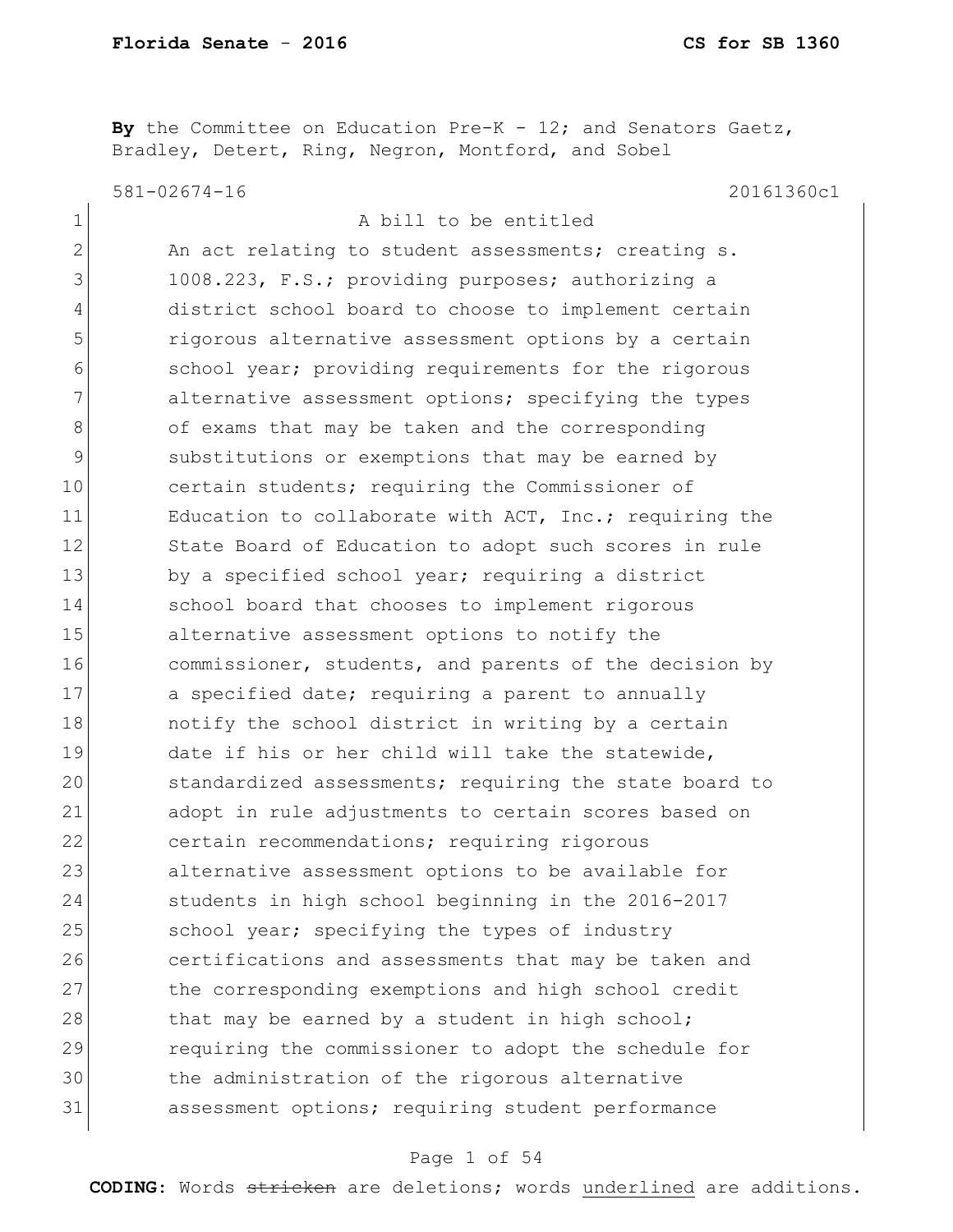|    | $581 - 02674 - 16$<br>20161360c1                       |
|----|--------------------------------------------------------|
| 32 | results to be made available to district school        |
| 33 | superintendents annually by a specified date;          |
| 34 | providing requirements for high school credits;        |
| 35 | providing proxy values to link student performance on  |
| 36 | rigorous alternative assessments to certain            |
| 37 | evaluations and grades; requiring the commissioner to  |
| 38 | seek legislative approval for any adjustments to the   |
| 39 | proxy values by a specified time; requiring the        |
| 40 | commissioner to submit certain recommendations to the  |
| 41 | Legislature by a specified date; requiring the         |
| 42 | rigorous alternative assessment options and proxies to |
| 43 | be included in each district school board-approved     |
| 44 | student progression plan and each district school      |
| 45 | board-approved educator performance evaluation system  |
| 46 | by a specified time; requiring the commissioner to     |
| 47 | coordinate with school districts for the               |
| 48 | administration of the rigorous alternative             |
| 49 | assessments; requiring the Department of Education to  |
| 50 | renegotiate the Florida Standards Assessment contract; |
| 51 | specifying that certain requirements do not apply to   |
| 52 | the renegotiation; requiring the renegotiated contract |
| 53 | to be executed by a specified date; authorizing the    |
| 54 | department to renegotiate other assessment contracts;  |
| 55 | requiring the department to negotiate and contract     |
| 56 | with certain entities in order to implement the        |
| 57 | rigorous alternative assessments; prohibiting the      |
| 58 | funding for the assessments from causing an increase   |
| 59 | in a certain appropriation in the General              |
| 60 | Appropriations Act; requiring each district school     |
|    |                                                        |

# Page 2 of 54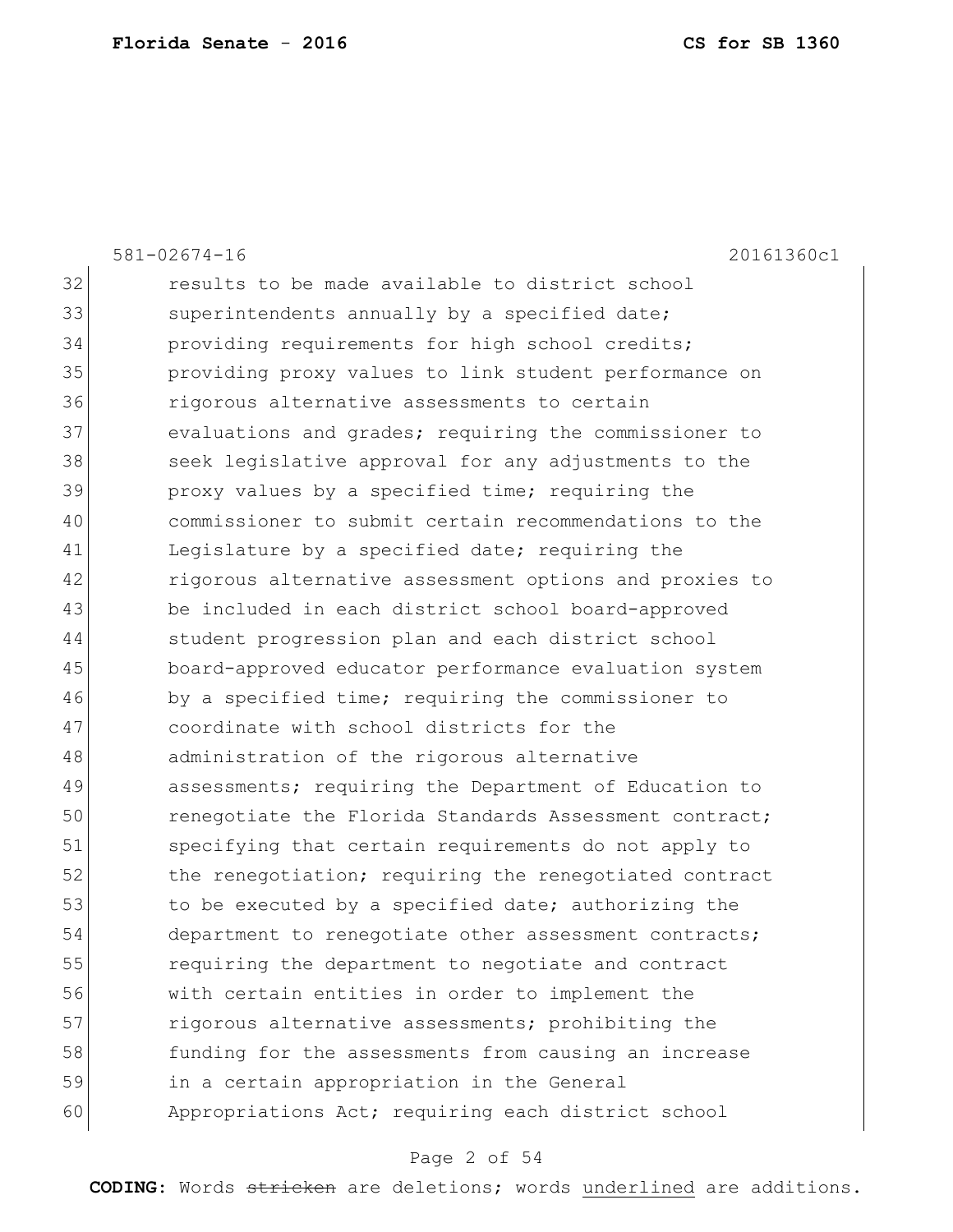|    | $581 - 02674 - 16$<br>20161360c1                       |
|----|--------------------------------------------------------|
| 61 | board to publish notification of the rigorous          |
| 62 | alternative assessment and student choice options on   |
| 63 | its school district website; providing applicability;  |
| 64 | providing for rulemaking; providing an implementation  |
| 65 | schedule for the 2016-2017 school year; amending s.    |
| 66 | 1002.3105, F.S.; specifying that a student who attains |
| 67 | a passing score on a rigorous alternative assessment   |
| 68 | may meet certain requirements; amending s. 1002.33,    |
| 69 | F.S.; revising compliance requirements for charter     |
| 70 | schools; amending s. 1003.4282, F.S.; requiring each   |
| 71 | school district to annually notify students and        |
| 72 | parents of standard high school diploma requirements   |
| 73 | by a specified date; revising the online course        |
| 74 | requirement; authorizing a district school board or a  |
| 75 | charter school governing board to offer certain        |
| 76 | additional options to meet the requirement; conforming |
| 77 | provisions to changes made by the act; amending ss.    |
| 78 | 1003.4285, 1003.4295, and 1003.436, F.S.; conforming   |
| 79 | provisions to changes made by the act; amending s.     |
| 80 | 1006.28, F.S.; requiring instructional materials to be |
| 81 | consistent with the rigorous alternative assessment    |
| 82 | option; requiring a district school board to make      |
| 83 | certain certifications at a public meeting; amending   |
| 84 | s. 1007.27, F.S.; requiring the department to identify |
| 85 | the minimum scores, maximum credit, and courses for    |
| 86 | which credit is awarded for certain examinations;      |
| 87 | amending ss. 1007.271 and 1011.61, F.S.; conforming    |
| 88 | provisions to changes made by the act; amending s.     |
| 89 | 1011.62, F.S.; deleting certain bonus limits that may  |
|    |                                                        |

# Page 3 of 54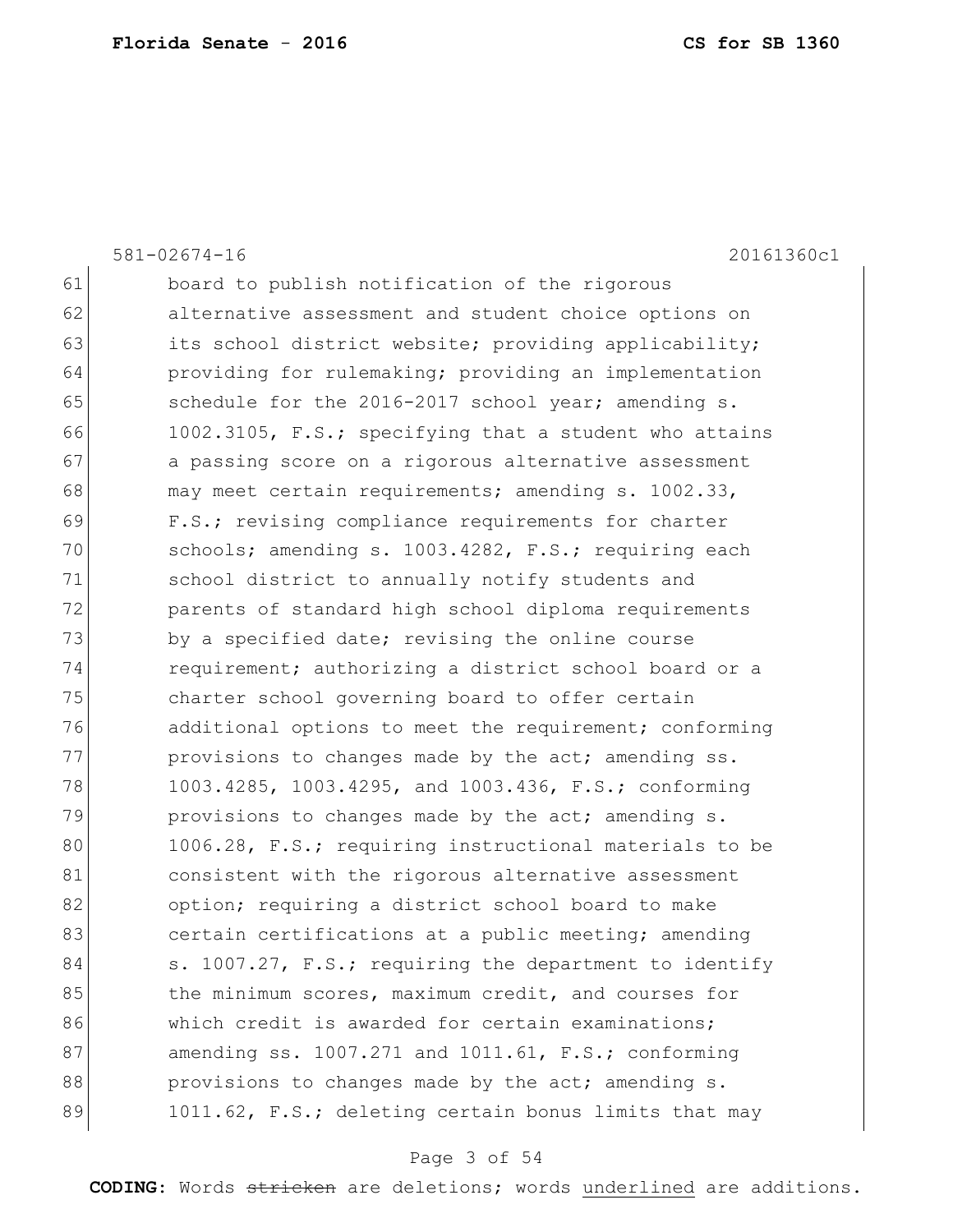|     | $581 - 02674 - 16$<br>20161360c1                                 |
|-----|------------------------------------------------------------------|
| 90  | be earned for instructing students who receive                   |
| 91  | specified grades on certain examinations; amending s.            |
| 92  | 1012.34, F.S.; requiring a classroom teacher's                   |
| 93  | performance evaluation to be based on the performance            |
| 94  | of certain students; amending s. 1001.42, F.S.;                  |
| 95  | revising the duties of a district school board;                  |
| 96  | requiring the commissioner to make certain requests              |
| 97  | and submit certain documentation regarding the federal           |
| 98  | Elementary and Secondary Education Act by a specified            |
| 99  | date; requiring the commissioner to submit a report to           |
| 100 | the Governor and the Legislature by a specified date;            |
| 101 | providing an effective date.                                     |
| 102 |                                                                  |
| 103 | Be It Enacted by the Legislature of the State of Florida:        |
| 104 |                                                                  |
| 105 | Section 1. Section 1008.223, Florida Statutes, is created        |
| 106 | to read:                                                         |
| 107 | 1008.223 Rigorous alternative assessment options.-               |
| 108 | (1) PURPOSE. - The purpose of this section is to enable          |
| 109 | students to choose to take rigorous alternative assessments, in  |
| 110 | lieu of the statewide, standardized assessments established      |
| 111 | pursuant to s. 1008.22 to meet subject area, course, credit, and |
| 112 | assessment requirements for student progression and graduation.  |
| 113 | It is the intent of the Legislature to preserve the statewide,   |
| 114 | standardized assessments as the default common battery of        |
| 115 | assessments for all students attending public schools. The       |
| 116 | rigorous alternative assessments are intended to supplement the  |
| 117 | statewide assessment program with valid, reliable, and respected |
| 118 | assessment options for students to demonstrate subject area and  |

# Page 4 of 54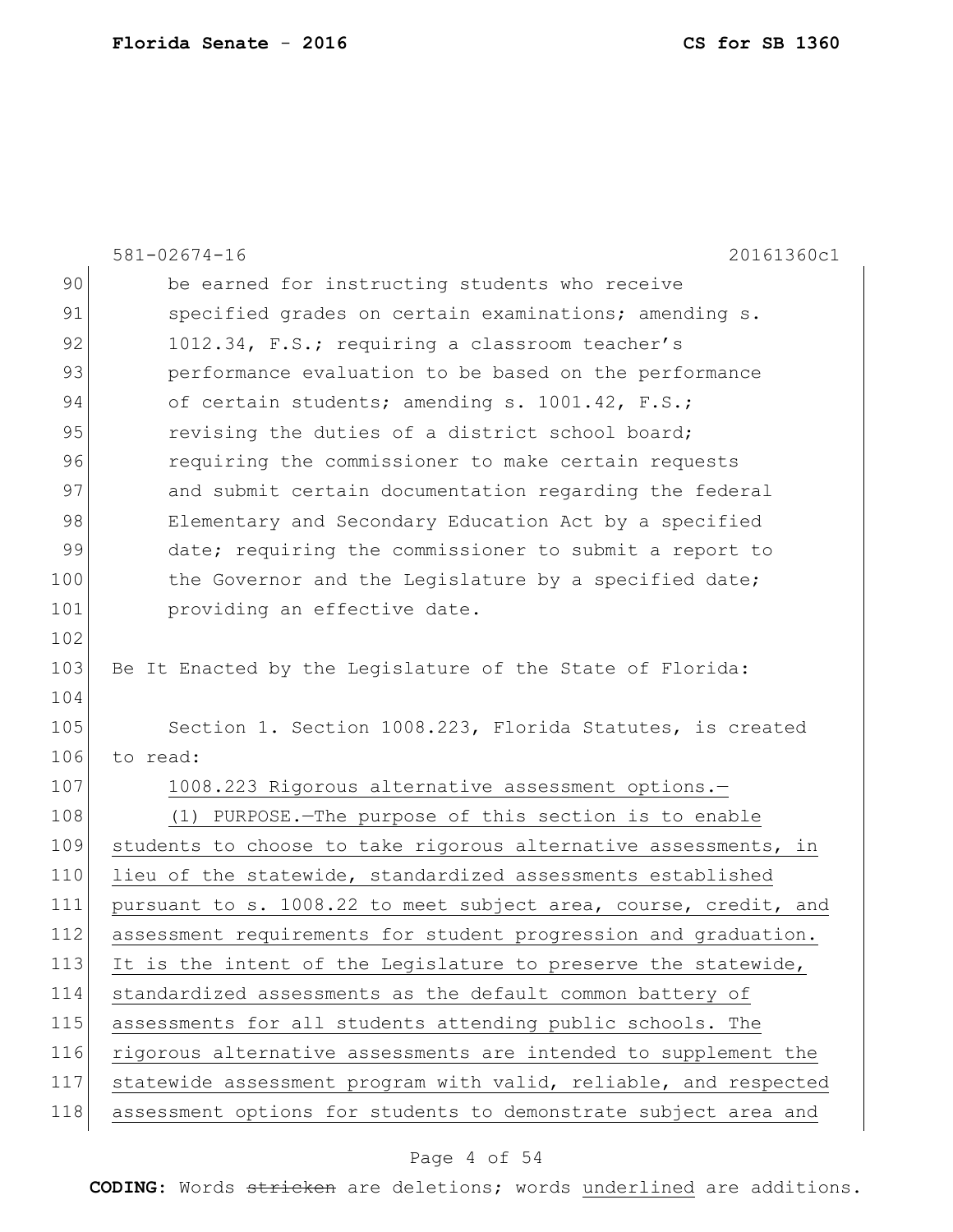581-02674-16 20161360c1 119 grade level competency and college and career readiness. 120 Additionally, the purpose of this section is to: 121 (a) Expand the availability of rigorous alternative 122 assessment options that students take to meet requirements for 123 admission to postsecondary educational institutions or to 124 generate college credits, often at least three credit hours, so 125 that such credits also substitute for statewide, standardized 126 assessments. 127 (b) Maximize a performance-based approach that allows 128 students to generate credit based on attaining a concordant, 129 comparative, or passing score on a rigorous alternative 130 assessment without enrolling in the corresponding course to 131 demonstrate satisfactory performance in meeting the requirements 132 to earn a standard high school diploma. 133 (c) Link student performance on rigorous alternative 134 assessments to educator evaluation, school grade, school 135 improvement rating, and school district grade calculations. 136 (d) Leverage the Course Code Directory and the statewide 137 course numbering system to link assessments and courses to award 138 credit and assist the state and school districts with planning 139 and administering rigorous alternative assessments. 140 141 Nothing stated in this section shall be construed to require 142 students to take rigorous alternative assessments in addition to 143 the statewide, standardized assessments or as substitutes for 144 the Florida Alternate Assessment for students with disabilities 145 pursuant to s. 1008.22. 146 (2) DISTRICT OPTIONS FOR STUDENTS. 147 (a) Beginning in the 2016-2017 school year, a district

### Page 5 of 54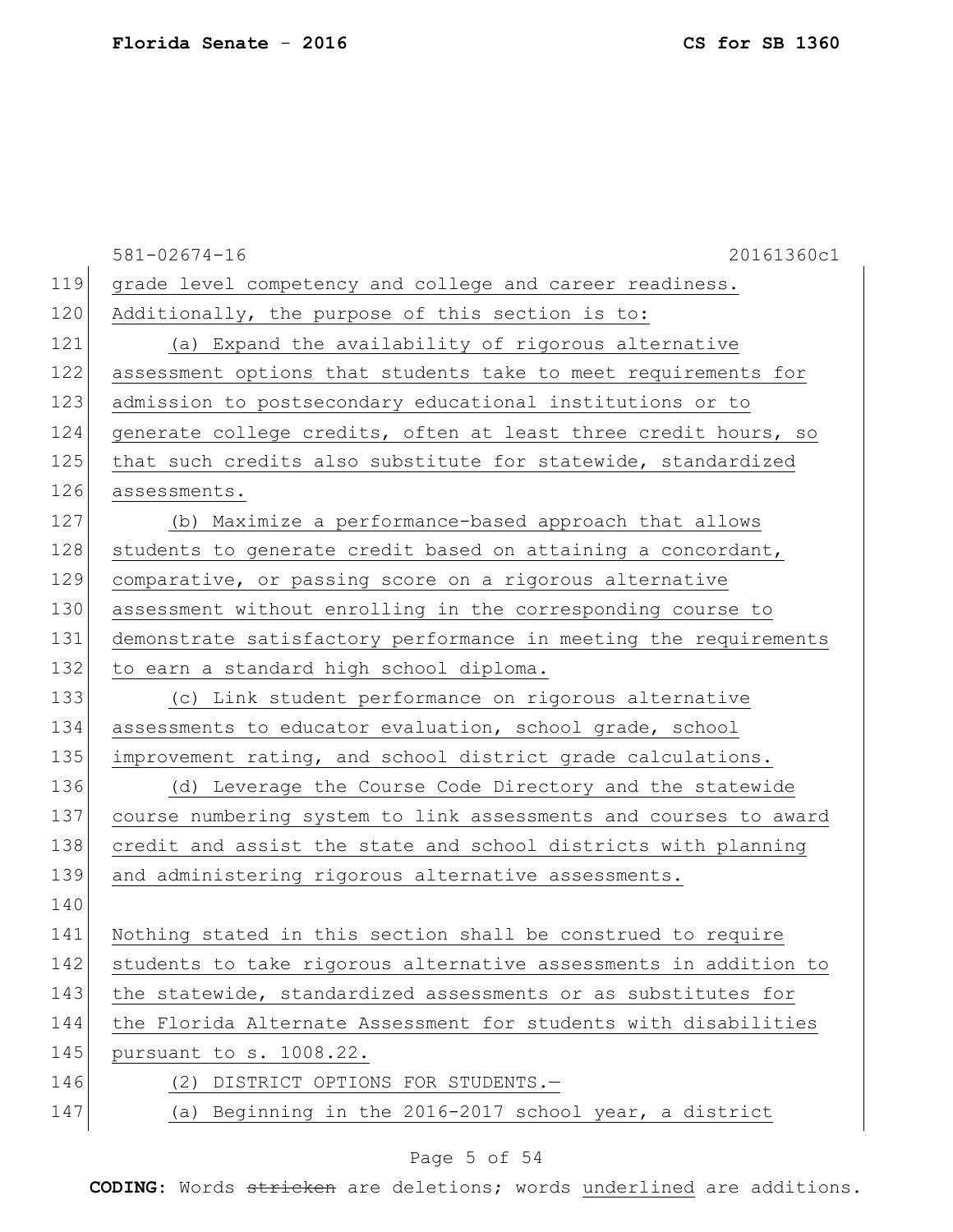581-02674-16 20161360c1 148 school board may choose to implement one of the following 149 rigorous alternative assessment options or a combination of such 150 assessments as specified in this paragraph, in lieu of the 151 statewide, standardized assessments: 152 1. ACT Aspire for grades 3 through 8. If a district school 153 board chooses to administer the ACT Aspire assessments for 154 grades 3 through 8 districtwide, a student enrolled in a public 155 school within that school district must take the ACT Aspire 156 assessments to satisfy the statewide, standardized assessment 157 requirements and demonstrate subject area and grade level 158 competency in English Language Arts (ELA), mathematics, and 159 science, unless the student's parent selects the statewide, 160 standardized assessments pursuant to s. 1008.22 for the student. 161 The commissioner must collaborate with ACT, Inc., to establish 162 ACT Aspire scores that demonstrate grade level and subject area 163 competency in ELA, mathematics, and science for grades 3 through 164 8. Before the beginning of the 2016-2017 school year, the state 165 board must adopt the scores in rule. 166 2. ACT Aspire and ACT for high school. If a district school 167 board chooses to administer the ACT Aspire assessments for 168 grades 9 and 10 and ACT districtwide, a student enrolled in a

169 public school in that school district must take the ACT Aspire 170 and ACT assessments to satisfy the statewide, standardized 171 assessment requirements and demonstrate subject area competency 172 and college and career readiness, unless the student's parent 173 selects the statewide, standardized assessments pursuant to s. 174 1008.22 for the student. A student may take the ACT after taking 175 the ACT Aspire assessments for grades 9 and 10 or after

176 demonstrating his or her readiness to take the ACT, as

### Page 6 of 54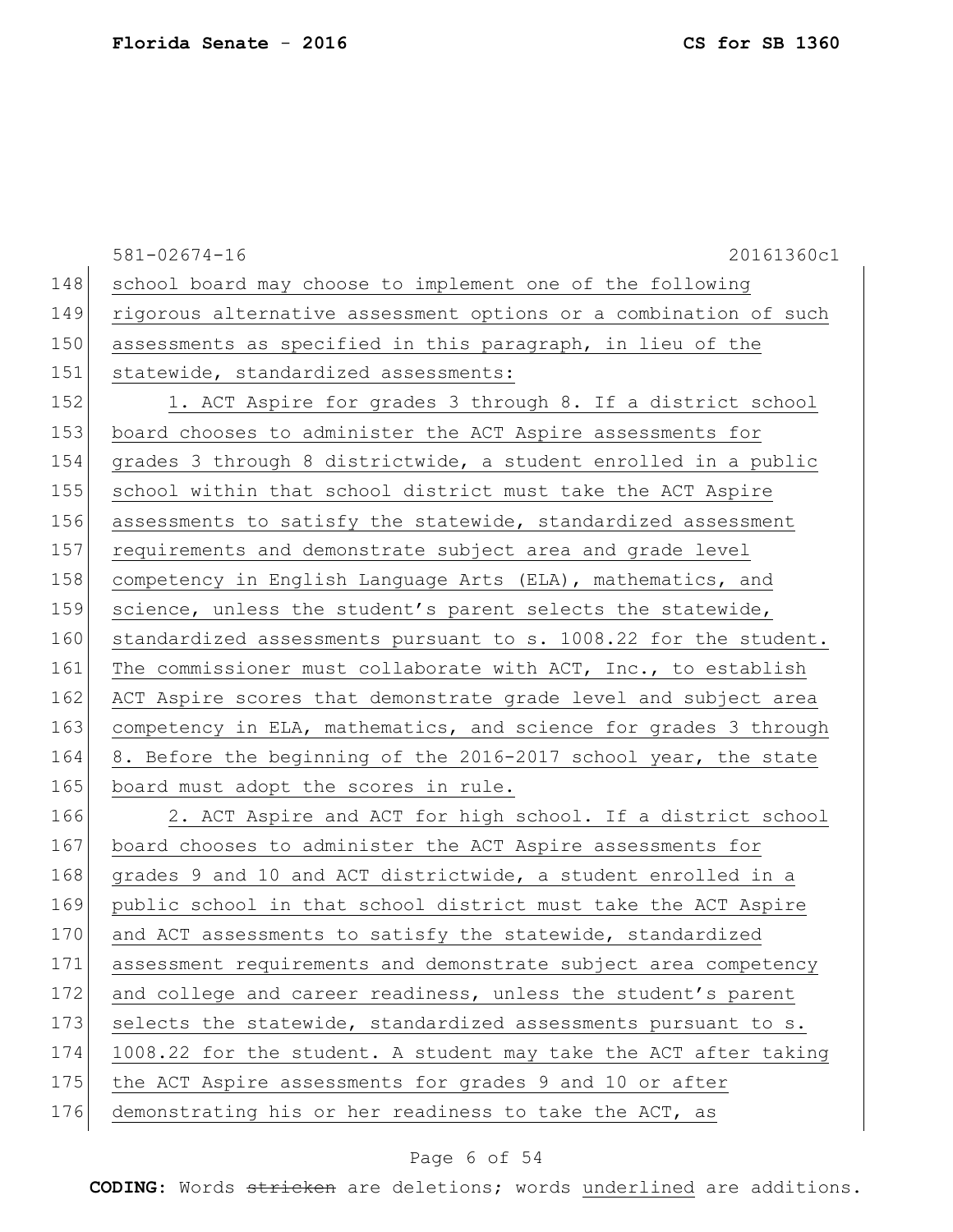|     | $581 - 02674 - 16$                                               |                                                           |          | 20161360c1                                                      |  |  |  |  |
|-----|------------------------------------------------------------------|-----------------------------------------------------------|----------|-----------------------------------------------------------------|--|--|--|--|
| 177 |                                                                  | determined by the district school superintendent, through |          |                                                                 |  |  |  |  |
| 178 | coursework or scores on the ACT Aspire assessments.              |                                                           |          |                                                                 |  |  |  |  |
| 179 | a. The ACT Aspire and ACT Performance-Based Student Outcome      |                                                           |          |                                                                 |  |  |  |  |
| 180 | Worksheet under this sub-subparagraph shall be used to authorize |                                                           |          |                                                                 |  |  |  |  |
| 181 |                                                                  |                                                           |          | ACT Aspire assessment and ACT substitutions for the grade 9 and |  |  |  |  |
| 182 |                                                                  |                                                           |          | grade 10 ELA assessments and the Algebra I EOC assessment. The  |  |  |  |  |
| 183 |                                                                  |                                                           |          | scores specified in the worksheet demonstrate grade level and   |  |  |  |  |
| 184 | subject area competency in ELA and mathematics.                  |                                                           |          |                                                                 |  |  |  |  |
| 185 |                                                                  |                                                           |          |                                                                 |  |  |  |  |
|     |                                                                  |                                                           |          | ACT Aspire and ACT Performance-Based Student Outcome Worksheet  |  |  |  |  |
|     |                                                                  | Student Performance                                       |          |                                                                 |  |  |  |  |
| 186 |                                                                  |                                                           |          |                                                                 |  |  |  |  |
|     | Test                                                             | Score                                                     |          | Substitution                                                    |  |  |  |  |
| 187 |                                                                  |                                                           |          |                                                                 |  |  |  |  |
|     | ACT Aspire or 426 on ACT                                         |                                                           | $\equiv$ | Grade 9 ELA assessment                                          |  |  |  |  |
|     | ACT English                                                      | Aspire or 17                                              |          |                                                                 |  |  |  |  |
|     | and Reading                                                      | on ACT                                                    |          |                                                                 |  |  |  |  |
|     | components                                                       | (English and                                              |          |                                                                 |  |  |  |  |
|     |                                                                  | Reading                                                   |          |                                                                 |  |  |  |  |
|     |                                                                  | Average)                                                  |          |                                                                 |  |  |  |  |
| 188 |                                                                  |                                                           |          |                                                                 |  |  |  |  |
|     | ACT Aspire or 428 on ACT                                         |                                                           | $=$      | Grade 9 ELA and Grade 10                                        |  |  |  |  |
|     | ACT English                                                      | Aspire or 18                                              |          | ELA assessments                                                 |  |  |  |  |
|     | and Reading                                                      | on ACT                                                    |          |                                                                 |  |  |  |  |
|     | components                                                       | (English and                                              |          |                                                                 |  |  |  |  |
|     |                                                                  | Reading                                                   |          |                                                                 |  |  |  |  |
|     |                                                                  | Average)                                                  |          |                                                                 |  |  |  |  |
| 189 |                                                                  |                                                           |          |                                                                 |  |  |  |  |
|     | ACT Aspire or                                                    | 428 on ACT                                                | =        | Algebra I EOC assessment                                        |  |  |  |  |
|     |                                                                  |                                                           |          |                                                                 |  |  |  |  |

# Page 7 of 54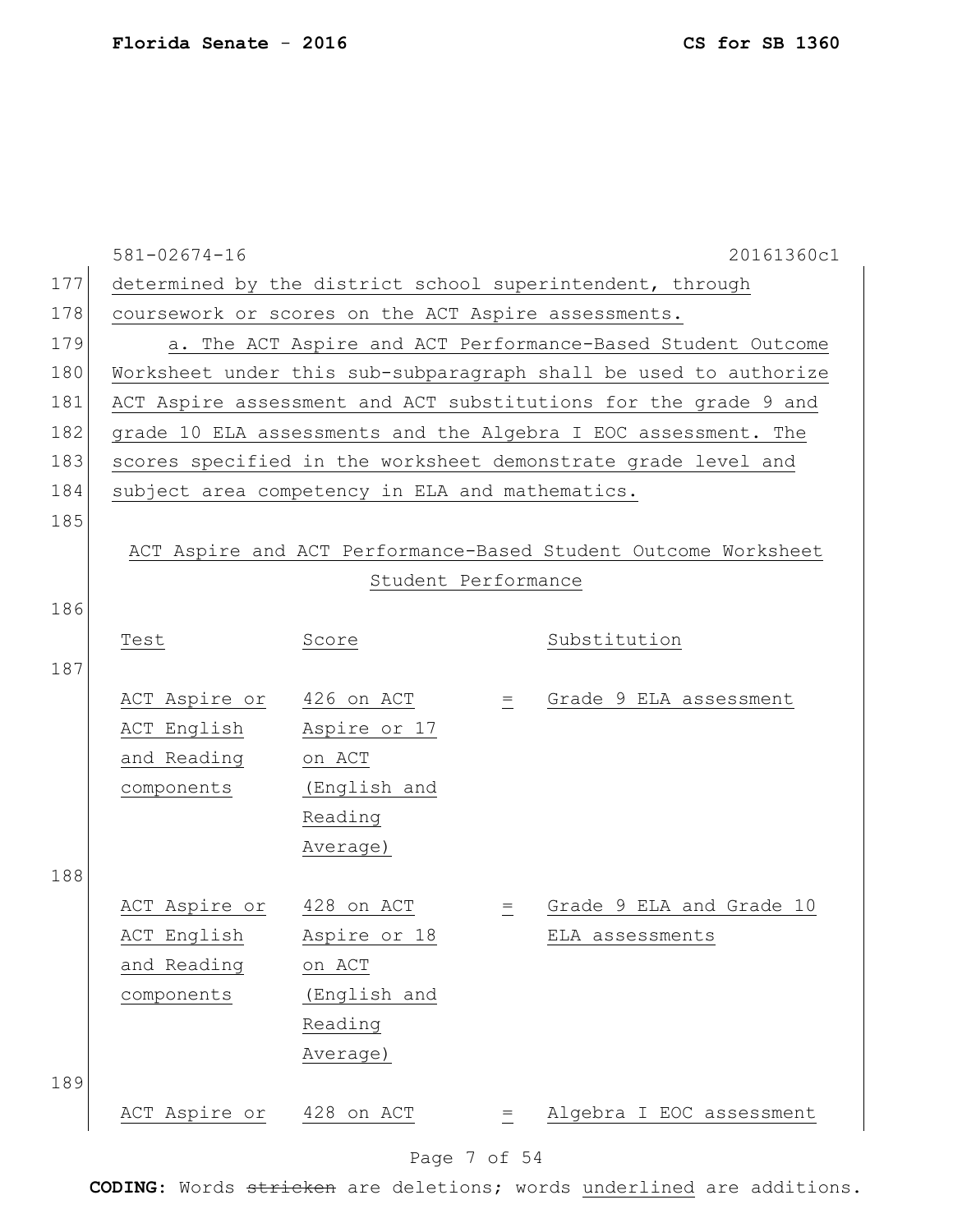|     | $581 - 02674 - 16$                                               |                     |          | 20161360c1                                                       |  |  |  |
|-----|------------------------------------------------------------------|---------------------|----------|------------------------------------------------------------------|--|--|--|
|     | ACT                                                              | Aspire or 18        |          |                                                                  |  |  |  |
|     | Mathematics                                                      | on ACT              |          |                                                                  |  |  |  |
| 190 |                                                                  |                     |          |                                                                  |  |  |  |
| 191 |                                                                  |                     |          | b. The ACT Aspire and ACT Performance-Based Student Outcome      |  |  |  |
| 192 | Worksheet under this sub-subparagraph shall be used to authorize |                     |          |                                                                  |  |  |  |
| 193 |                                                                  |                     |          | ACT Aspire and ACT as rigorous alternative assessment options    |  |  |  |
| 194 |                                                                  |                     |          | for granting exemptions from taking the Geometry EOC, Algebra II |  |  |  |
| 195 |                                                                  |                     |          | EOC, and Biology I EOC assessments. Additionally, the worksheet  |  |  |  |
| 196 |                                                                  |                     |          | shall be used to authorize ACT Aspire and ACT as rigorous        |  |  |  |
| 197 |                                                                  |                     |          | alternative assessment options for granting exemptions from all  |  |  |  |
| 198 |                                                                  |                     |          | assessment requirements in order to earn a standard high school  |  |  |  |
| 199 |                                                                  |                     |          | diploma. The scores specified in the worksheet shall serve as    |  |  |  |
| 200 |                                                                  |                     |          | the basis for granting the exemptions from taking the statewide, |  |  |  |
| 201 | standardized assessments.                                        |                     |          |                                                                  |  |  |  |
| 202 |                                                                  |                     |          |                                                                  |  |  |  |
|     |                                                                  |                     |          | ACT Aspire and ACT Performance-Based Student Outcome Worksheet   |  |  |  |
|     |                                                                  | Student Performance |          |                                                                  |  |  |  |
| 203 |                                                                  |                     |          |                                                                  |  |  |  |
|     | Test                                                             | Score               |          | Exemption                                                        |  |  |  |
| 204 |                                                                  |                     |          |                                                                  |  |  |  |
|     | ACT Aspire or 432 on ACT                                         |                     | $=$      | Geometry EOC assessment                                          |  |  |  |
|     | ACT                                                              | Aspire or 20        |          |                                                                  |  |  |  |
|     | Mathematics                                                      | on ACT              |          |                                                                  |  |  |  |
| 205 |                                                                  |                     |          |                                                                  |  |  |  |
|     | ACT Aspire or                                                    | 435 on ACT          | $\equiv$ | Geometry EOC and Algebra                                         |  |  |  |
|     | ACT                                                              | Aspire or 22        |          | II EOC assessments                                               |  |  |  |
|     | Mathematics                                                      | on ACT              |          |                                                                  |  |  |  |
| 206 |                                                                  |                     |          |                                                                  |  |  |  |
|     | ACT Aspire or                                                    | 430 on ACT          | $=$      | Biology I EOC assessment                                         |  |  |  |
|     |                                                                  |                     |          |                                                                  |  |  |  |

# Page 8 of 54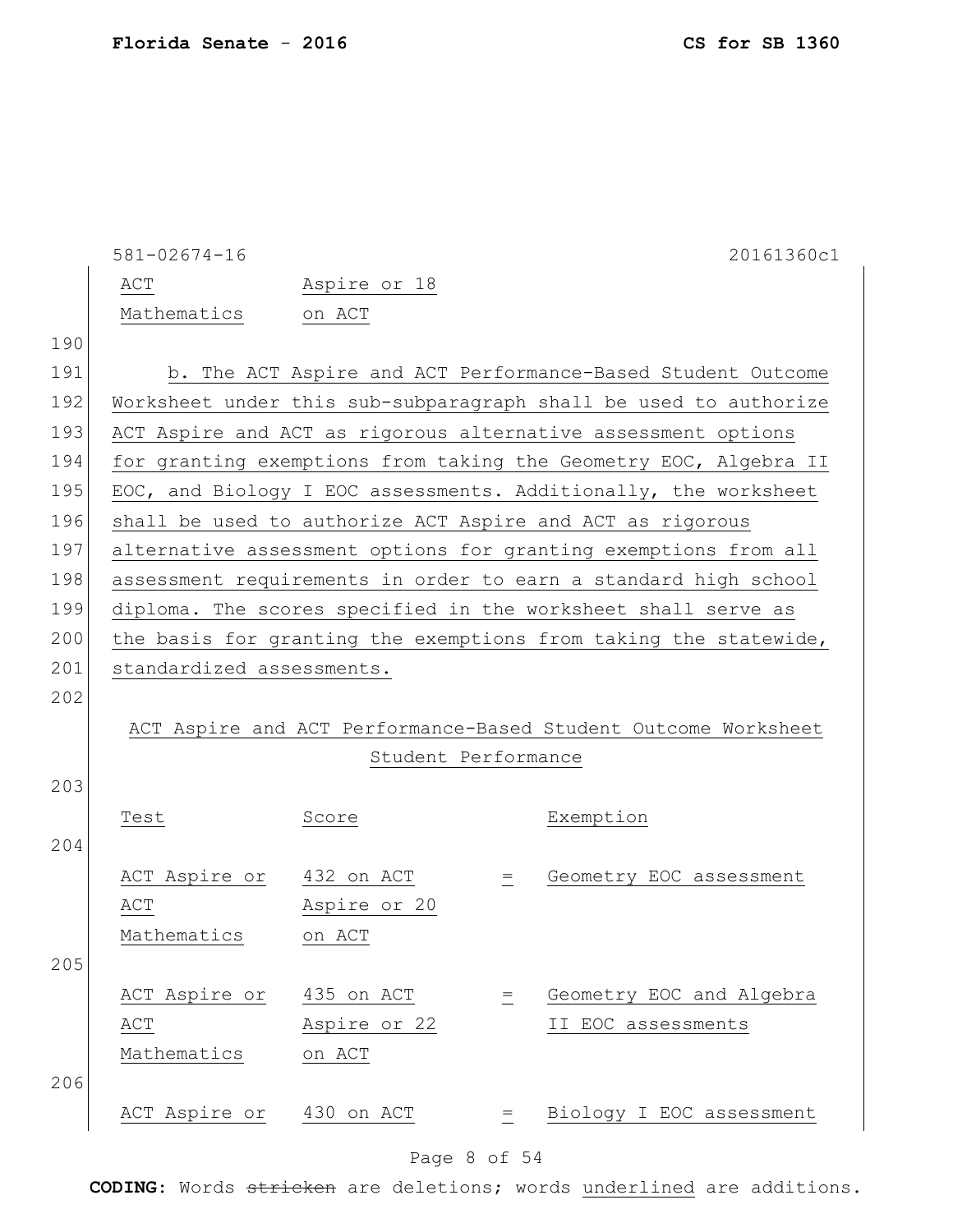|     | $581 - 02674 - 16$ |                                                        |          | 20161360c1                                                       |
|-----|--------------------|--------------------------------------------------------|----------|------------------------------------------------------------------|
|     | ACT Science        | Aspire or 20                                           |          |                                                                  |
|     |                    | on ACT                                                 |          |                                                                  |
| 207 |                    |                                                        |          |                                                                  |
|     | ACT Aspire or      | 428 on ACT                                             | $\equiv$ | Grade 9 ELA and Grade 10                                         |
|     | ACT                | Aspire or 18                                           |          | ELA, Algebra I EOC,                                              |
|     |                    | on ACT                                                 |          | Geometry EOC, Algebra II                                         |
|     |                    | (English and                                           |          | EOC, Biology I EOC, and                                          |
|     |                    | Reading                                                |          | United States History EOC                                        |
|     |                    | Average); 435                                          |          | assessments                                                      |
|     |                    | on ACT Aspire                                          |          |                                                                  |
|     |                    | or 22 on ACT                                           |          |                                                                  |
|     |                    | Mathematics;                                           |          |                                                                  |
|     |                    | and 430 on ACT                                         |          |                                                                  |
|     |                    | Aspire or 20                                           |          |                                                                  |
|     |                    | on ACT Science                                         |          |                                                                  |
| 208 |                    |                                                        |          |                                                                  |
| 209 |                    |                                                        |          | 3. PSAT or NMSQT, and SAT for high school. If a district         |
| 210 |                    |                                                        |          | school board chooses to administer the PSAT or NMSQT, and SAT    |
| 211 |                    |                                                        |          | assessments districtwide, a student enrolled in a public school  |
| 212 |                    |                                                        |          | in that school district must take the PSAT or NMSQT, as          |
| 213 |                    |                                                        |          | applicable, and SAT assessments to satisfy the statewide,        |
| 214 |                    |                                                        |          | standardized assessment requirements and demonstrate subject     |
| 215 |                    |                                                        |          | area competency and college and career readiness, unless the     |
| 216 |                    |                                                        |          | student's parent selects the statewide, standardized assessments |
| 217 |                    |                                                        |          | pursuant to s. 1008.22 for the student. A student may take the   |
| 218 |                    |                                                        |          | SAT after taking the PSAT or NMSQT assessments or after          |
| 219 |                    | demonstrating his or her readiness to take the SAT, as |          |                                                                  |
| 220 |                    |                                                        |          | determined by the district school superintendent, through        |
| 221 |                    | coursework or scores on the PSAT or NMSQT assessments. |          |                                                                  |

# Page 9 of 54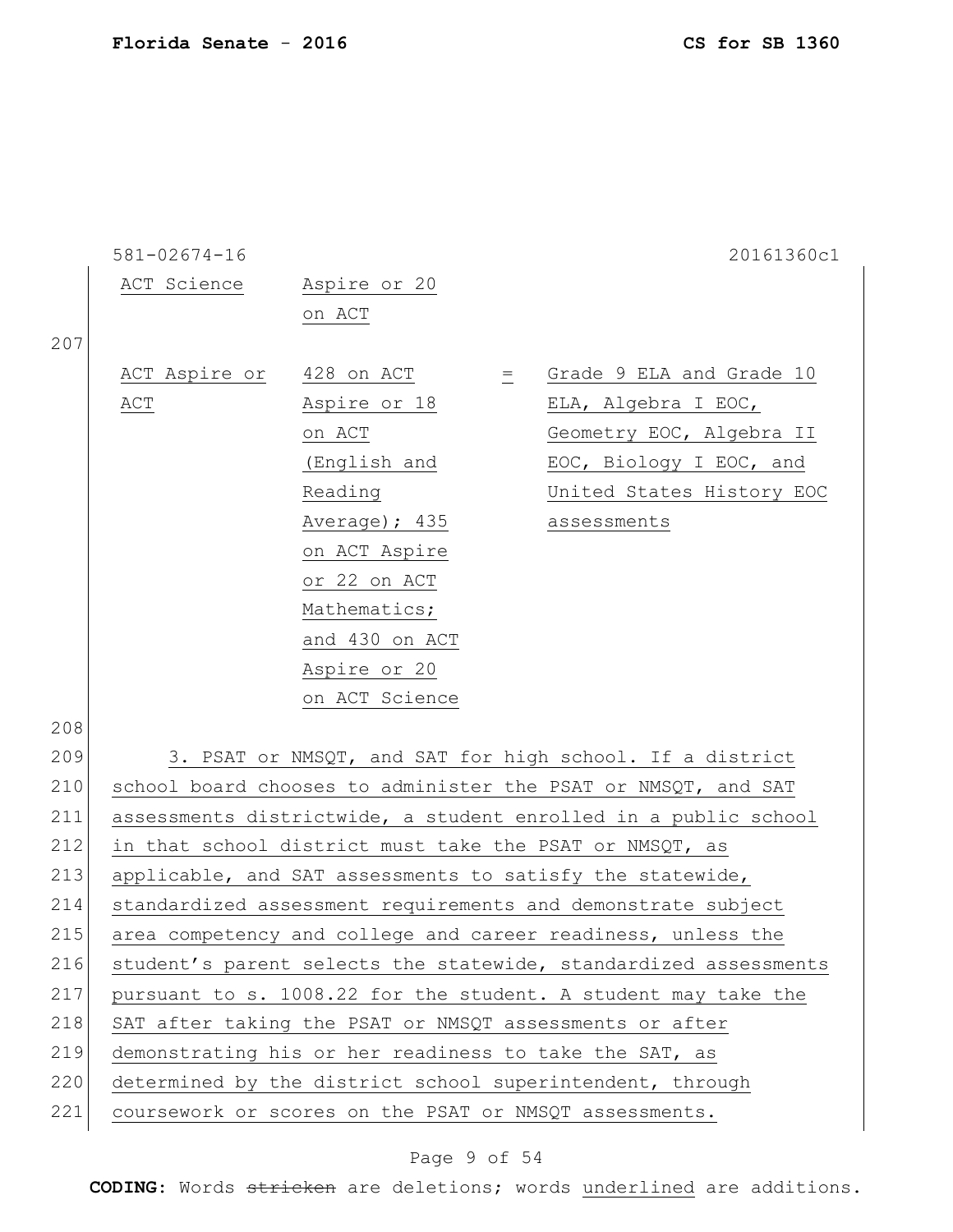|     | $581 - 02674 - 16$                                               |                                                 |           | 20161360c1                                                    |  |  |  |  |
|-----|------------------------------------------------------------------|-------------------------------------------------|-----------|---------------------------------------------------------------|--|--|--|--|
| 222 | a. The PSAT, NMSQT, and SAT Performance-Based Student            |                                                 |           |                                                               |  |  |  |  |
| 223 | Outcome Worksheet under this sub-subparagraph shall be used to   |                                                 |           |                                                               |  |  |  |  |
| 224 | authorize PSAT, NMSQT, and SAT substitutions for the grade 9 and |                                                 |           |                                                               |  |  |  |  |
| 225 | grade 10 ELA assessments and the Algebra I EOC assessment. The   |                                                 |           |                                                               |  |  |  |  |
| 226 |                                                                  |                                                 |           | scores specified in the worksheet demonstrate grade level and |  |  |  |  |
| 227 |                                                                  | subject area competency in ELA and mathematics. |           |                                                               |  |  |  |  |
| 228 |                                                                  |                                                 |           |                                                               |  |  |  |  |
|     | PSAT, NMSQT, and SAT Performance-Based Student Outcome           |                                                 |           |                                                               |  |  |  |  |
|     |                                                                  |                                                 | Worksheet |                                                               |  |  |  |  |
|     |                                                                  | Student Performance                             |           |                                                               |  |  |  |  |
| 229 |                                                                  |                                                 |           |                                                               |  |  |  |  |
|     | Test                                                             | Score                                           |           | Substitution                                                  |  |  |  |  |
| 230 |                                                                  |                                                 |           |                                                               |  |  |  |  |
|     |                                                                  |                                                 |           | PSAT, NMSQT, 64 on PSAT or = Grade 9 ELA assessment           |  |  |  |  |
|     | or SAT                                                           | NMSQT, or 640                                   |           |                                                               |  |  |  |  |
|     | Critical                                                         | on SAT                                          |           |                                                               |  |  |  |  |
|     | Reading and                                                      | (Critical                                       |           |                                                               |  |  |  |  |
|     | Writing                                                          | Reading and                                     |           |                                                               |  |  |  |  |
|     |                                                                  | Writing Sum)                                    |           |                                                               |  |  |  |  |
| 231 |                                                                  |                                                 |           |                                                               |  |  |  |  |
|     |                                                                  | PSAT, NMSQT, 67 on PSAT or                      |           | $=$ Grade 9 ELA and Grade 10                                  |  |  |  |  |
|     | or SAT                                                           | NMSQT, or 670                                   |           | ELA assessments                                               |  |  |  |  |
|     | Critical                                                         | on SAT                                          |           |                                                               |  |  |  |  |
|     | Reading and                                                      | (Critical                                       |           |                                                               |  |  |  |  |
|     | Writing                                                          | Reading and                                     |           |                                                               |  |  |  |  |
|     |                                                                  | Writing Sum)                                    |           |                                                               |  |  |  |  |
| 232 |                                                                  |                                                 |           |                                                               |  |  |  |  |
|     | PSAT, NMSQT,                                                     | 42 on PSAT or                                   | $\equiv$  | Algebra I EOC assessment                                      |  |  |  |  |
|     | or SAT                                                           | NMSQT, or 420                                   |           |                                                               |  |  |  |  |

# Page 10 of 54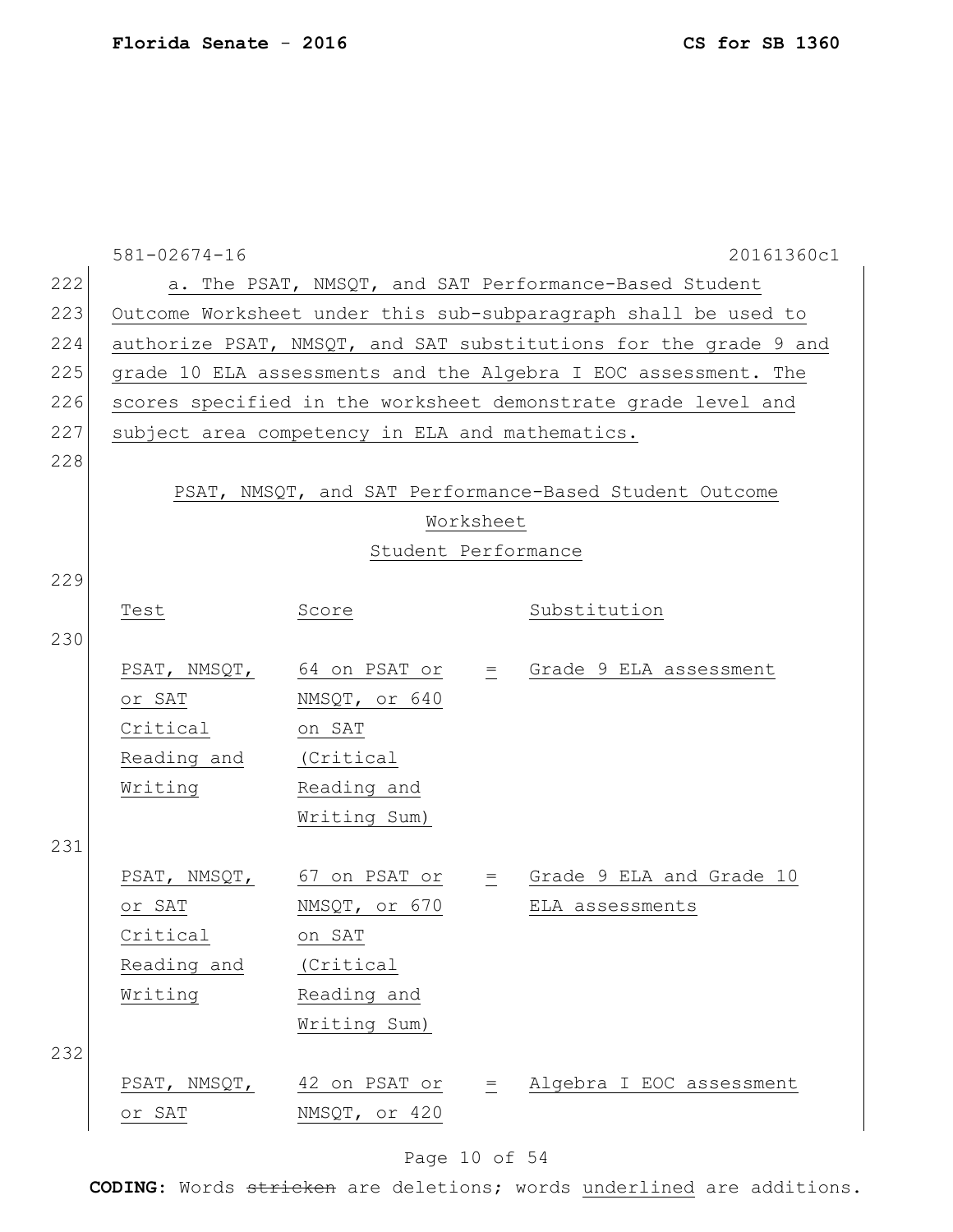|     | $581 - 02674 - 16$                                     |                                                 |  | 20161360c1                                                      |  |  |  |  |
|-----|--------------------------------------------------------|-------------------------------------------------|--|-----------------------------------------------------------------|--|--|--|--|
|     | Mathematics on SAT                                     |                                                 |  |                                                                 |  |  |  |  |
| 233 |                                                        |                                                 |  |                                                                 |  |  |  |  |
| 234 | b. The PSAT, NMSQT, and SAT Performance-Based Student  |                                                 |  |                                                                 |  |  |  |  |
| 235 |                                                        |                                                 |  | Outcome Worksheet under this sub-subparagraph shall be used to  |  |  |  |  |
| 236 |                                                        |                                                 |  | authorize PSAT, NMSQT, and SAT as rigorous alternative          |  |  |  |  |
| 237 |                                                        |                                                 |  | assessment options for granting exemptions from taking the      |  |  |  |  |
| 238 |                                                        |                                                 |  | Geometry EOC and Algebra II EOC assessments. Additionally, the  |  |  |  |  |
| 239 |                                                        |                                                 |  | worksheet shall be used to authorize PSAT, NMSQT, and SAT for   |  |  |  |  |
| 240 |                                                        |                                                 |  | exemption from all assessment requirements in order to earn a   |  |  |  |  |
| 241 |                                                        |                                                 |  | standard high school diploma. The scores specified in the       |  |  |  |  |
| 242 |                                                        |                                                 |  | worksheet shall serve as the basis for granting exemptions from |  |  |  |  |
| 243 |                                                        | taking the statewide, standardized assessments. |  |                                                                 |  |  |  |  |
| 244 |                                                        |                                                 |  |                                                                 |  |  |  |  |
|     | PSAT, NMSQT, and SAT Performance-Based Student Outcome |                                                 |  |                                                                 |  |  |  |  |
|     | Worksheet                                              |                                                 |  |                                                                 |  |  |  |  |
|     | Student Performance                                    |                                                 |  |                                                                 |  |  |  |  |
|     |                                                        |                                                 |  |                                                                 |  |  |  |  |
| 245 |                                                        |                                                 |  |                                                                 |  |  |  |  |
|     | Test                                                   | Score                                           |  | Exemption                                                       |  |  |  |  |
| 246 |                                                        |                                                 |  |                                                                 |  |  |  |  |
|     |                                                        | PSAT, NMSQT, 45 on PSAT or                      |  | = Geometry EOC assessment                                       |  |  |  |  |
|     |                                                        | or SAT NMSQT, or 450                            |  |                                                                 |  |  |  |  |
|     | Mathematics on SAT                                     |                                                 |  |                                                                 |  |  |  |  |
| 247 |                                                        |                                                 |  |                                                                 |  |  |  |  |
|     |                                                        | PSAT, NMSQT, $50$ on PSAT or $=$                |  | Geometry EOC and Algebra II                                     |  |  |  |  |
|     | or SAT                                                 | NMSQT, or 500                                   |  | EOC assessments                                                 |  |  |  |  |
|     | Mathematics                                            | on SAT                                          |  |                                                                 |  |  |  |  |
| 248 |                                                        |                                                 |  |                                                                 |  |  |  |  |
|     | or SAT                                                 | PSAT, NMSQT, 120 on PSAT                        |  | = Grade 9 ELA and Grade 10                                      |  |  |  |  |

# Page 11 of 54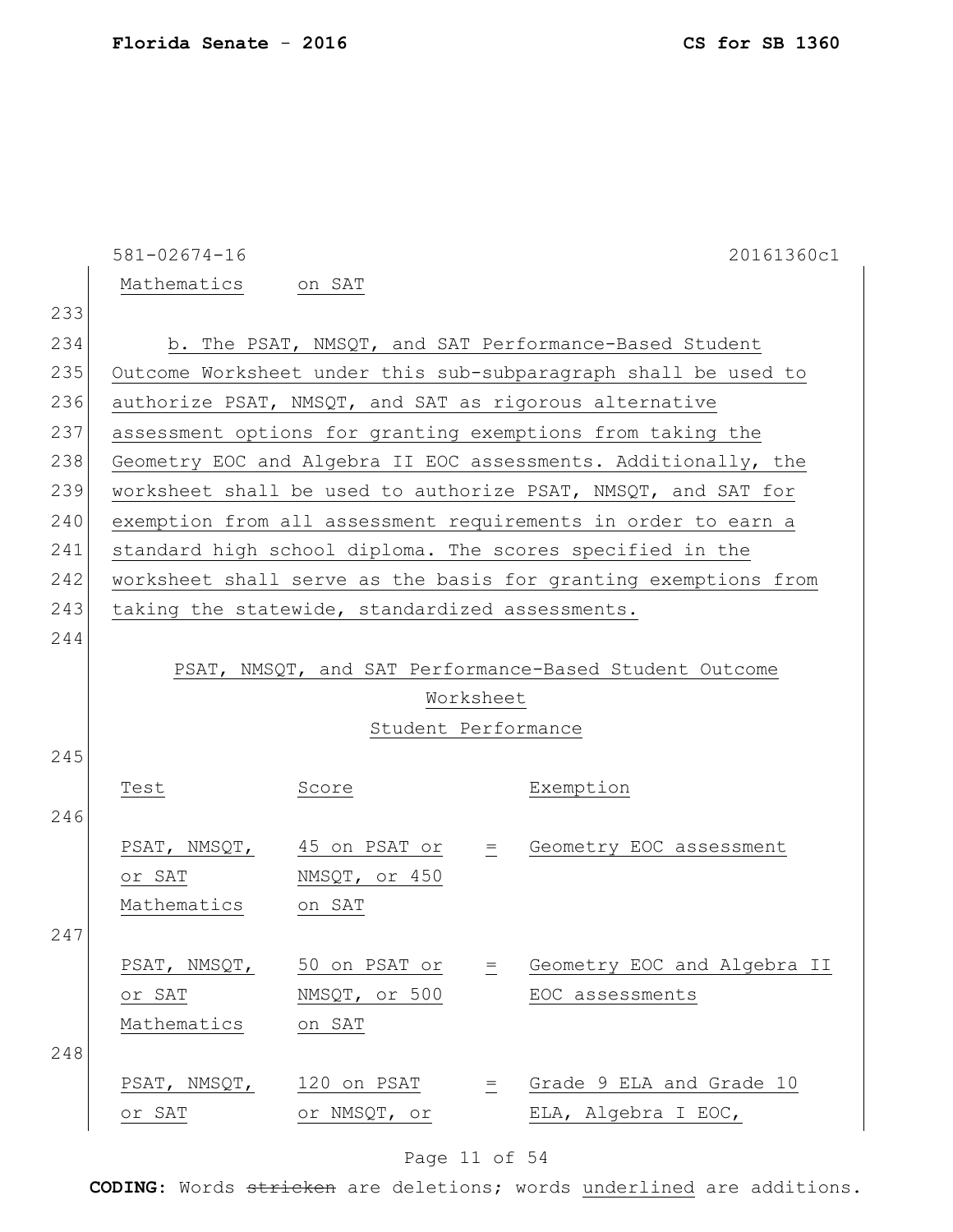| 581-02674-16 |  |  |  |  |  |
|--------------|--|--|--|--|--|
|              |  |  |  |  |  |

20161360c1

| 1200 on SAT  | Geometry EOC, Algebra II  |
|--------------|---------------------------|
| (Critical    | EOC, Biology I EOC, and   |
| Reading,     | United States History EOC |
| Writing, and | assessments               |
| Mathematics  |                           |
| Sum)         |                           |

|  |  | ۰. |
|--|--|----|
|--|--|----|

|     | 250 A district school board may, pursuant to this paragraph, choose |
|-----|---------------------------------------------------------------------|
| 251 | any one of the rigorous alternative assessment options specified    |
| 252 | under subparagraphs $1., 2.,$ and $3.$ or a combination of          |
| 253 | assessment options specified under subparagraphs 1. and 2. or       |
| 254 | subparagraphs 1. and 3.                                             |
| 255 | (b) A student who does not attain the score specified under         |

256 this subsection for exemption from taking the Geometry EOC, 257 Algebra II EOC, Biology I EOC, or United States History EOC 258 assessments must take the applicable EOC assessment after 259 completing the relevant course during that school year to meet 260 the requirements of ss.  $1003.4282$  and  $1008.22$ . A student's 261 performance on the statewide, standardized EOC assessment 262 constitutes 30 percent of the student's final course grade 263 pursuant to s. 1003.4282, and the student must pass the Geometry 264 EOC, Algebra II EOC, Biology I EOC, and United States History 265 EOC assessments to earn the Scholar designation on the standard 266 high school diploma pursuant to s. 1003.4285. 267 (c) By July 8, 2016, for the 2016-2017 school year pursuant 268 to subsection (12) and by August 1 of each school year

269 thereafter, a district school board that selects rigorous

- 270 alternative assessments must identify and approve such
- 271 assessments for districtwide use. Accordingly, the district

#### Page 12 of 54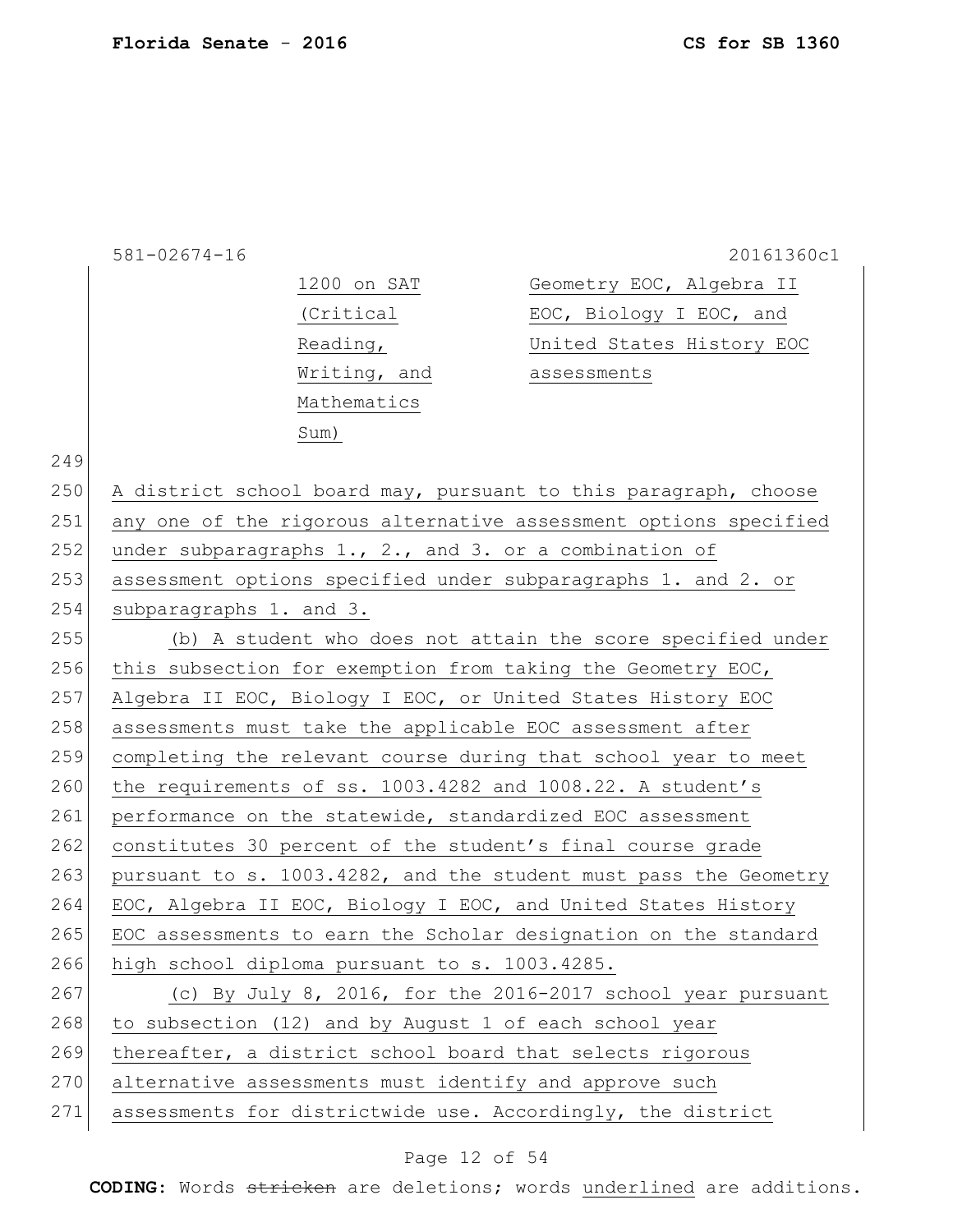|     | $581 - 02674 - 16$<br>20161360c1                                 |
|-----|------------------------------------------------------------------|
| 272 | school superintendent shall notify the commissioner, inform the  |
| 273 | students and parents of the rigorous alternative assessment      |
| 274 | options, and coordinate with the commissioner to arrange for the |
| 275 | administration and facilitation of such assessments.             |
| 276 | (d) Annually, by August 10 of each school year, a parent         |
| 277 | must notify the applicable school district, in writing, if the   |
| 278 | parent selects the statewide, standardized assessments for his   |
| 279 | or her child. The parent's selection shall apply to the required |
| 280 | statewide, standardized assessments pursuant to s. 1008.22 for   |
| 281 | the relevant grade level and subject area which are administered |
| 282 | during that school year. A student may not be required to take   |
| 283 | an assessment if the student has satisfied the subject area,     |
| 284 | course, credit, or assessment requirements, as applicable,       |
| 285 | through rigorous alternative assessment options for student      |
| 286 | progression and graduation.                                      |
| 287 | (e) The state board shall adopt in rule adjustments, as          |
| 288 | necessary, to the scores specified under this subsection before  |
| 289 | the beginning of the 2016-2017 school year based on              |
| 290 | recommendations from the commissioner; ACT, Inc.; and the        |
| 291 | College Board.                                                   |
| 292 | (3) OPTIONS FOR STUDENTS IN HIGH SCHOOL. - Beginning in the      |
| 293 | 2016-2017 school year, rigorous alternative assessment options,  |
| 294 | adopted pursuant to this subsection, must be available to        |
| 295 | students statewide. A student may choose to take rigorous        |
| 296 | alternative assessments without enrolling in the corresponding   |
| 297 | courses. However, the student must attain a passing score on the |
| 298 | rigorous alternative assessments to meet the subject area,       |
| 299 | course, credit, and assessment requirements under ss. 1002.3105, |
| 300 | 1003.4282, 1003.4285, 1003.4295(3), and 1008.22. At a minimum,   |
|     |                                                                  |

# Page 13 of 54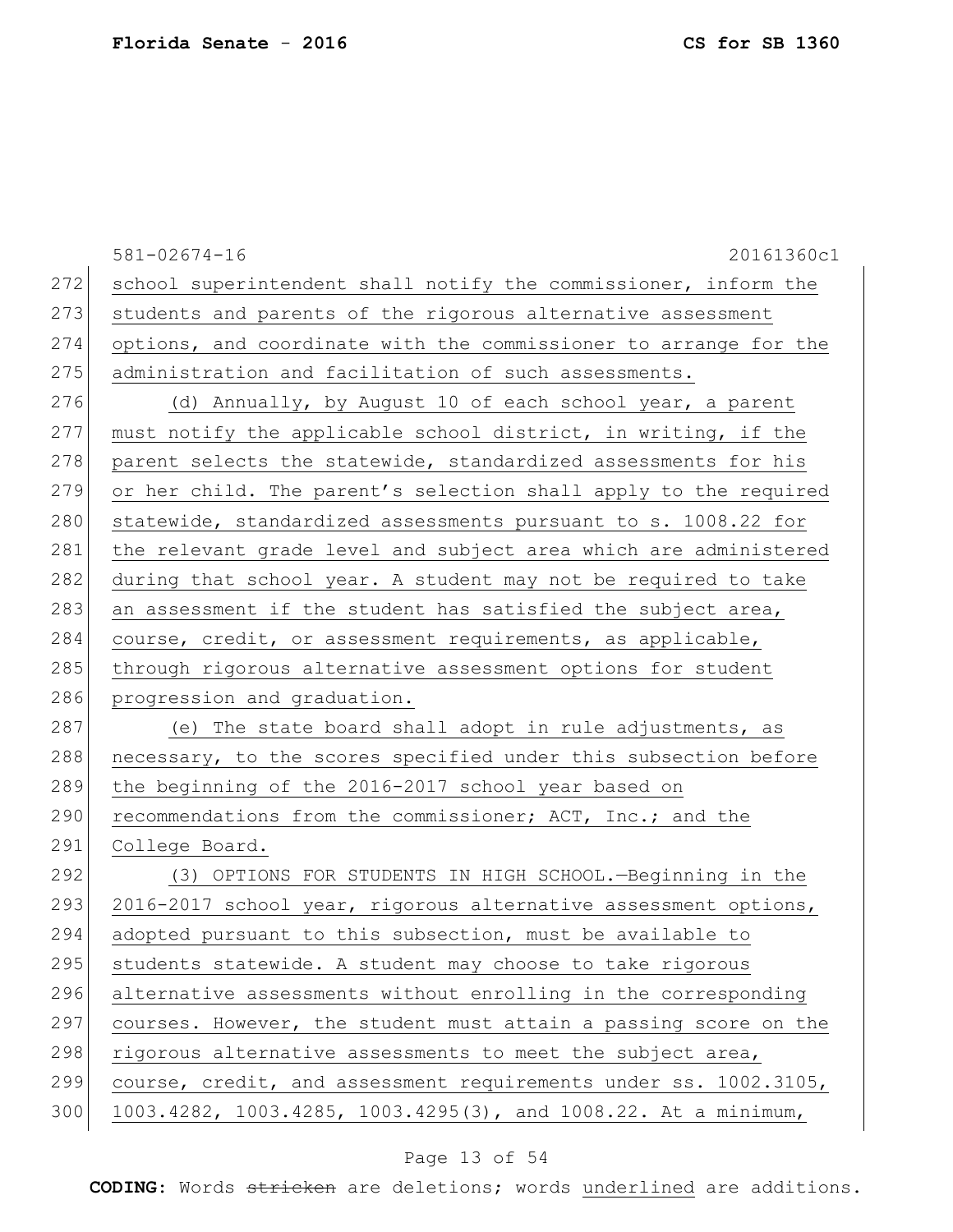|     | $581 - 02674 - 16$                                               |     | 20161360c1              |  |  |  |
|-----|------------------------------------------------------------------|-----|-------------------------|--|--|--|
| 301 | the rigorous alternative assessment options that a student may   |     |                         |  |  |  |
| 302 | choose to take must include:                                     |     |                         |  |  |  |
| 303 | (a) Passing scores on nationally recognized industry             |     |                         |  |  |  |
| 304 | certifications. A student who attains national industry          |     |                         |  |  |  |
| 305 | certifications by passing industry-approved examinations for     |     |                         |  |  |  |
| 306 | such certifications is exempt from the relevant statewide,       |     |                         |  |  |  |
| 307 | standardized assessment requirements to earn a standard high     |     |                         |  |  |  |
| 308 | school diploma, as specified under this section. The Industry    |     |                         |  |  |  |
| 309 | Certifications Performance-Based Student Outcome Worksheet under |     |                         |  |  |  |
| 310 | this paragraph shall be used to exempt a student from the        |     |                         |  |  |  |
| 311 | relevant statewide, standardized assessment based on student     |     |                         |  |  |  |
| 312 | performance on the industry-approved examinations to earn        |     |                         |  |  |  |
| 313 | national industry certifications. Annually, the state board      |     |                         |  |  |  |
| 314 | shall adopt by rule additional industry certifications that, if  |     |                         |  |  |  |
| 315 | attained by a student, shall exempt the student from the         |     |                         |  |  |  |
| 316 | relevant statewide, standardized assessment requirements.        |     |                         |  |  |  |
| 317 |                                                                  |     |                         |  |  |  |
|     | Industry Certifications Performance-Based Student Outcome        |     |                         |  |  |  |
|     | Worksheet                                                        |     |                         |  |  |  |
|     | Student Performance                                              |     |                         |  |  |  |
| 318 |                                                                  |     |                         |  |  |  |
|     | Industry Certification                                           | $=$ | Exemption               |  |  |  |
| 319 |                                                                  |     |                         |  |  |  |
|     | Associate Level Certified                                        | $=$ | Algebra I EOC and       |  |  |  |
|     | Electronic Technician                                            |     | Geometry EOC            |  |  |  |
|     |                                                                  |     | assessments             |  |  |  |
| 320 |                                                                  |     |                         |  |  |  |
|     | Autodesk Certified Professional - =                              |     | Geometry EOC assessment |  |  |  |
|     | AutoCAD, AutoCAD Civil 3D,                                       |     |                         |  |  |  |

# Page 14 of 54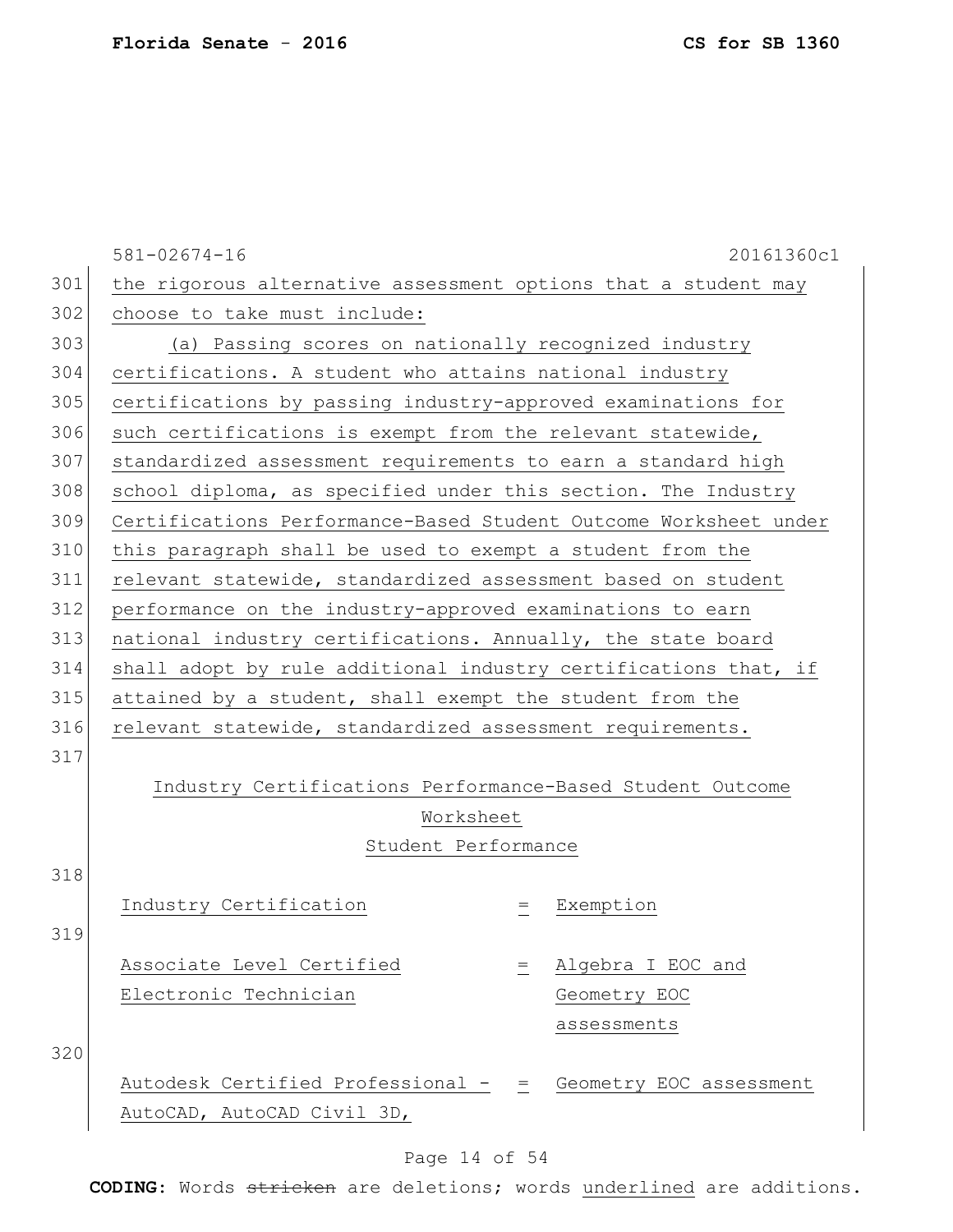|     | $581 - 02674 - 16$               |              | 20161360c1              |
|-----|----------------------------------|--------------|-------------------------|
|     | Inventor, Revit Architecture     |              |                         |
| 321 |                                  |              |                         |
|     | Biotechnician Assistant          |              | = Biology I EOC         |
|     |                                  |              | assessment              |
| 322 |                                  |              |                         |
|     | Certified Apprentice Drafter -   | $=$          | Geometry EOC assessment |
|     | Architectural                    |              |                         |
| 323 |                                  |              |                         |
|     | Chief Architect Certified        | $=$          | Geometry EOC assessment |
|     | Apprentice                       |              |                         |
| 324 |                                  |              |                         |
|     | Certified Dental Assistant       | $=$ $\qquad$ | Biology I EOC           |
|     |                                  |              | assessment              |
| 325 |                                  |              |                         |
|     | Cisco Certified Network          | $\equiv$     | Algebra I EOC and       |
|     | Professional                     |              | Geometry EOC            |
|     |                                  |              | assessments             |
| 326 |                                  |              |                         |
|     | ComTIA A+                        | $=$          | Algebra I EOC and       |
|     |                                  |              | Geometry EOC            |
|     |                                  |              | assessments             |
| 327 |                                  |              |                         |
|     | Emergency Medical Technician     |              | = Biology I EOC         |
|     |                                  |              | assessment              |
| 328 |                                  |              |                         |
|     | FAA Aviation Mechanic Technician | $=$          | Algebra I EOC, Geometry |
|     | - Airframe                       |              | EOC, and Algebra II EOC |
|     |                                  |              | assessments             |
| 329 |                                  |              |                         |
|     |                                  |              |                         |

# Page 15 of 54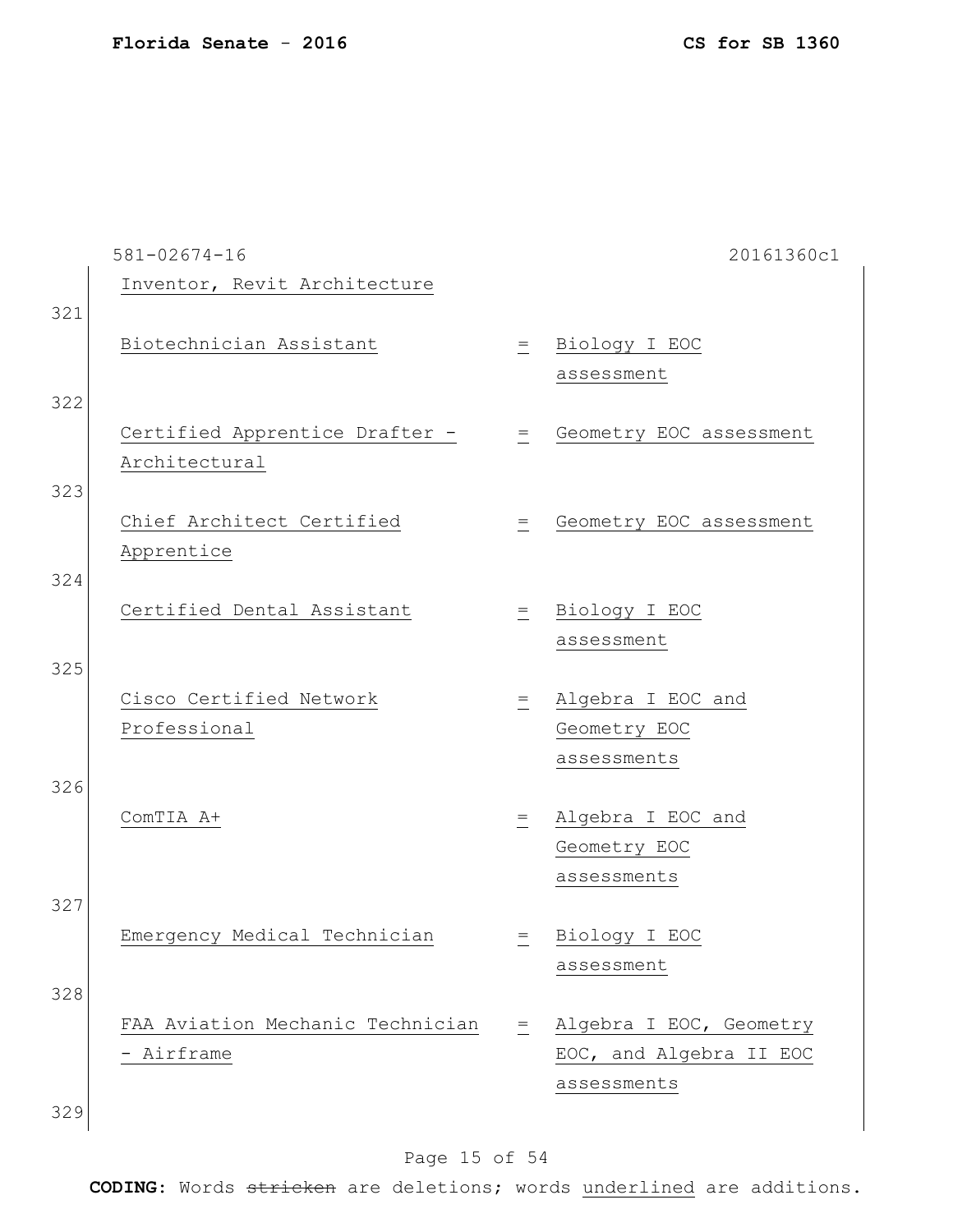|     | $581 - 02674 - 16$                                               |                                                                  | 20161360c1              |  |  |  |
|-----|------------------------------------------------------------------|------------------------------------------------------------------|-------------------------|--|--|--|
|     | FAA Aviation Maintenance                                         | $=$                                                              | Algebra I EOC, Geometry |  |  |  |
|     | Technician - Powerplant                                          |                                                                  | EOC, and Algebra II EOC |  |  |  |
|     |                                                                  |                                                                  | assessments             |  |  |  |
| 330 |                                                                  |                                                                  |                         |  |  |  |
|     | FAA Ground School                                                | $=$                                                              | Algebra I EOC, Geometry |  |  |  |
|     |                                                                  |                                                                  | EOC, and Algebra II EOC |  |  |  |
|     |                                                                  |                                                                  | assessments             |  |  |  |
| 331 |                                                                  |                                                                  |                         |  |  |  |
|     | Global Logistics Associate                                       | $=$                                                              | Algebra I EOC, Geometry |  |  |  |
|     |                                                                  |                                                                  | EOC, and Algebra II EOC |  |  |  |
|     |                                                                  |                                                                  | assessments             |  |  |  |
| 332 |                                                                  |                                                                  |                         |  |  |  |
|     | MSSC Certified Production                                        | $=$ $\,$                                                         | Algebra I EOC, Geometry |  |  |  |
|     | Technician                                                       |                                                                  | EOC, and Algebra II EOC |  |  |  |
|     |                                                                  |                                                                  | assessments             |  |  |  |
| 333 |                                                                  |                                                                  |                         |  |  |  |
|     | Oracle Certified Associate:                                      | $=$ $\qquad$                                                     | Algebra I EOC, Geometry |  |  |  |
|     | Database                                                         |                                                                  | EOC, and Algebra II EOC |  |  |  |
|     |                                                                  |                                                                  | assessments             |  |  |  |
| 334 |                                                                  |                                                                  |                         |  |  |  |
| 335 | (b) Passing scores on assessments such as:                       |                                                                  |                         |  |  |  |
| 336 | 1. The SAT Subject Test. The SAT Subject Test Performance-       |                                                                  |                         |  |  |  |
| 337 |                                                                  | Based Student Outcome Worksheet under this subparagraph shall be |                         |  |  |  |
| 338 | used to satisfy high school subject area, course, credit, and    |                                                                  |                         |  |  |  |
| 339 | assessment requirements, based on student performance on the SAT |                                                                  |                         |  |  |  |
| 340 | Subject Test, as adopted in rule by the state board.             |                                                                  |                         |  |  |  |
| 341 |                                                                  |                                                                  |                         |  |  |  |
|     | SAT Subject Test Performance-Based Student Outcome Worksheet     |                                                                  |                         |  |  |  |
|     | Student Performance                                              |                                                                  |                         |  |  |  |

# Page 16 of 54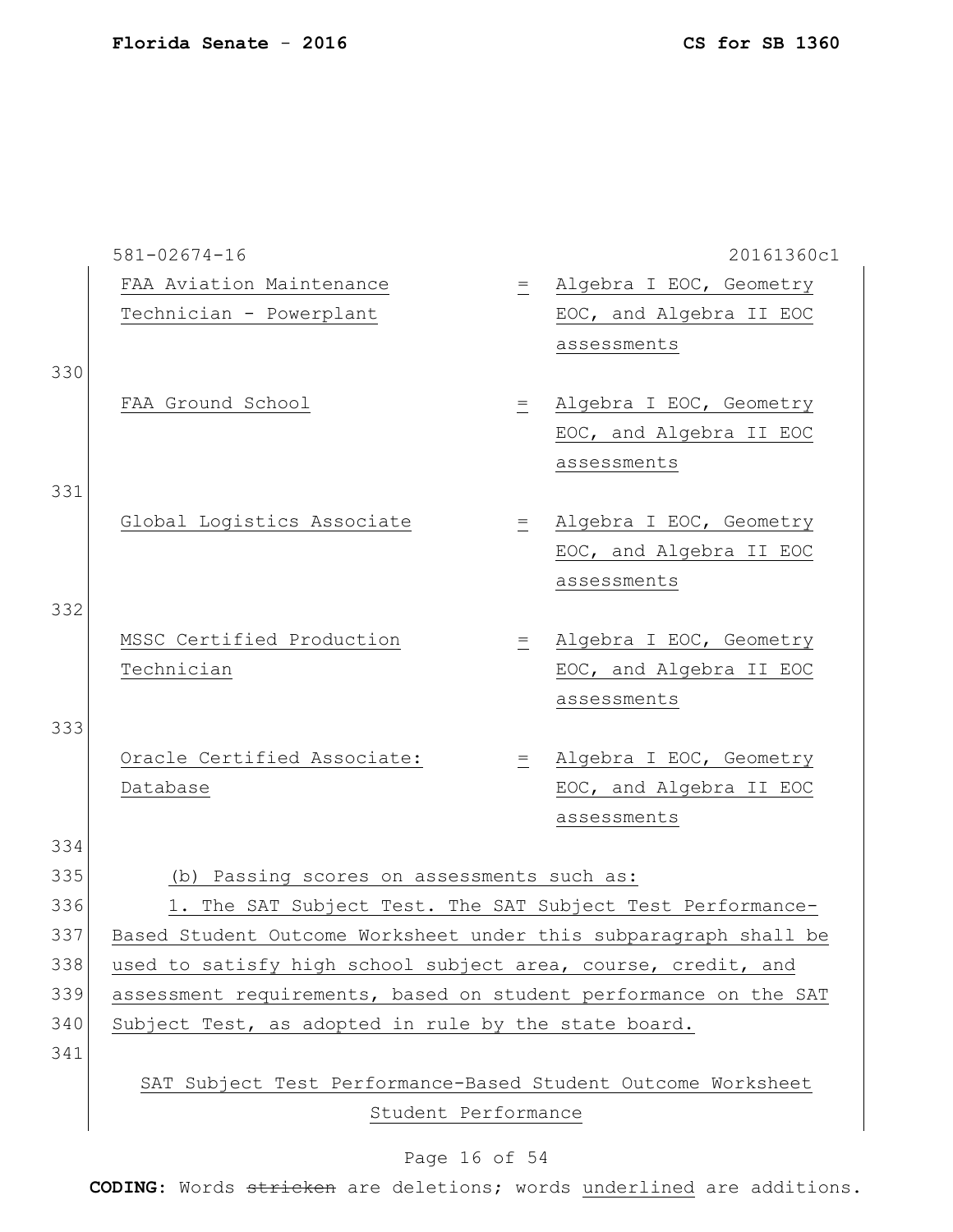|            | $581 - 02674 - 16$                                                                                                                                           |                                                           |                     |                                                                           | 20161360c1                                                                       |
|------------|--------------------------------------------------------------------------------------------------------------------------------------------------------------|-----------------------------------------------------------|---------------------|---------------------------------------------------------------------------|----------------------------------------------------------------------------------|
| 342<br>343 | Test                                                                                                                                                         | Score                                                     |                     | Exemption                                                                 |                                                                                  |
|            | SAT Biology- Passing score =<br>Ecological, on the<br>Biology- respective SAT<br>Molecular, Subject Test<br>U.S. History,<br>World History,<br>Chemistry, or |                                                           |                     | Enrolling in and<br>completing the<br>EOC assessment, if<br>school credit | corresponding course and<br>taking the corresponding<br>applicable, to earn high |
|            | Physics<br>Subject Tests                                                                                                                                     |                                                           |                     |                                                                           |                                                                                  |
| 344        |                                                                                                                                                              |                                                           |                     |                                                                           |                                                                                  |
| 345        |                                                                                                                                                              | 2. College-Level Examination Program (CLEP), DSST         |                     |                                                                           |                                                                                  |
| 346        | examination, or another rigorous alternative assessment. The                                                                                                 |                                                           |                     |                                                                           |                                                                                  |
| 347        | CLEP and DSST Performance-Based Student Outcome Worksheet under                                                                                              |                                                           |                     |                                                                           |                                                                                  |
| 348        | this subparagraph shall be used to satisfy high school subject                                                                                               |                                                           |                     |                                                                           |                                                                                  |
| 349        | area, course, credit, and assessment requirements, based on                                                                                                  |                                                           |                     |                                                                           |                                                                                  |
| 350        | student performance on the CLEP or DSST, as specified.                                                                                                       |                                                           |                     |                                                                           |                                                                                  |
| 351        |                                                                                                                                                              |                                                           |                     |                                                                           |                                                                                  |
|            |                                                                                                                                                              | CLEP and DSST Performance-Based Student Outcome Worksheet |                     |                                                                           |                                                                                  |
|            |                                                                                                                                                              |                                                           | Student Performance |                                                                           |                                                                                  |
| 352        |                                                                                                                                                              |                                                           |                     |                                                                           |                                                                                  |
|            | Examination                                                                                                                                                  | Score                                                     | Exemption           |                                                                           | High School<br>Credit Award                                                      |
| 353        |                                                                                                                                                              |                                                           |                     |                                                                           |                                                                                  |
|            | CLEP College                                                                                                                                                 | Passing<br>$=$                                            |                     | Enrolling in and                                                          | 1 Algebra I                                                                      |
|            | Algebra or                                                                                                                                                   | score on                                                  |                     | completing the                                                            | credit for                                                                       |
|            | DSST                                                                                                                                                         | CLEP or                                                   | corresponding       |                                                                           | any                                                                              |

# Page 17 of 54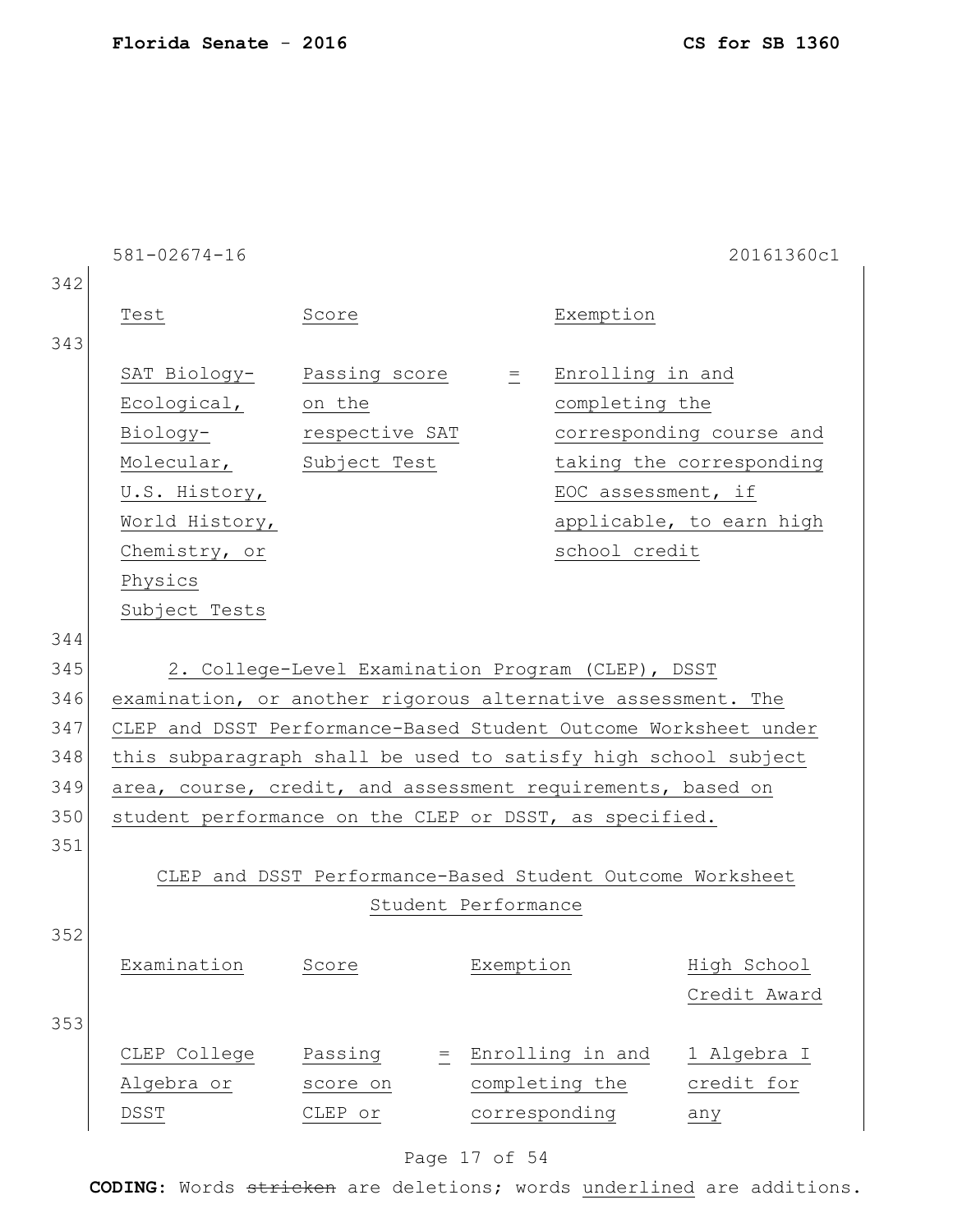|     | $581 - 02674 - 16$                                              |                      |               |                                                     | 20161360c1 |
|-----|-----------------------------------------------------------------|----------------------|---------------|-----------------------------------------------------|------------|
|     | Fundamentals                                                    | DSST                 |               | course and taking examination                       |            |
|     | of College                                                      |                      |               | the Algebra I EOC                                   |            |
|     | Algebra                                                         |                      |               | assessment                                          |            |
| 354 |                                                                 |                      |               |                                                     |            |
|     | CLEP College                                                    | Passing              |               | = Enrolling in and 1 Algebra II                     |            |
|     | Algebra-                                                        | score                |               | completing the credit                               |            |
|     | Trigonometry                                                    |                      |               | corresponding                                       |            |
|     |                                                                 |                      |               | course and taking                                   |            |
|     |                                                                 |                      |               | the Algebra II                                      |            |
|     |                                                                 |                      |               | EOC assessment                                      |            |
| 355 |                                                                 |                      |               |                                                     |            |
| 356 |                                                                 |                      |               | 3. Advanced Placement (AP) Examination. The AP Exam |            |
| 357 | Performance-Based Student Outcome Worksheet under this          |                      |               |                                                     |            |
| 358 | subparagraph shall be used to satisfy high school subject area, |                      |               |                                                     |            |
| 359 | course, credit, and assessment requirements, based on student   |                      |               |                                                     |            |
| 360 | performance on the AP examinations, as specified. A student who |                      |               |                                                     |            |
| 361 | attains a passing score on the specified examinations must be   |                      |               |                                                     |            |
| 362 | awarded one high school credit each toward the corresponding    |                      |               |                                                     |            |
| 363 | courses if the student takes the examinations without enrolling |                      |               |                                                     |            |
| 364 | in the corresponding courses.                                   |                      |               |                                                     |            |
| 365 |                                                                 |                      |               |                                                     |            |
|     |                                                                 |                      |               | AP Exam Performance-Based Student Outcome Worksheet |            |
|     |                                                                 |                      |               | Student Performance                                 |            |
| 366 |                                                                 |                      |               |                                                     |            |
|     | Examination                                                     | Score<br>$=$         | Exemption     | High School                                         |            |
|     |                                                                 |                      |               | Credit                                              |            |
|     |                                                                 |                      |               | Award                                               |            |
| 367 |                                                                 |                      |               |                                                     |            |
|     | AP Calculus                                                     | $\frac{3}{2}$<br>$=$ |               | Enrolling in and 1 Mathematics                      |            |
|     |                                                                 |                      |               |                                                     |            |
|     |                                                                 |                      | Page 18 of 54 |                                                     |            |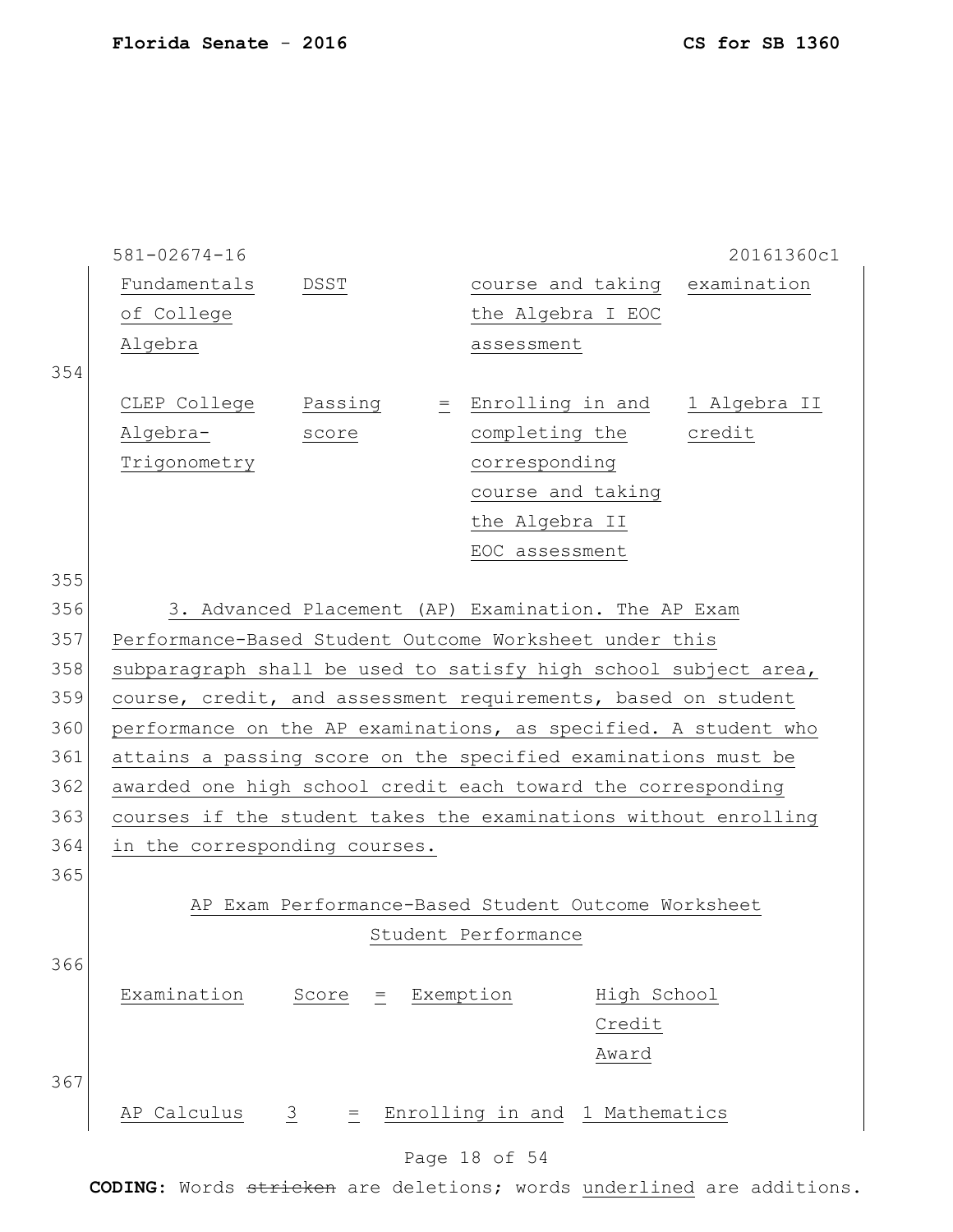|     | $581 - 02674 - 16$ |                |                                   |                              |             | 20161360c1 |
|-----|--------------------|----------------|-----------------------------------|------------------------------|-------------|------------|
|     | AB, Calculus       |                |                                   | completing the               | credit for  |            |
|     | BC, or             |                |                                   | corresponding                | each        |            |
|     | Statistics         |                |                                   | course                       | examination |            |
| 368 |                    |                |                                   |                              |             |            |
|     | AP Biology         | $\overline{3}$ | $\equiv$                          | Enrolling in and 1 Biology I |             |            |
|     |                    |                |                                   | completing the               | credit      |            |
|     |                    |                |                                   | corresponding                |             |            |
|     |                    |                |                                   | course and                   |             |            |
|     |                    |                |                                   | taking the                   |             |            |
|     |                    |                |                                   | Biology I EOC                |             |            |
|     |                    |                |                                   | assessment                   |             |            |
| 369 |                    |                |                                   |                              |             |            |
|     | AP Physics 1 3     |                | $\equiv$                          | Enrolling in and 1 Science   |             |            |
|     | or 2, or           |                |                                   | completing the               | credit for  |            |
|     | Chemistry          |                |                                   | corresponding                | each        |            |
|     |                    |                |                                   | course                       | examination |            |
| 370 |                    |                |                                   |                              |             |            |
|     | AP United          | $\overline{3}$ | $\equiv$                          | Enrolling in and             | 1 United    |            |
|     | States             |                |                                   | completing the               | States      |            |
|     | History            |                |                                   | corresponding                | History     |            |
|     |                    |                |                                   | course and                   | credit      |            |
|     |                    |                |                                   | taking the                   |             |            |
|     |                    |                |                                   | United States                |             |            |
|     |                    |                |                                   | History EOC                  |             |            |
|     |                    |                |                                   | assessment                   |             |            |
| 371 |                    |                |                                   |                              |             |            |
|     | AP World           | $\overline{3}$ | $\hspace{1.6cm} = \hspace{1.6cm}$ | Enrolling in and             | 1 World     |            |
|     | History            |                |                                   | completing the               | History     |            |
|     |                    |                |                                   | corresponding                | credit      |            |
|     |                    |                |                                   |                              |             |            |

# Page 19 of 54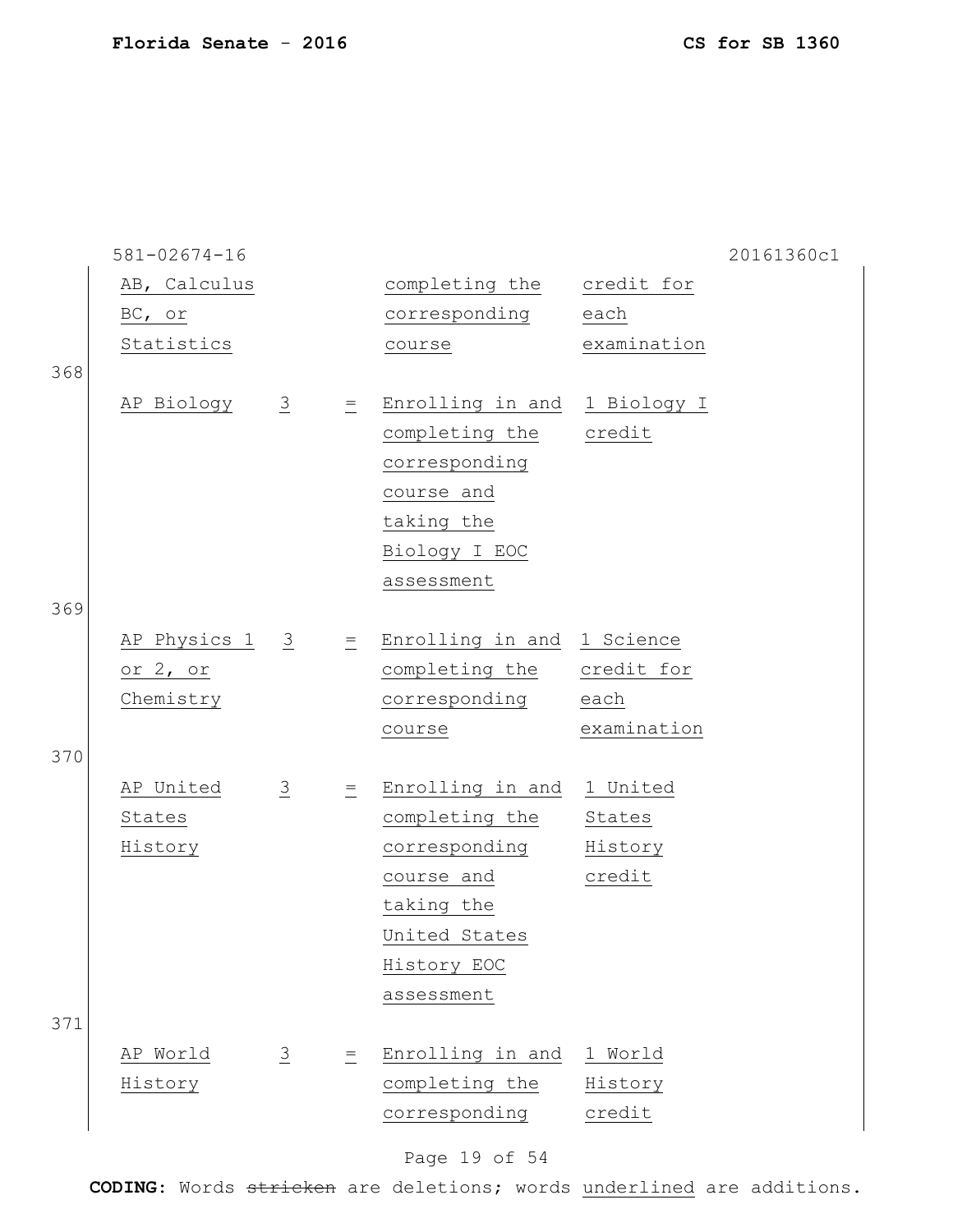|     | $581 - 02674 - 16$                                               |                      |                                                             |                             | 20161360c1   |
|-----|------------------------------------------------------------------|----------------------|-------------------------------------------------------------|-----------------------------|--------------|
|     |                                                                  |                      | course                                                      |                             |              |
| 372 |                                                                  |                      |                                                             |                             |              |
|     | AP United                                                        | $\frac{3}{2}$<br>$=$ |                                                             | Enrolling in and 0.5 United |              |
|     | States                                                           |                      | completing the                                              | States                      |              |
|     | Government                                                       |                      | corresponding                                               | Government                  |              |
|     | and Politics                                                     |                      | course                                                      | credit                      |              |
| 373 |                                                                  |                      |                                                             |                             |              |
|     | AP Macro                                                         | $\frac{3}{2}$<br>$=$ | Enrolling in and 0.5                                        |                             |              |
|     | Economics or                                                     |                      | completing the                                              | Economics                   |              |
|     | AP Micro                                                         |                      | corresponding                                               | credit                      |              |
|     | Economics                                                        |                      | course                                                      |                             |              |
| 374 |                                                                  |                      |                                                             |                             |              |
| 375 |                                                                  |                      | 4. Dual enrollment course and corresponding assessment. The |                             |              |
| 376 | Dual Enrollment Performance-Based Student Outcome Worksheet      |                      |                                                             |                             |              |
| 377 | under this subparagraph shall be used to satisfy high school     |                      |                                                             |                             |              |
| 378 | subject area, course, credit, and assessment requirements, based |                      |                                                             |                             |              |
| 379 | on student performance on the statewide, standardized EOC        |                      |                                                             |                             |              |
| 380 | assessment or CLEP examination corresponding to the dual         |                      |                                                             |                             |              |
| 381 | enrollment course, as specified.                                 |                      |                                                             |                             |              |
| 382 |                                                                  |                      |                                                             |                             |              |
|     | Dual Enrollment Performance-Based Student Outcome Worksheet      |                      |                                                             |                             |              |
|     |                                                                  |                      | Student Performance                                         |                             |              |
| 383 |                                                                  |                      |                                                             |                             |              |
|     | Course                                                           | Test                 |                                                             | Exemption                   | High School  |
|     |                                                                  |                      |                                                             |                             | Credit Award |
| 384 |                                                                  |                      |                                                             |                             |              |
|     | Sequence of                                                      |                      | Take Biology<br>$=$                                         | EOC                         | 1 Biology I  |
|     | college-credit                                                   | I EOC                |                                                             | assessment                  | credit       |
|     | dual enrollment                                                  |                      | assessment                                                  | performance                 |              |
|     |                                                                  |                      |                                                             |                             |              |

# Page 20 of 54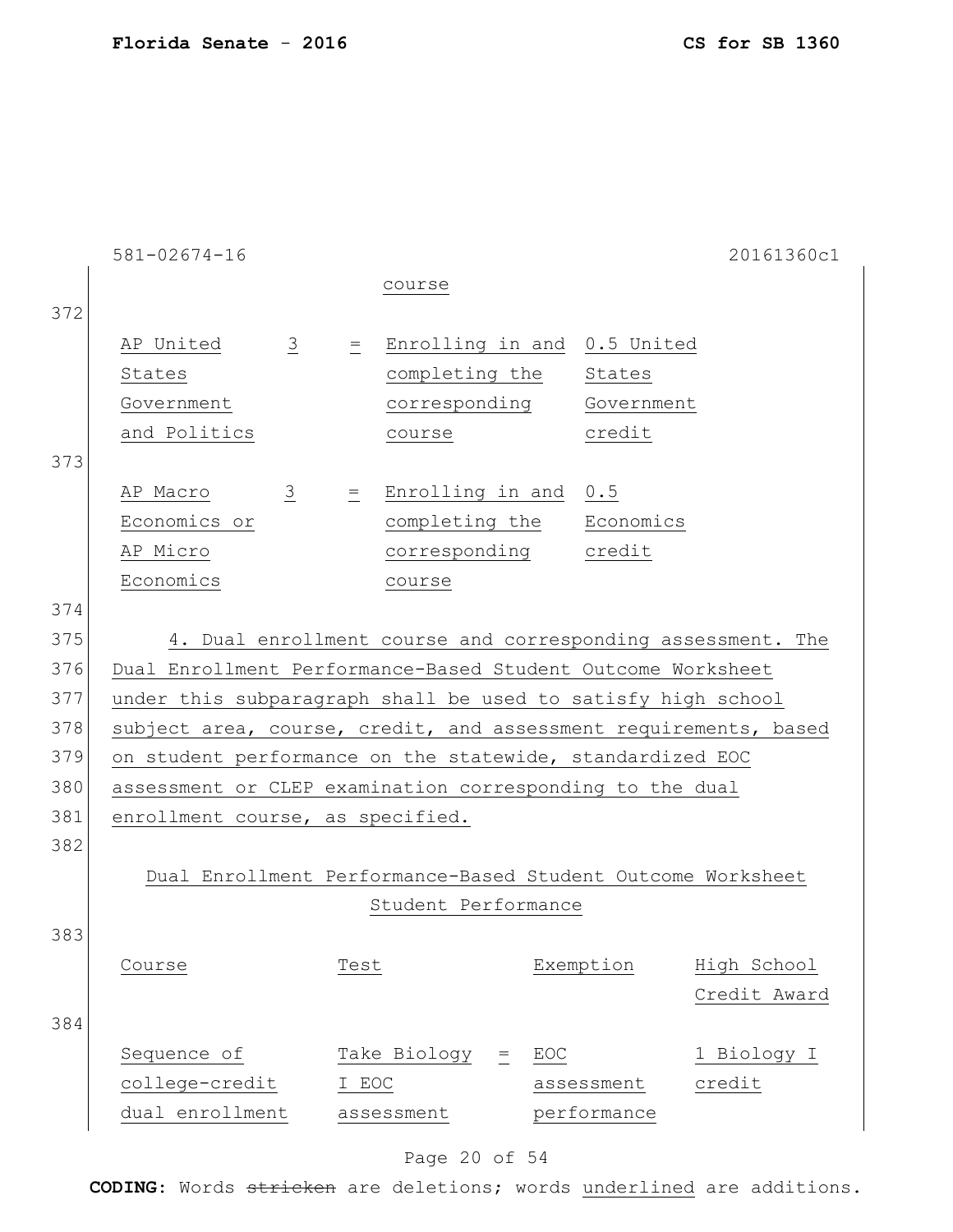|     | $581 - 02674 - 16$                                              |                                                         |              | 20161360c1 |
|-----|-----------------------------------------------------------------|---------------------------------------------------------|--------------|------------|
|     | courses in Life or CLEP                                         |                                                         | does not     |            |
|     | Sciences and                                                    | General                                                 | constitute   |            |
|     | Biological                                                      | Biology                                                 | 30 percent   |            |
|     | Sciences or                                                     |                                                         | of the final |            |
|     | college-credit                                                  |                                                         | course grade |            |
|     | courses in                                                      |                                                         |              |            |
|     | General Biology                                                 |                                                         |              |            |
| 385 |                                                                 |                                                         |              |            |
|     | Sequence of Take United = EOC                                   |                                                         |              | 1 United   |
|     | college-credit                                                  | States                                                  | assessment   | States     |
|     | dual enrollment                                                 | History EOC                                             | performance  | History    |
|     | courses in                                                      | or CLEP                                                 | does not     | credit     |
|     | Introductory                                                    | History of                                              | constitute   |            |
|     | Survey to 1877                                                  | the United                                              | 30 percent   |            |
|     | and Introductory States I and                                   |                                                         | of the final |            |
|     | Survey Since 1877                                               | CLEP History                                            | course grade |            |
|     |                                                                 | of the                                                  |              |            |
|     |                                                                 | United                                                  |              |            |
|     |                                                                 | States II                                               |              |            |
| 386 |                                                                 |                                                         |              |            |
| 387 | If a student attains a passing score on a rigorous alternative  |                                                         |              |            |
| 388 | assessment under this subsection, the score must be applied     |                                                         |              |            |
| 389 | toward the credit requirements for electives unless the passing |                                                         |              |            |
| 390 | score is applied first to meet the assessment and credit        |                                                         |              |            |
| 391 | requirements for ELA, mathematics, science, or social studies   |                                                         |              |            |
| 392 | pursuant to this paragraph.                                     |                                                         |              |            |
| 393 |                                                                 | (4) ASSESSMENT SCHEDULE AND REPORTING OF RESULTS. - The |              |            |
| 394 | commissioner must adopt within the assessment schedule pursuant |                                                         |              |            |
| 395 | to s. 1008.22 the assessment schedule for the administration of |                                                         |              |            |

# Page 21 of 54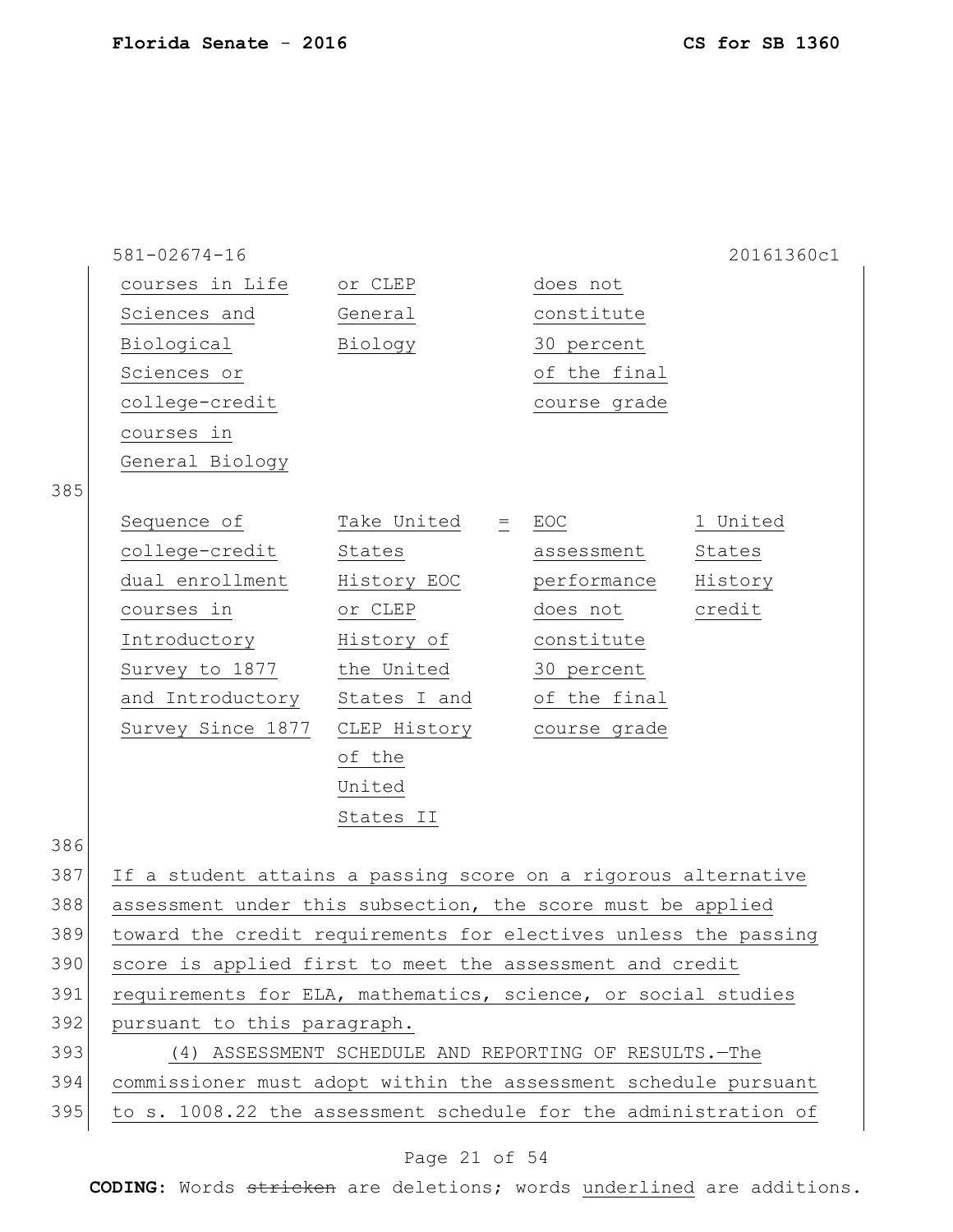|     | $581 - 02674 - 16$<br>20161360c1                                 |
|-----|------------------------------------------------------------------|
| 396 | rigorous alternative assessment options. To the extent possible, |
| 397 | the commissioner shall consider the semester calendars of public |
| 398 | colleges and universities in the state to accommodate and        |
| 399 | maximize the availability of assessment options for dual         |
| 400 | enrollment students. Student performance on rigorous alternative |
| 401 | assessments must be made available to the district school        |
| 402 | superintendents by August 1 of each year.                        |
| 403 | (5) CREDIT REQUIREMENTS. - The following authorizations apply    |
| 404 | to credit earned through rigorous alternative assessment options |
| 405 | pursuant to this section:                                        |
| 406 | (a) The credit earned by a student passing a rigorous            |
| 407 | alternative assessment is exempt from the minimum instructional  |
| 408 | hour requirements under s. 1003.436.                             |
| 409 | (b) A school district must award one credit, or as               |
| 410 | otherwise authorized under this section, for each rigorous       |
| 411 | alternative assessment or statewide, standardized assessment     |
| 412 | that a student passes, without requiring the student to enroll   |
| 413 | in or complete the corresponding coursework, as authorized under |
| 414 | the Credit Acceleration Program pursuant to $s. 1003.4295(3)$ .  |
| 415 | (6) PROXIES.-Before the beginning of the 2016-2017 school        |
| 416 | year, the commissioner shall collaborate with ACT, Inc., and the |
| 417 | College Board to establish proxy values for linking student      |
| 418 | performance on rigorous alternative assessments to educator      |
| 419 | performance evaluation, school grade, school improvement rating, |
| 420 | and school district grade calculations. Such proxy values for    |
| 421 | applicability statewide must be approved by the state board. The |
| 422 | commissioner must seek the Legislature's approval for the state  |
| 423 | board-approved proxy values under this subsection during the     |
| 424 | 2017 regular session. Additionally, by December 31, 2016, the    |
|     |                                                                  |

# Page 22 of 54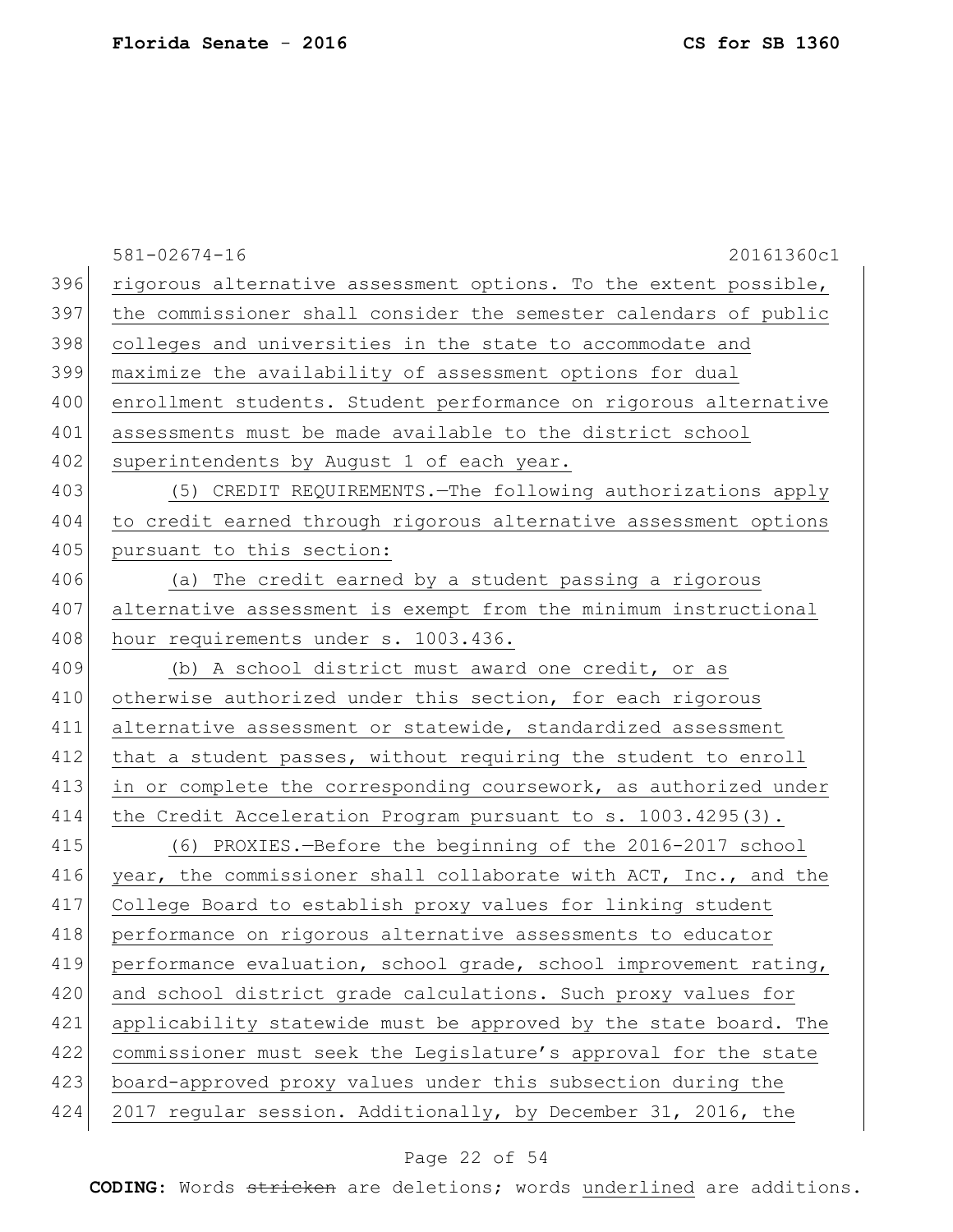| CS for SB 1360 |  |
|----------------|--|
|----------------|--|

|     | $581 - 02674 - 16$<br>20161360c1                                 |
|-----|------------------------------------------------------------------|
| 425 | commissioner shall submit to the President of the Senate and the |
| 426 | Speaker of the House of Representatives statutory                |
| 427 | recommendations for improving the implementation of this         |
| 428 | section.                                                         |
| 429 | (7) AVAILABILITY.-                                               |
| 430 | (a) Rigorous alternative assessment options specifically         |
| 431 | outlined under this section and other options must be adopted by |
| 432 | the state board in rule. Beginning no later than the 2016-2017   |
| 433 | school year, a school district must clearly identify the         |
| 434 | available rigorous alternative assessment options pursuant to    |
| 435 | this section in each district school board-approved student      |
| 436 | progression plan, and the proxies established pursuant to        |
| 437 | subsection (6) must be included in each district school board-   |
| 438 | approved educator performance evaluation system.                 |
| 439 | (b) Pursuant to s. 1008.22, the commissioner shall               |
| 440 | coordinate with the school districts to provide for the          |
| 441 | administration of rigorous alternative assessments by school     |
| 442 | districts or through contracts with private vendors, public      |
| 443 | vendors, public agencies, or postsecondary educational           |
| 444 | institutions.                                                    |
| 445 | (8) STATEWIDE ASSESSMENT CONTRACTS.-                             |
| 446 | The Department of Education shall immediately<br>(a)             |
| 447 | renegotiate the Florida Standards Assessment contract with       |
| 448 | American Institutes for Research, Contract Number 14-652, to     |
| 449 | implement this section, including, but not limited to, reducing  |
| 450 | the contract amount to fund the contracts executed pursuant to   |
| 451 | paragraph $(c)$ . The competitive procurement requirements in s. |
| 452 | 287.057 do not apply to contract renegotiations pursuant to this |
| 453 | paragraph.                                                       |

# Page 23 of 54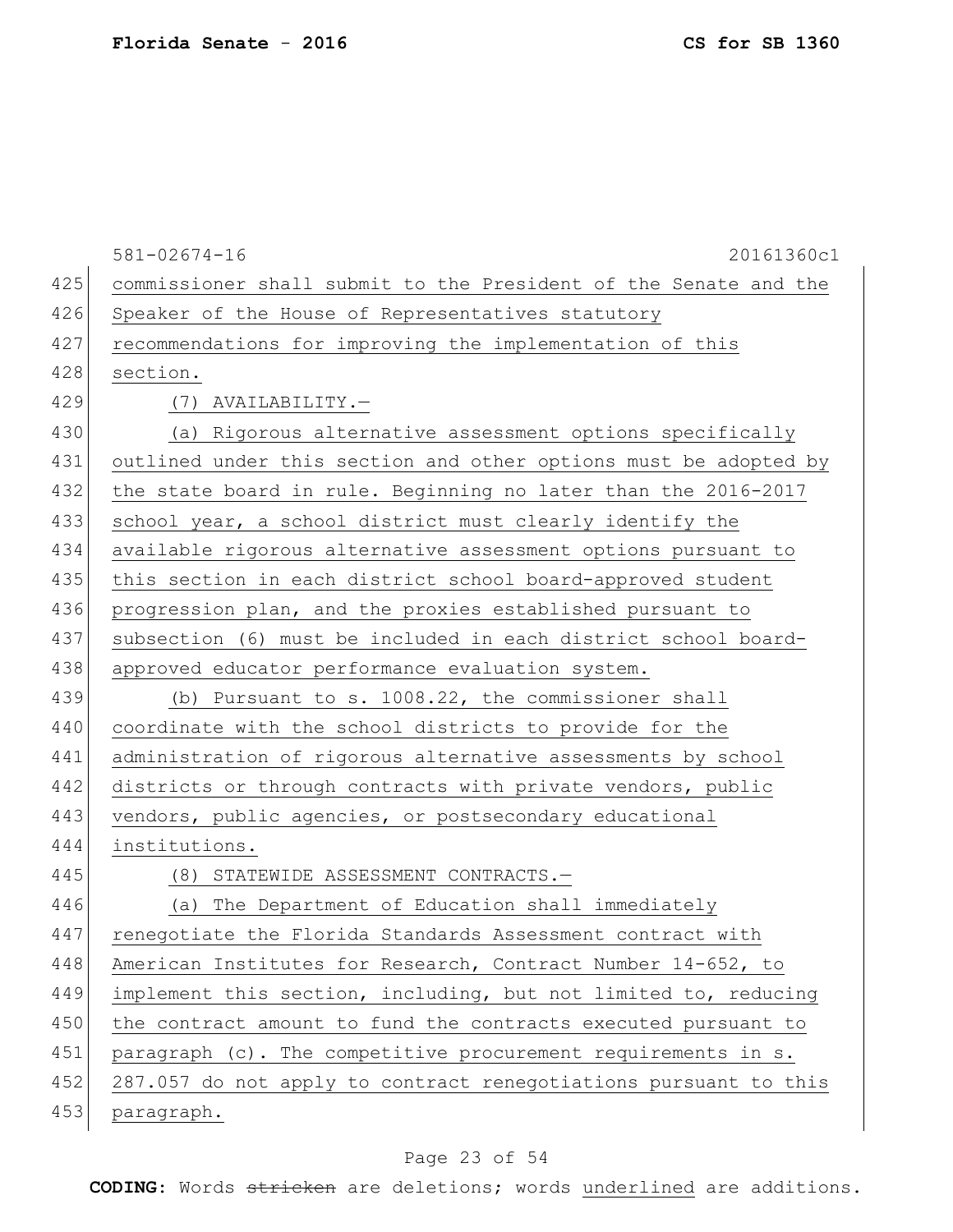|     | $581 - 02674 - 16$<br>20161360c1                                |
|-----|-----------------------------------------------------------------|
| 454 | 1. The department shall ensure the renegotiated contract        |
| 455 | fully implements s. 1008.22 and this section. The department's  |
| 456 | priority, for any reductions to the scope of work which are     |
| 457 | demanded by American Institutes for Research to implement this  |
| 458 | section, is to minimize student disruption.                     |
| 459 | 2. The renegotiated contract shall be executed by May 27,       |
| 460 | 2016.                                                           |
| 461 | 3. The renegotiated contract should not result in an            |
| 462 | increase in price per assessment or any other price increases.  |
| 463 | 4. The department may not use any funds to restore the loss     |
| 464 | of funds pursuant to this subsection to Contract Number 14-652. |
| 465 | (b) The department may also renegotiate other existing          |
| 466 | assessment contracts, such as the Florida Comprehensive         |
| 467 | Assessment Test retake contract; the Florida Assessments for    |
| 468 | Instruction in Reading assessment contract; the statewide end-  |
| 469 | of-course assessment contracts; and grants to school districts  |
| 470 | for test development, so that funds shall be available for the  |
| 471 | administration of the rigorous alternative assessments.         |
| 472 | (c) The department shall negotiate and contract with            |
| 473 | entities such as ACT, Inc., and the College Board to implement  |
| 474 | this section. The competitive procurement requirements in s.    |
| 475 | 287.057 do not apply to contracts executed pursuant to this     |
| 476 | paragraph. The department shall ensure that:                    |
| 477 | 1. The contracts are executed in sufficient time for this       |
| 478 | section to be fully implemented in the 2016-2017 school year.   |
| 479 | 2. All contracts pursuant to this paragraph fully implement     |
| 480 | this section.                                                   |
| 481 | 3. It obtains the lowest possible total contract price and      |
| 482 | price per assessment. In obtaining the lowest possible price,   |
|     |                                                                 |

# Page 24 of 54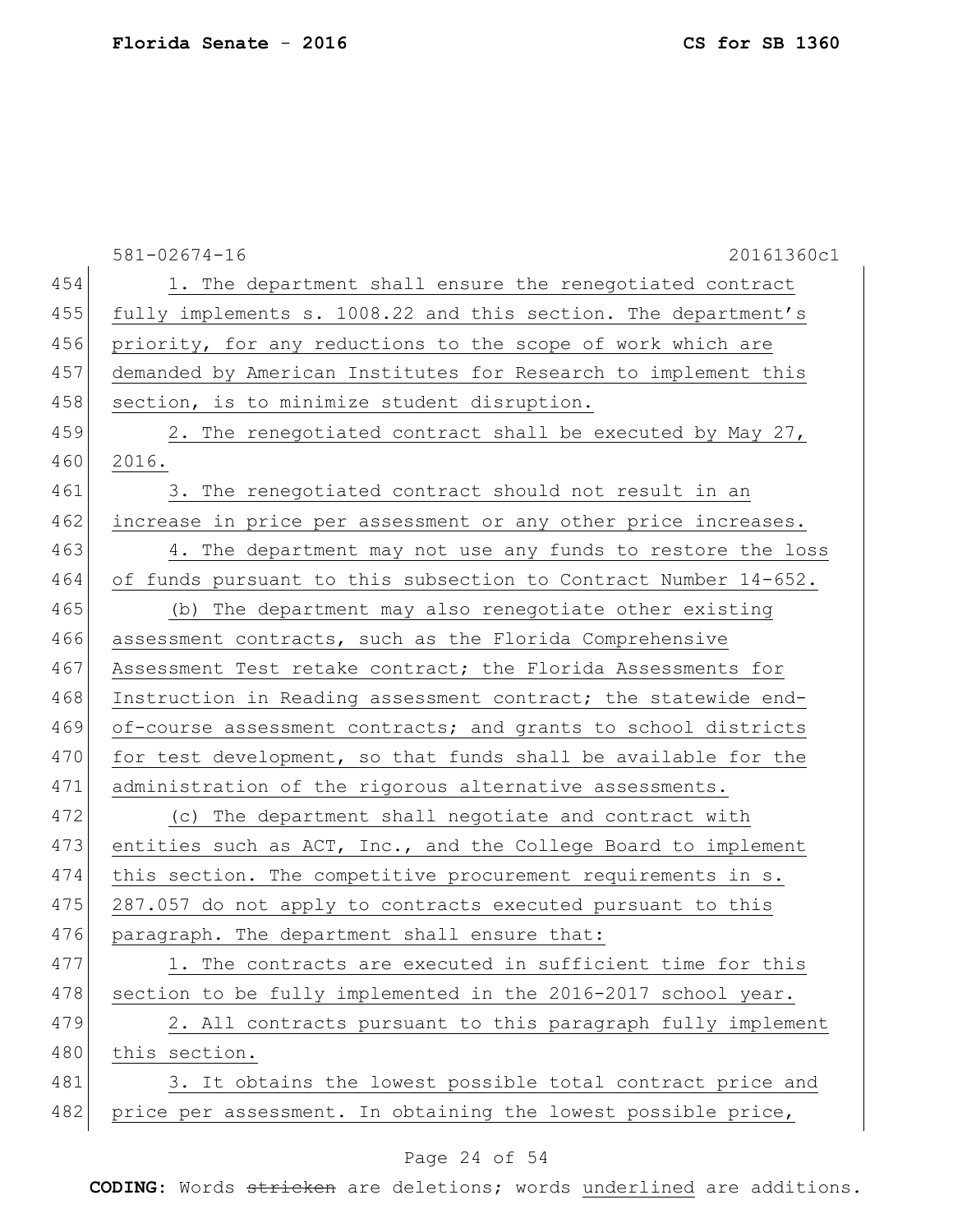581-02674-16 20161360c1 483 the department shall use the lowest pricing offered by the 484 vendor in this state and in other states that reasonably matches 485 the contract's scope of work. 486 (d) For 2016-2017, funding for the rigorous alternative 487 assessments may not cause an increase in the Assessment and 488 Evaluation appropriation in the General Appropriations Act. 489 Funds made available as a result of renegotiated statewide, 490 standardized assessment and other assessment contracts in 491 paragraphs (a) and (b) shall be used to provide funding for the 492 alternative assessment contracts in paragraph  $(c)$ . 493 (9) NOTIFICATION.—By September 1 of each year, as a 494 component of notification requirements pursuant to s. 1003.4282, 495 each district school board must notify students and parents, in 496 writing, after a properly noticed public meeting, of the 497 rigorous assessment options that students may select to meet the 498 subject area, course, credit, and assessment requirements, as 499 applicable, for student progression and graduation. Each 500 district school board must publish the notification regarding 501 rigorous alternative assessment and student choice options 502 prominently on the home page of the school district's website. 503 (10) APPLICABILITY.—The duties assigned to a district 504 school board pursuant to subsection (2) apply to a charter 505 school governing board, and the duties assigned to the school 506 district, superintendent, or district employee apply to a 507 charter school principal. 508 (11) RULES.—The State Board of Education shall 509 expeditiously adopt rules to implement this section. The rules 510 adopted by the board must clearly identify all options for 511 awarding credit corresponding to the subject area, course, and

### Page 25 of 54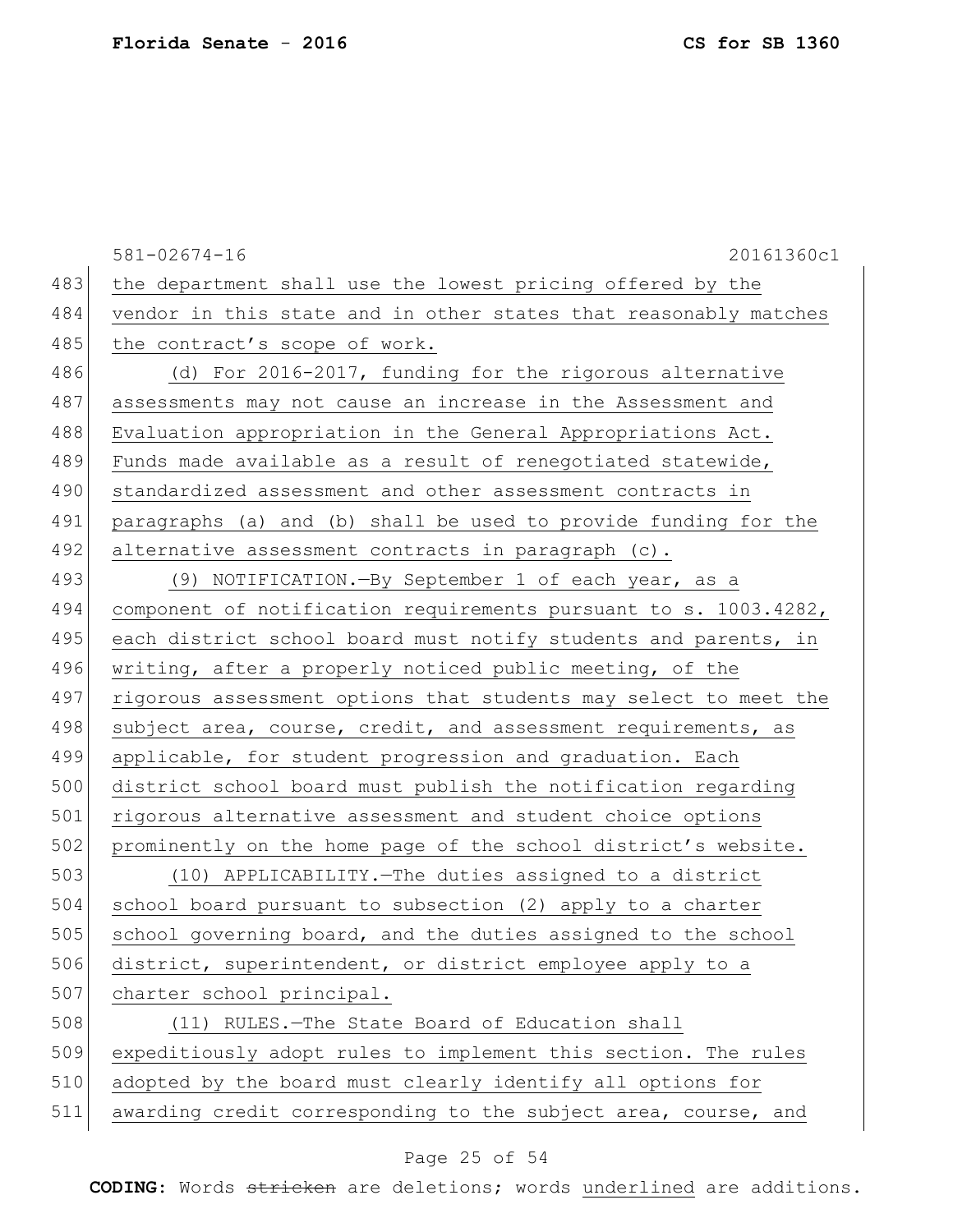581-02674-16 20161360c1 512 assessment, as applicable. The options must be clearly reflected 513 in the Course Code Directory, statewide course numbering system, credit-by-examination equivalency list adopted by the state board in rule, and the list of equivalency of dual enrollment courses to high school subject areas which is approved by the department. (12) IMPLEMENTATION SCHEDULE FOR THE 2016-2017 SCHOOL YEAR.—Notwithstanding the provisions of this section, the 520 following actions related to districtwide use of rigorous alternative assessment options must occur by the following 522 specified dates: (a) A district school board must file with the department a nonbinding notice of interest to indicate if the school district intends to administer a rigorous alternative assessment option specified in subsection (2) and identify the chosen assessment option by April 1, 2016. (b) The department shall execute the contracts required 529 pursuant to subsection  $(8)$  by May 27, 2016. (c) The department shall notify the school districts of the rigorous alternative assessment option pursuant to subsection 532 (2) by June 1, 2016. (d) Each district school board that chooses to administer a rigorous alternative assessment option pursuant to subsection 535 (2) must make the decision by July 1, 2016, and must notify the 536 commissioner and the student's parents of the board's decision by July 8, 2016. (e) The parent of a student in a school district that chooses to administer a rigorous alternative assessment option pursuant to subsection (2) must notify the district by August

### Page 26 of 54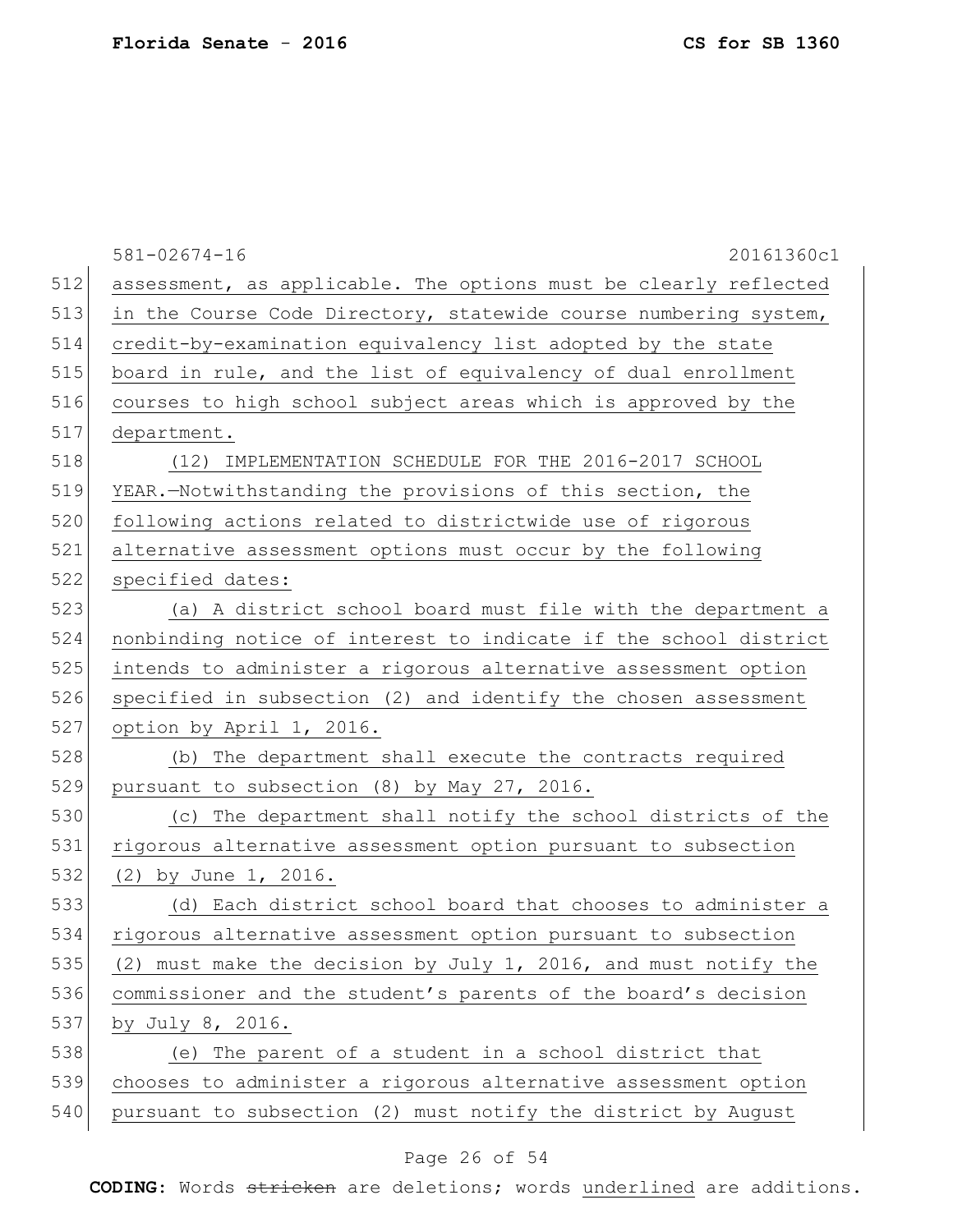581-02674-16 20161360c1 541 10, 2016, in writing, if he or she selects for his or her child 542 to take the statewide, standardized assessments pursuant to s. 543 1008.22 for the relevant grade level and subject area which are 544 administered during that school year. 545 Section 2. Subsection (5) of section 1002.3105, Florida 546 Statutes, is amended to read: 547 1002.3105 Academically Challenging Curriculum to Enhance 548 Learning (ACCEL) options.-549 (5) AWARD OF A STANDARD HIGH SCHOOL DIPLOMA.—A student who 550 meets the applicable grade 9 cohort graduation requirements of 551 s. 1003.4282(3)(a)-(e) or s. 1003.4282(10)(a)1.-5., (b)1.-5., 552 (c)1.-5., or (d)1.-5., earns three credits in electives, and 553 earns a cumulative grade point average (GPA) of 2.0 on a 4.0 554 scale shall be awarded a standard high school diploma in a form 555 prescribed by the State Board of Education. A student may meet 556 the requirements specified under this subsection by attaining a 557 passing score on a rigorous alternative assessment pursuant to 558 s. 1008.223. 559 Section 3. Paragraph (a) of subsection (16) of section 560 1002.33, Florida Statutes, is amended to read: 561 1002.33 Charter schools.— 562 (16) EXEMPTION FROM STATUTES.— 563 (a) A charter school shall operate in accordance with its 564 charter and shall be exempt from all statutes in chapters 1000- 565 1013. However, a charter school shall be in compliance with the 566 following statutes in chapters 1000-1013:  $567$  1. Those statutes specifically applying to charter schools, 568 including this section.

569 2. Those statutes pertaining to the student assessment

#### Page 27 of 54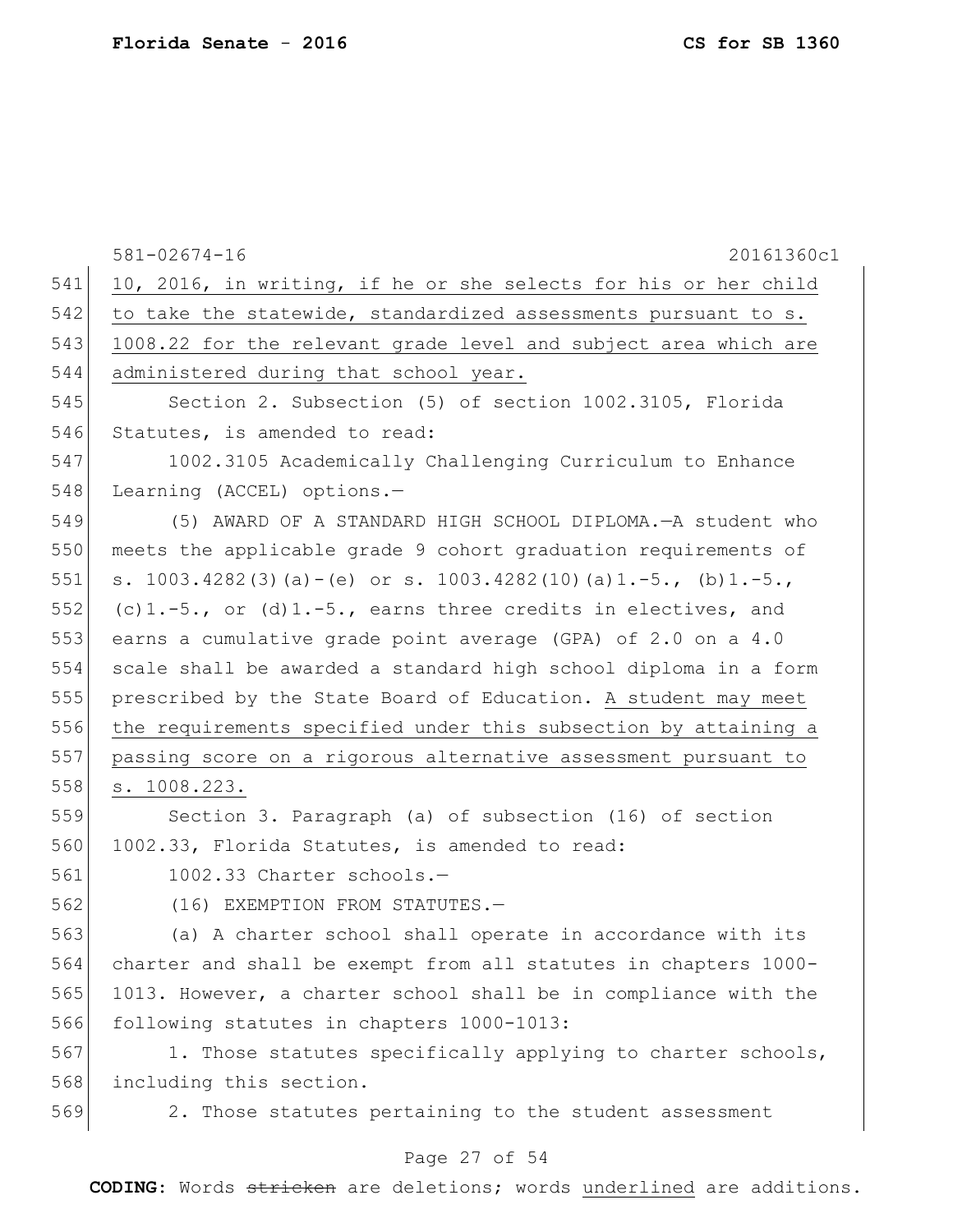|     | $581 - 02674 - 16$<br>20161360c1                                |
|-----|-----------------------------------------------------------------|
| 570 | program and school grading system, including, but not limited   |
| 571 | to, the ability to choose a rigorous alternative assessment     |
| 572 | option pursuant to s. 1008.223(2) regardless of its sponsor's   |
| 573 | decision.                                                       |
| 574 | 3. Those statutes pertaining to the provision of services       |
| 575 | to students with disabilities.                                  |
| 576 | 4. Those statutes pertaining to civil rights, including s.      |
| 577 | 1000.05, relating to discrimination.                            |
| 578 | 5. Those statutes pertaining to student health, safety, and     |
| 579 | welfare.                                                        |
| 580 | Section 4. Subsections $(2)$ , $(3)$ , and $(4)$ of section     |
| 581 | 1003.4282, Florida Statutes, are amended to read:               |
| 582 | 1003.4282 Requirements for a standard high school diploma.-     |
| 583 | (2) NOTIFICATION REQUIREMENTS. - By July 8, 2016, for the       |
| 584 | 2016-2017 school year and by August 1 of each school year       |
| 585 | thereafter, the school district must notify students and        |
| 586 | parents, in writing, of the requirements for a standard high    |
| 587 | school diploma, rigorous alternative assessments pursuant to s. |
| 588 | 1008.223 which may be taken in lieu of the statewide,           |
| 589 | standardized assessments, available designations, and the       |
| 590 | eligibility requirements for state scholarship programs and     |
| 591 | postsecondary admissions. The Department of Education shall     |
| 592 | directly and through the school districts notify registered     |
| 593 | private schools of public high school course credit and         |
| 594 | assessment requirements. Each private school must make this     |
| 595 | information available to students and their parents so they are |
| 596 | aware of public high school graduation requirements.            |
| 597 | (3) STANDARD HIGH SCHOOL DIPLOMA; COURSE AND ASSESSMENT         |
| 598 | REQUIREMENTS.-Unless otherwise specified under s. 1002.3105, s. |

# Page 28 of 54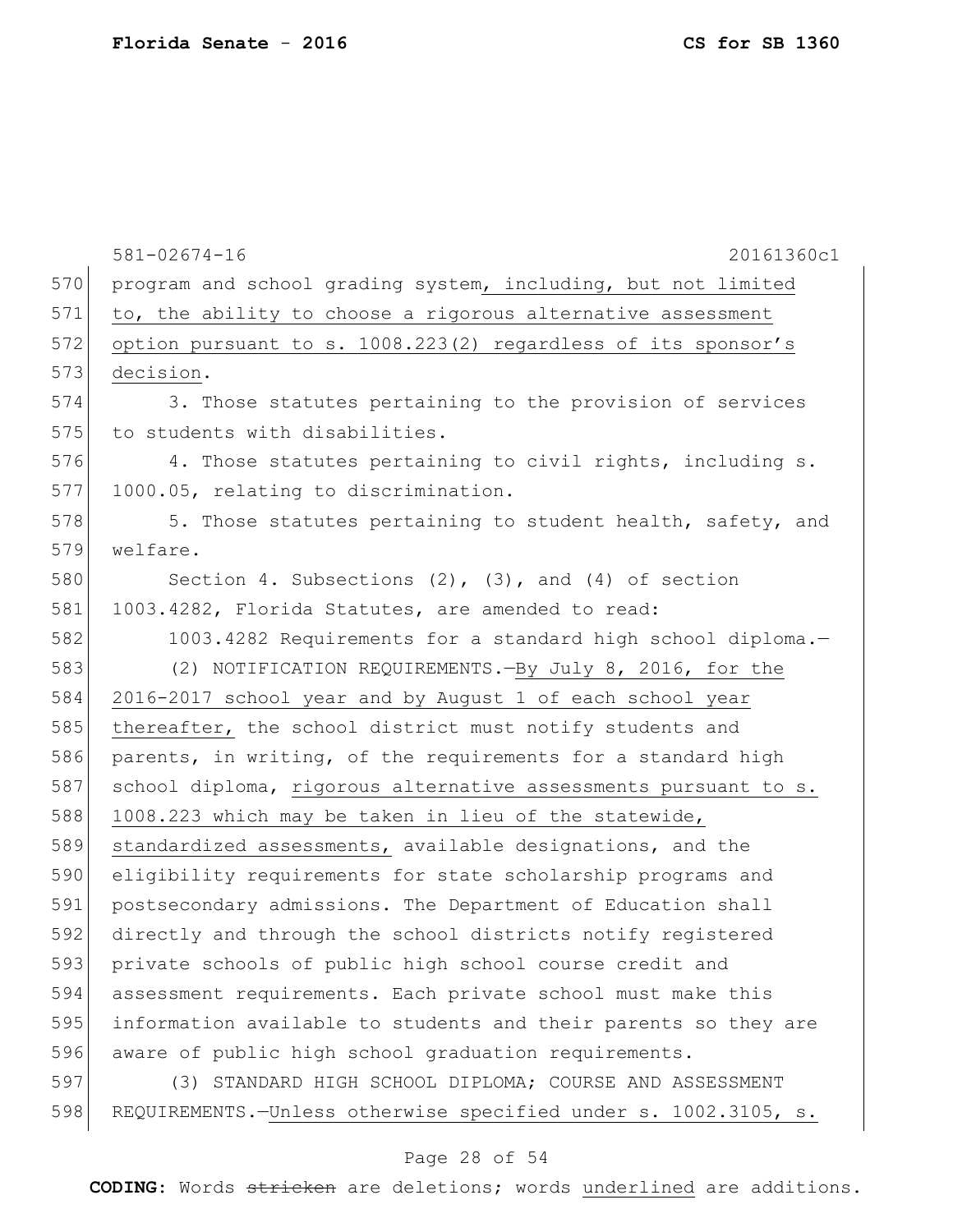|     | $581 - 02674 - 16$<br>20161360c1                                 |
|-----|------------------------------------------------------------------|
| 599 | 1003.4295(3), or s. 1008.223, a student must meet the following  |
| 600 | requirements to earn a standard high school diploma:             |
| 601 | (a) Four credits in English Language Arts (ELA). - The four      |
| 602 | credits must be in ELA I, II, III, and IV. A student must pass   |
| 603 | the statewide, standardized grade 10 Reading assessment or, when |
| 604 | implemented, the grade 10 ELA assessment, or earn a concordant   |
| 605 | score, in order to earn a standard high school diploma.          |
| 606 | (b) Four credits in mathematics. - A student must earn one       |
| 607 | credit in Algebra I and one credit in Geometry. A student's      |
| 608 | performance on the statewide, standardized Algebra I end-of-     |
| 609 | course (EOC) assessment constitutes 30 percent of the student's  |
| 610 | final course grade. A student must pass the statewide,           |
| 611 | standardized Algebra I EOC assessment, or earn a comparative     |
| 612 | score, in order to earn a standard high school diploma. A        |
| 613 | student's performance on the statewide, standardized Geometry    |
| 614 | EOC assessment constitutes 30 percent of the student's final     |
| 615 | course grade. If the state administers a statewide, standardized |
| 616 | Algebra II assessment, a student selecting Algebra II must take  |
| 617 | the assessment, and the student's performance on the assessment  |
| 618 | constitutes 30 percent of the student's final course grade. An A |
| 619 | student who earns an industry certification attained by a        |
| 620 | student for which there is a statewide college credit            |
| 621 | articulation agreement approved by the State Board of Education  |
| 622 | shall may substitute the certification for one mathematics       |
| 623 | credit. Substitution may occur for up to two mathematics         |
| 624 | eredits, except for Algebra I and Geometry.                      |
| 625 | (c) Three credits in science -Two of the three required          |

625 (c) *Three credits in science.*—Two of the three required 626 credits must have a laboratory component. A student must earn 627 one credit in Biology I and two credits in equally rigorous

### Page 29 of 54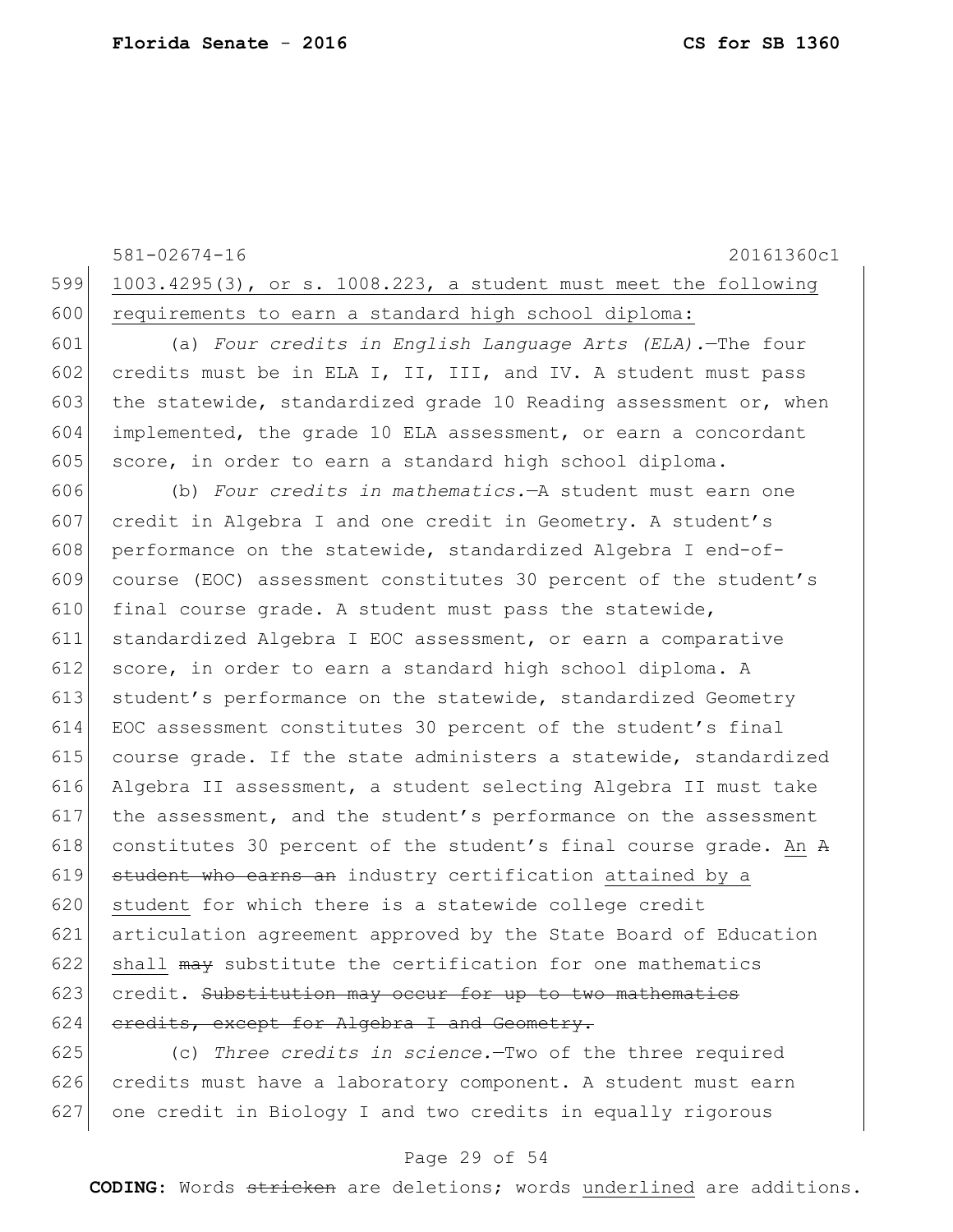581-02674-16 20161360c1 628 courses. The statewide, standardized Biology I EOC assessment 629 constitutes 30 percent of the student's final course grade. An  $A$ 630 student who earns an industry certification attained by a 631 student for which there is a statewide college credit 632 articulation agreement approved by the State Board of Education 633 shall may substitute the certification for one science credit $_{\tau}$ 634 except for Biology I. 635 (d) *Three credits in social studies.*—A student must earn 636 one credit in United States History; one credit in World 637 History; one-half credit in economics, which must include 638 financial literacy; and one-half credit in United States 639 Government. The United States History EOC assessment constitutes 640 30 percent of the student's final course grade. 641 (e) *One credit in fine or performing arts, speech and*  642 *debate, or practical arts.*—The practical arts course must 643 incorporate artistic content and techniques of creativity, 644 interpretation, and imagination. Eligible practical arts courses 645 are identified in the Course Code Directory. 646 (f) *One credit in physical education.*—Physical education 647 must include the integration of health. Participation in an 648 interscholastic sport at the junior varsity or varsity level for 649 two full seasons shall satisfy the one-credit requirement in 650 physical education if the student passes a competency test on 651 personal fitness with a score of "C" or better. The competency 652 test on personal fitness developed by the Department of 653 Education must be used. A district school board may not require 654 that the one credit in physical education be taken during the 655 9th grade year. Completion of one semester with a grade of "C" 656 or better in a marching band class, in a physical activity class

### Page 30 of 54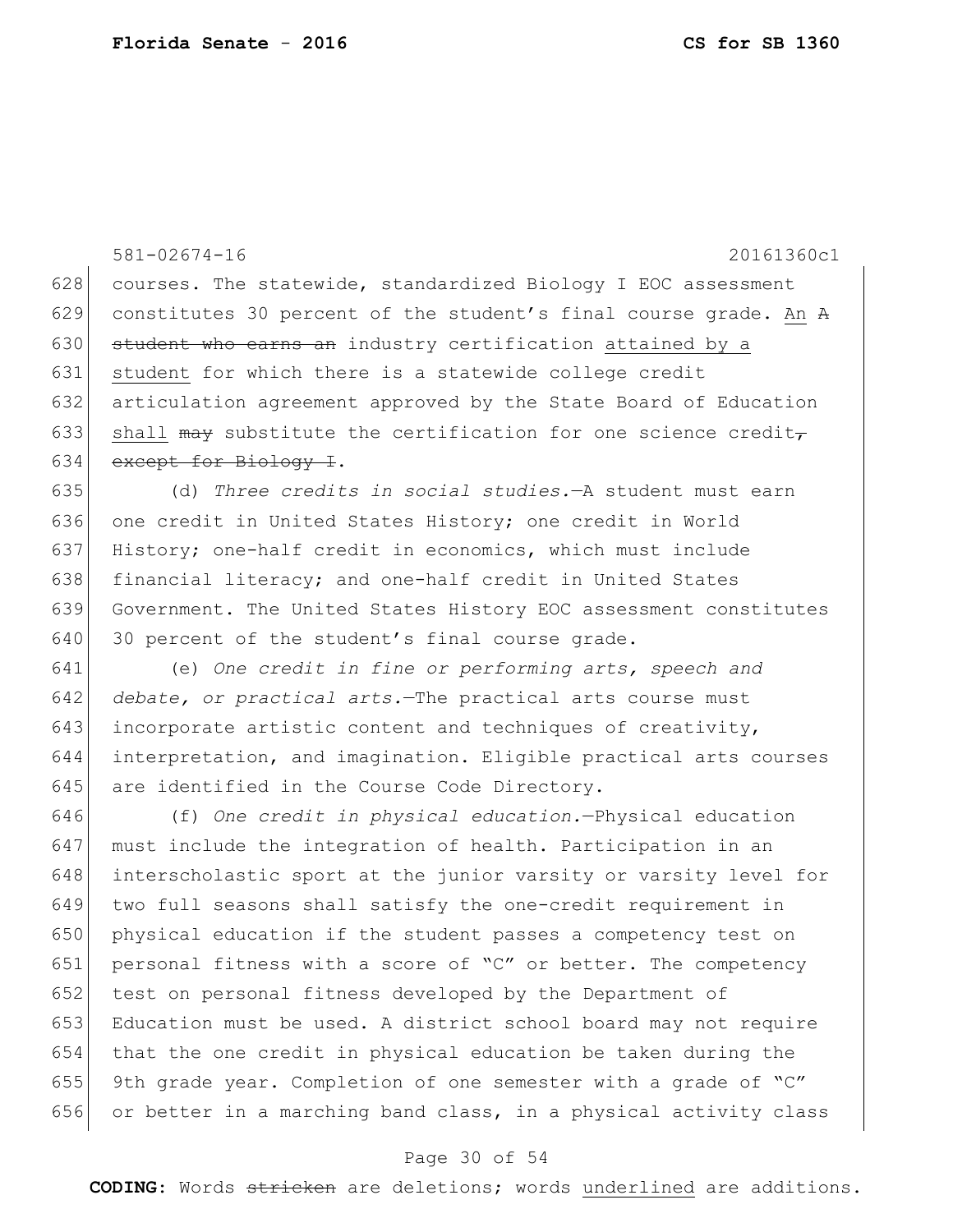581-02674-16 20161360c1 657 that requires participation in marching band activities as an 658 extracurricular activity, or in a dance class shall satisfy one-659 half credit in physical education or one-half credit in 660 performing arts. This credit may not be used to satisfy the 661 personal fitness requirement or the requirement for adaptive 662 physical education under an individual education plan (IEP) or 663 504 plan. Completion of 2 years in a Reserve Officer Training 664 Corps (R.O.T.C.) class, a significant component of which is 665 drills, shall satisfy the one-credit requirement in physical 666 education and the one-credit requirement in performing arts. 667 This credit may not be used to satisfy the personal fitness 668 requirement or the requirement for adaptive physical education 669 under an IEP or 504 plan.

 (g) *Eight credits in electives.*—School districts must develop and offer coordinated electives so that a student may develop knowledge and skills in his or her area of interest, 673 such as electives with a STEM or liberal arts focus. Such electives must include opportunities for students to earn college credit, including industry-certified career education programs or series of career-themed courses that result in industry certification or articulate into the award of college 678 credit, or career education courses for which there is a statewide or local articulation agreement and which lead to college credit.

681

682 Unless otherwise authorized under s. 1008.223, a student must 683 take the statewide, standardized assessments and pass the grade 684 10 ELA and Algebra I EOC assessments as specified under this 685 subsection to earn a standard high school diploma.

### Page 31 of 54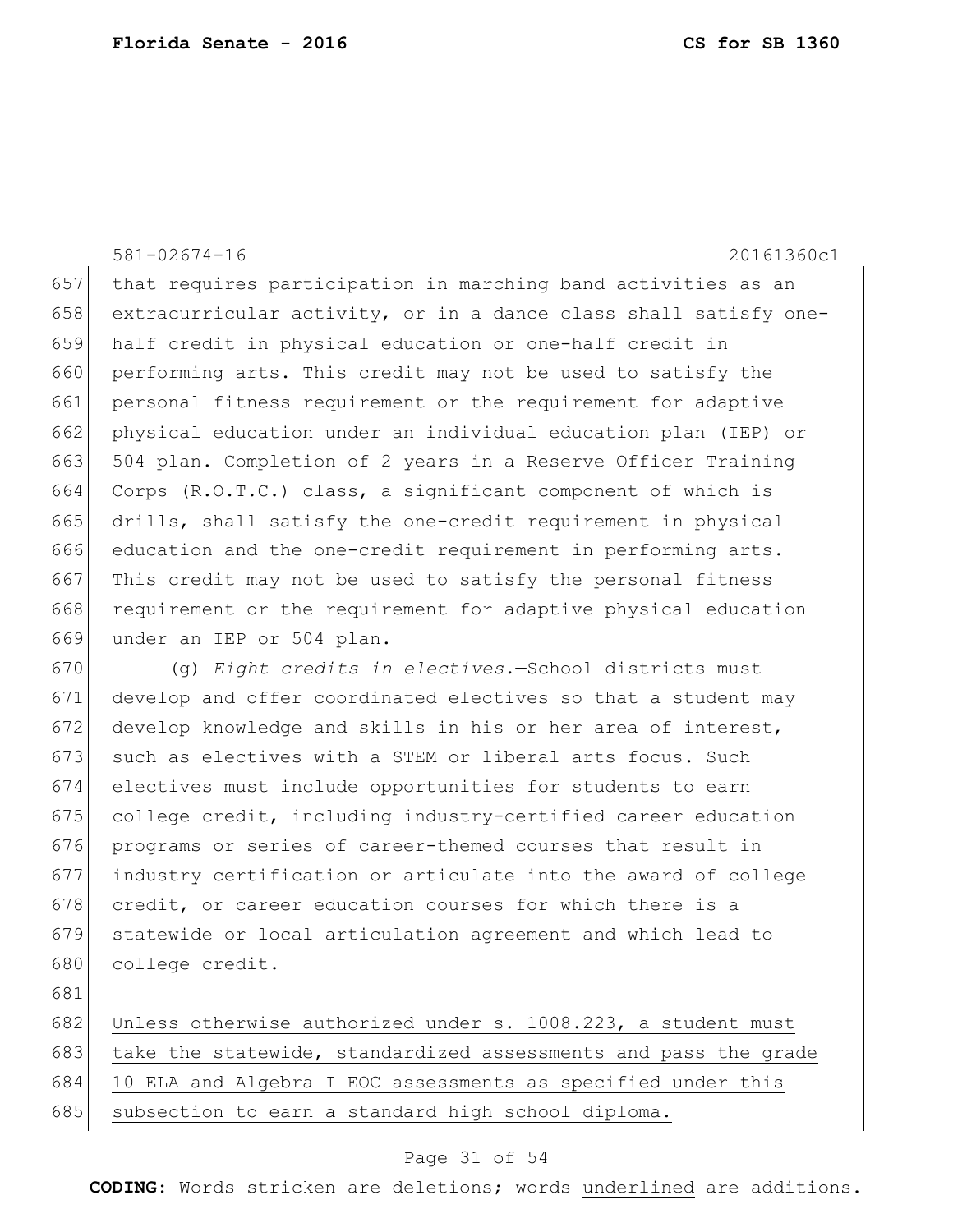|     | 20161360c1<br>$581 - 02674 - 16$                                 |
|-----|------------------------------------------------------------------|
| 686 | (4) ONLINE COURSE REQUIREMENT. - At least one course within      |
| 687 | the 24 credits required under this section must be completed     |
| 688 | through online learning. A school district may not require a     |
| 689 | student to take the online course outside the school day or in   |
| 690 | addition to a student's courses for a given semester.            |
| 691 | (a) An online course taken in grade 6, grade 7, or grade 8       |
| 692 | fulfills the this requirement in this subsection. The This       |
| 693 | requirement is met through an online course offered by the       |
| 694 | Florida Virtual School, a virtual education provider approved by |
| 695 | the State Board of Education, a high school, or an online dual   |
| 696 | enrollment course. A student who is enrolled in a full-time or   |
| 697 | part-time virtual instruction program under s. 1002.45 meets the |
| 698 | this requirement.                                                |
| 699 | (b) A district school board or a charter school governing        |
| 700 | board, as applicable, may offer students the following options   |
| 701 | to satisfy the online course requirement in this subsection:     |
| 702 | 1. Completion of a course in which a student earns a             |
| 703 | nationally recognized industry certification in information      |
| 704 | technology that is identified on the CAPE Industry Certification |
| 705 | Funding List pursuant to s. 1008.44 or passage of the            |
| 706 | information technology certification examination without         |
| 707 | enrollment in or completion of the corresponding course or       |
| 708 | courses, as applicable.                                          |
| 709 | 2. Passage of an online content assessment, without              |
| 710 | enrollment in or completion of the corresponding course or       |
| 711 | courses, as applicable, by which the student demonstrates skills |
| 712 | and competency in locating information and applying technology   |
| 713 | for instructional purposes.                                      |
| 714 |                                                                  |

# Page 32 of 54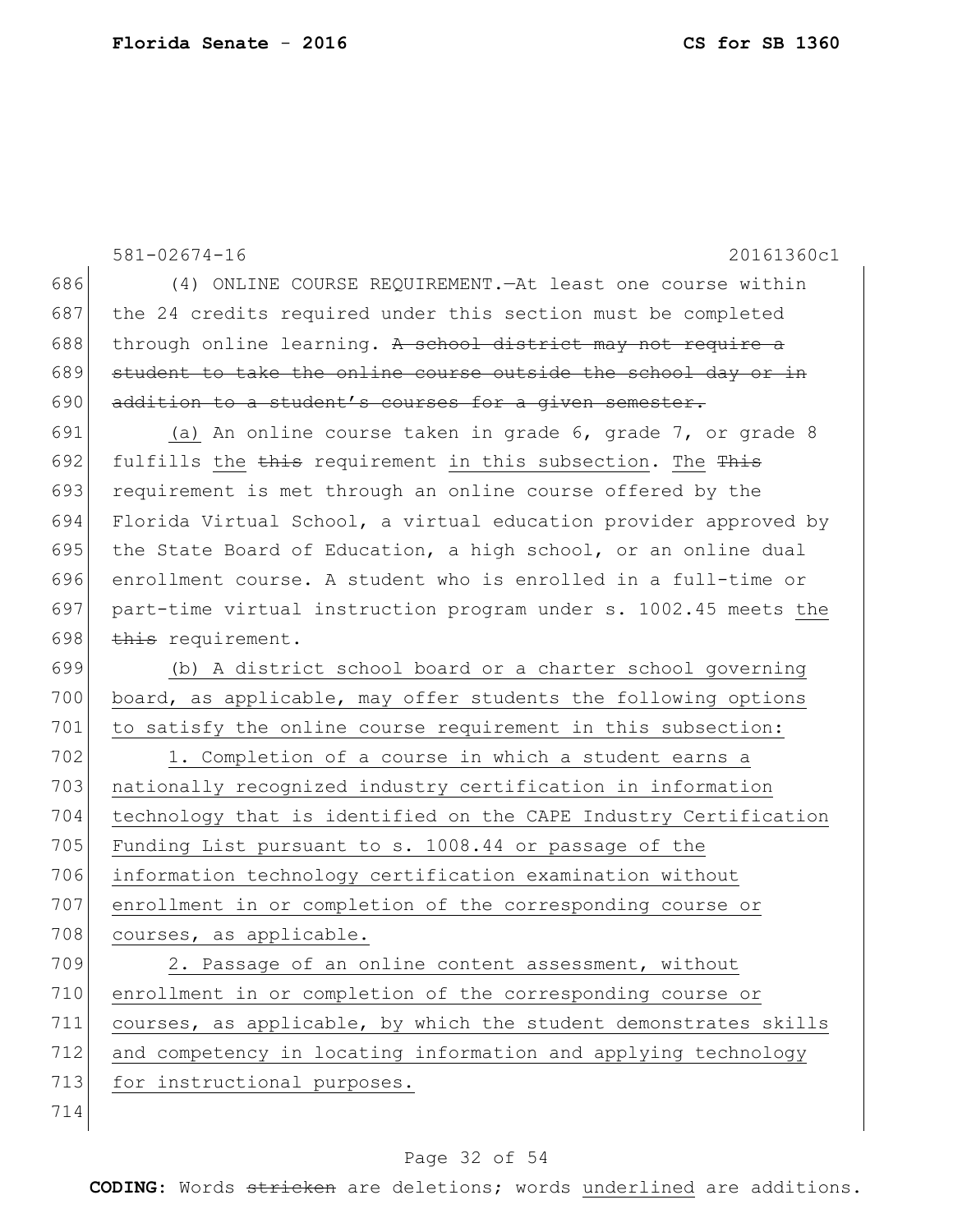|     | 20161360c1<br>$581 - 02674 - 16$                                |
|-----|-----------------------------------------------------------------|
| 715 | For purposes of this subsection, a school district may not      |
| 716 | require a student to take the online course outside the school  |
| 717 | day or in addition to a student's courses for a given semester. |
| 718 | This subsection requirement does not apply to a student who has |
| 719 | an individual education plan under s. 1003.57 which indicates   |
| 720 | that an online course would be inappropriate or to an out-of-   |
| 721 | state transfer student who is enrolled in a Florida high school |
| 722 | and has 1 academic year or less remaining in high school.       |
| 723 | Section 5. Subsection (1) of section 1003.4285, Florida         |
| 724 | Statutes, is amended to read:                                   |
| 725 | 1003.4285 Standard high school diploma designations.-           |
| 726 | (1) Each standard high school diploma shall include, as         |
| 727 | applicable, the following designations if the student meets the |
| 728 | criteria set forth for the designation:                         |
| 729 | (a) Scholar designation. - In addition to the requirements of   |
| 730 | s. 1003.4282, in order to earn the Scholar designation, a       |
| 731 | student must satisfy the following requirements through         |
| 732 | statewide, standardized assessments or rigorous alternative     |
| 733 | assessments as authorized under s. 1008.223:                    |
| 734 | 1. Mathematics. - Earn one credit in Algebra II and one         |
| 735 | credit in statistics or an equally rigorous course. Beginning   |
| 736 | with students entering grade 9 in the 2014-2015 school year,    |
| 737 | pass the Algebra II and Geometry statewide, standardized        |
| 738 | assessments.                                                    |
| 739 | 2. Science.-Pass the statewide, standardized Biology I EOC      |
| 740 | assessment and earn one credit in chemistry or physics and one  |
| 741 | credit in a course equally rigorous to chemistry or physics.    |
| 742 | However, a student enrolled in an Advanced Placement (AP),      |
| 743 | International Baccalaureate (IB), or Advanced International     |

# Page 33 of 54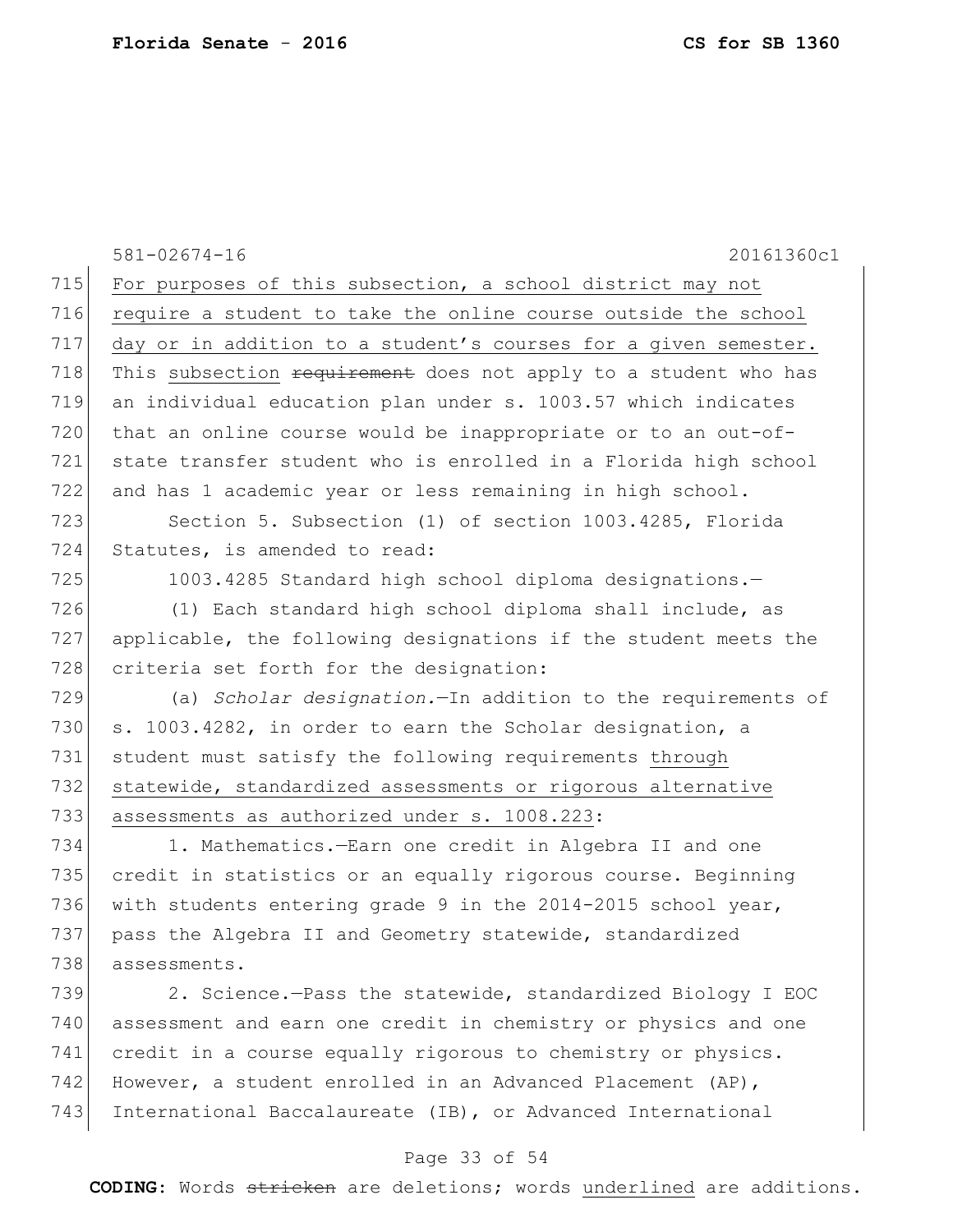|     | $581 - 02674 - 16$<br>20161360c1                                 |
|-----|------------------------------------------------------------------|
| 744 | Certificate of Education (AICE) Biology course who takes the     |
| 745 | respective AP, IB, or AICE Biology assessment and earns the      |
| 746 | minimum score necessary to earn college credit as identified     |
| 747 | pursuant to s. $1007.27(2)$ meets the requirement of this        |
| 748 | subparagraph without having to take the statewide, standardized  |
| 749 | Biology I EOC assessment.                                        |
| 750 | 3. Social studies.-Pass the statewide, standardized United       |
| 751 | States History EOC assessment. However, a student enrolled in an |
| 752 | AP, IB, or AICE course that includes United States History       |
| 753 | topics who takes the respective AP, IB, or AICE assessment and   |
| 754 | earns the minimum score necessary to earn college credit as      |
| 755 | identified pursuant to s. 1007.27(2) meets the requirement of    |
| 756 | this subparagraph without having to take the statewide,          |
| 757 | standardized United States History EOC assessment.               |
| 758 | 4. Foreign language. - Earn two credits in the same foreign      |
| 759 | language.                                                        |
| 760 | 5. Electives.-Earn at least one credit in an Advanced            |
| 761 | Placement, an International Baccalaureate, an Advanced           |
| 762 | International Certificate of Education, or a dual enrollment     |
| 763 | course.                                                          |
| 764 | (b) Merit designation. - In addition to the requirements of      |
| 765 | s. 1003.4282, in order to earn the Merit designation, a student  |
| 766 | must attain one or more industry certifications from the list    |
| 767 | established under s. 1003.492.                                   |
| 768 | Section 6. Subsection (3) of section 1003.4295, Florida          |
| 769 | Statutes, is amended to read:                                    |
| 770 | 1003.4295 Acceleration options.-                                 |
| 771 | (3) The Credit Acceleration Program (CAP) is created for         |
| 772 | the purpose of allowing a student to earn high school credit in  |

# Page 34 of 54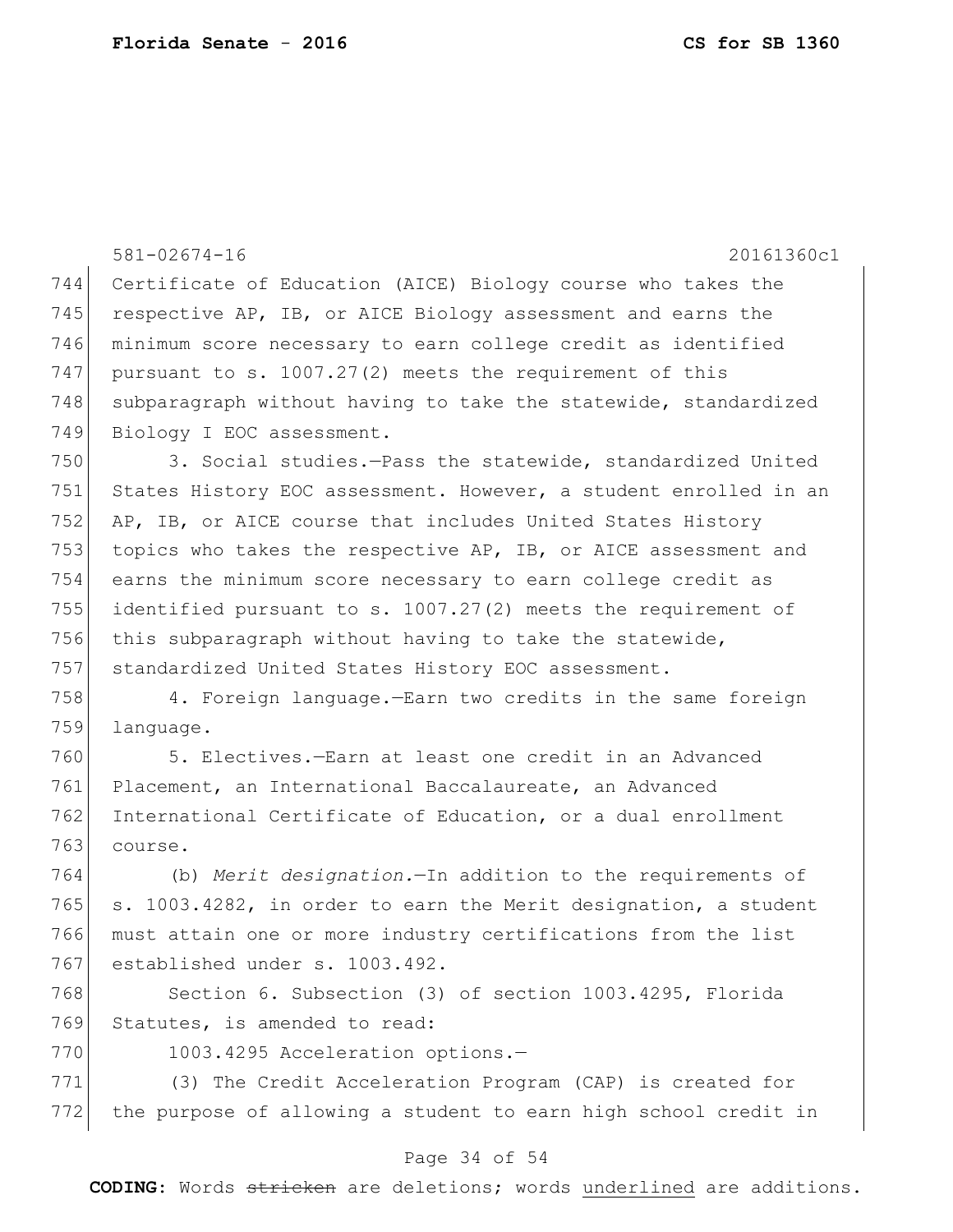581-02674-16 20161360c1 773 Algebra I, Algebra II, geometry, United States history, or 774 biology if the student passes the statewide, standardized 775 assessment administered under s. 1008.22. Notwithstanding s. 776 1003.436, a school district shall award course credit to a 777 student who is not enrolled in the course, or who has not  $778$  completed the course, if the student attains a passing score on 779 the corresponding statewide, standardized assessment, an 780 examination identified under s. 1007.27(2), or a rigorous 781 alternative assessment under s. 1008.223. The school district 782 shall permit a student who is not enrolled in the course, or who 783 has not completed the course, to take the assessment during the 784 regular administration of the assessment. 785 Section 7. Paragraph (a) of subsection (1) of section 786 1003.436, Florida Statutes, is amended to read: 787 1003.436 Definition of "credit."-788 (1) (a) For the purposes of requirements for high school 789 graduation, one full credit means a minimum of 135 hours of bona 790 fide instruction in a designated course of study that contains 791 student performance standards, except as otherwise provided 792 through the Credit Acceleration Program (CAP) under s. 793  $1003.4295(3)$ . One full credit means a minimum of 120 hours of 794 bona fide instruction in a designated course of study that 795 contains student performance standards for purposes of meeting 796 high school graduation requirements in a district school that 797 has been authorized to implement block scheduling by the 798 district school board. The State Board of Education shall

799 determine the number of postsecondary credit hours earned 800 through dual enrollment pursuant to s. 1007.271 that satisfy the 801 requirements of a dual enrollment articulation agreement

### Page 35 of 54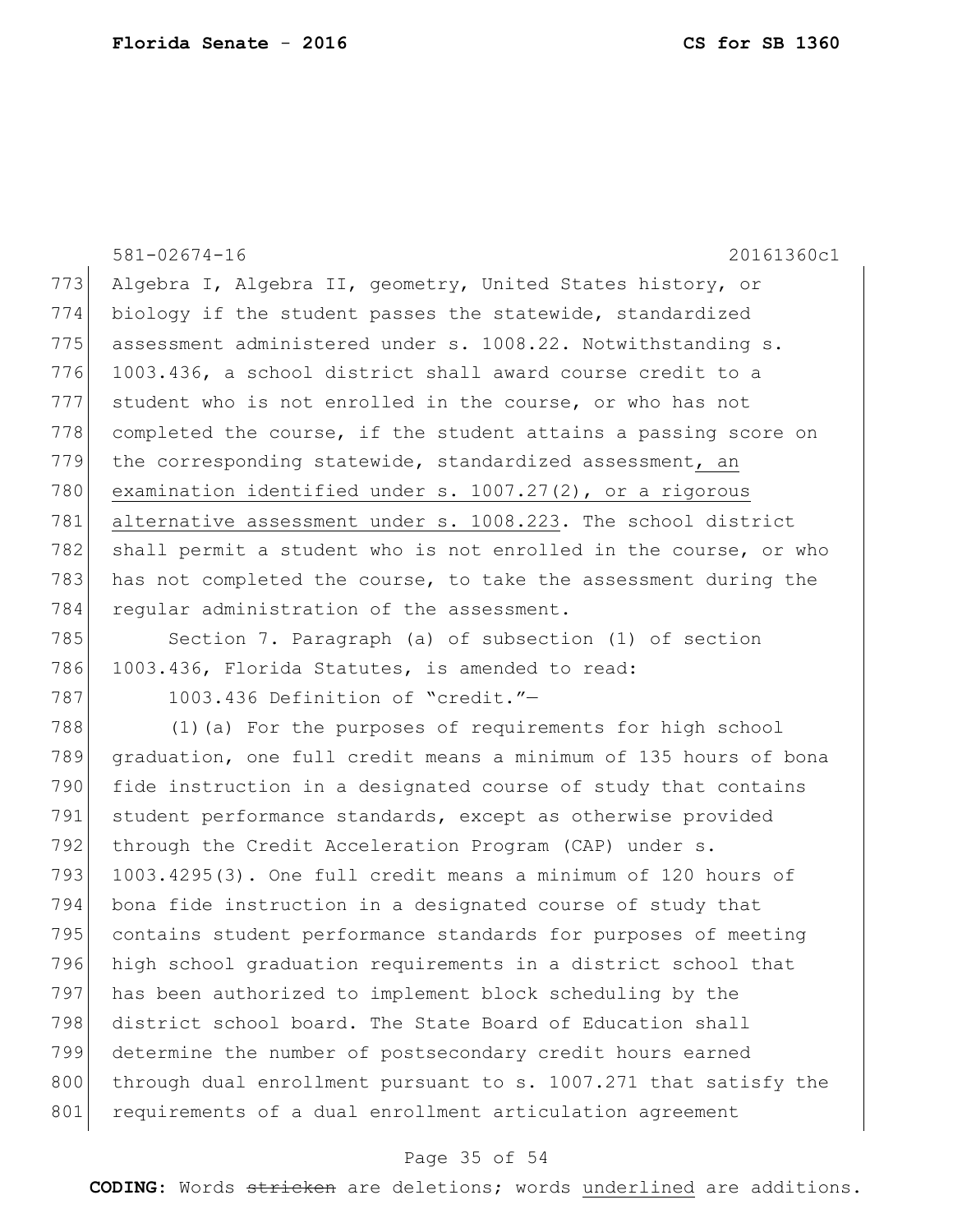|     | $581 - 02674 - 16$<br>20161360c1                                     |
|-----|----------------------------------------------------------------------|
| 802 | according to s. 1007.271(21) and that equal one full credit of       |
| 803 | the equivalent high school course identified pursuant to s.          |
| 804 | 1007.271(9). Notwithstanding this paragraph, if a student            |
| 805 | attains a passing score on an examination or assessment              |
| 806 | identified under $s$ 1007.27(2) or $s$ . 1008.223, the score must be |
| 807 | considered equal to one full credit of an equivalent or equally      |
| 808 | rigorous high school course, or as authorized under s. 1008.223,     |
| 809 | and shall apply toward the subject area, course, credit, and         |
| 810 | assessment requirements for student progression and graduation.      |
| 811 | Section 8. Paragraph (b) of subsection (1) of section                |
| 812 | 1006.28, Florida Statutes, is amended to read:                       |
| 813 | 1006.28 Duties of district school board, district school             |
| 814 | superintendent; and school principal regarding K-12                  |
| 815 | instructional materials.-                                            |
| 816 | (1) DISTRICT SCHOOL BOARD. The district school board has             |
| 817 | the constitutional duty and responsibility to select and provide     |
| 818 | adequate instructional materials for all students in accordance      |
| 819 | with the requirements of this part. The term "adequate               |
| 820 | instructional materials" means a sufficient number of student or     |
| 821 | site licenses or sets of materials that are available in bound,      |
| 822 | unbound, kit, or package form and may consist of hardbacked or       |
| 823 | softbacked textbooks, electronic content, consumables, learning      |
| 824 | laboratories, manipulatives, electronic media, and computer          |
| 825 | courseware or software that serve as the basis for instruction       |
| 826 | for each student in the core subject areas of mathematics,           |
| 827 | language arts, social studies, science, reading, and literature.     |
| 828 | The district school board has the following specific duties and      |
| 829 | responsibilities:                                                    |
| 830 | (b) Instructional materials.-Provide for proper                      |

# Page 36 of 54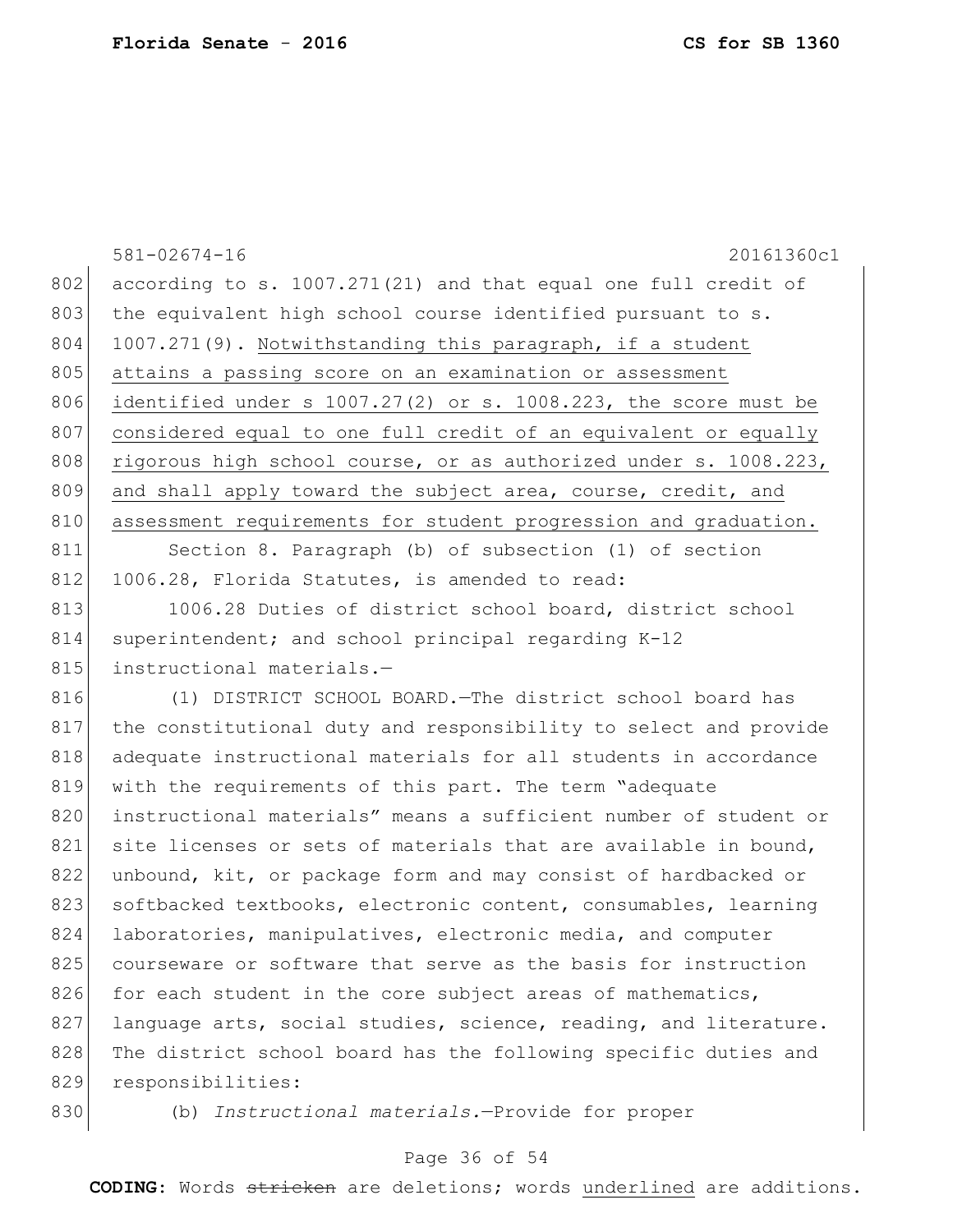|     | $581 - 02674 - 16$<br>20161360c1                                 |
|-----|------------------------------------------------------------------|
| 831 | requisitioning, distribution, accounting, storage, care, and use |
| 832 | of all instructional materials and furnish such other            |
| 833 | instructional materials as may be needed. Instructional          |
| 834 | materials used must be consistent with the district goals and    |
| 835 | objectives and the course descriptions established in rule of    |
| 836 | the State Board of Education, as well as with the applicable     |
| 837 | Next Generation Sunshine State Standards provided for in s.      |
| 838 | 1003.41 or a rigorous alternative assessment option pursuant to  |
| 839 | s. 1008.223(2) for students to demonstrate college and career    |
| 840 | readiness. A district school board that uses a rigorous          |
| 841 | alternative assessment option pursuant to s. 1008.223(2) may     |
| 842 | continue to use any of the processes in ss. 1006.28-1006.42 to   |
| 843 | obtain instructional materials; however, the district school     |
| 844 | board must certify at a public meeting that such instructional   |
| 845 | materials are appropriate for students who take the rigorous     |
| 846 | alternative assessments in the relevant grades and subject       |
| 847 | areas.                                                           |
| 848 | Section 9. Subsections $(2)$ , $(3)$ , and $(6)$ of section      |
| 849 | 1007.27, Florida Statutes, are amended to read:                  |
| 850 | 1007.27 Articulated acceleration mechanisms.-                    |
| 851 | (2) The Department of Education shall annually identify and      |
| 852 | publish the minimum scores, maximum credit, and course or        |
| 853 | courses for which credit is to be awarded for each College Level |

855 Advanced Placement Program examination, Advanced International

856 Certificate of Education examination, and International

857 Baccalaureate examination, DSST examination, Excelsior College 858 Examinations, and UExcel examination. The department shall use

854 Examination Program (CLEP) subject examination, College Board

859 student performance data in subsequent postsecondary courses to

### Page 37 of 54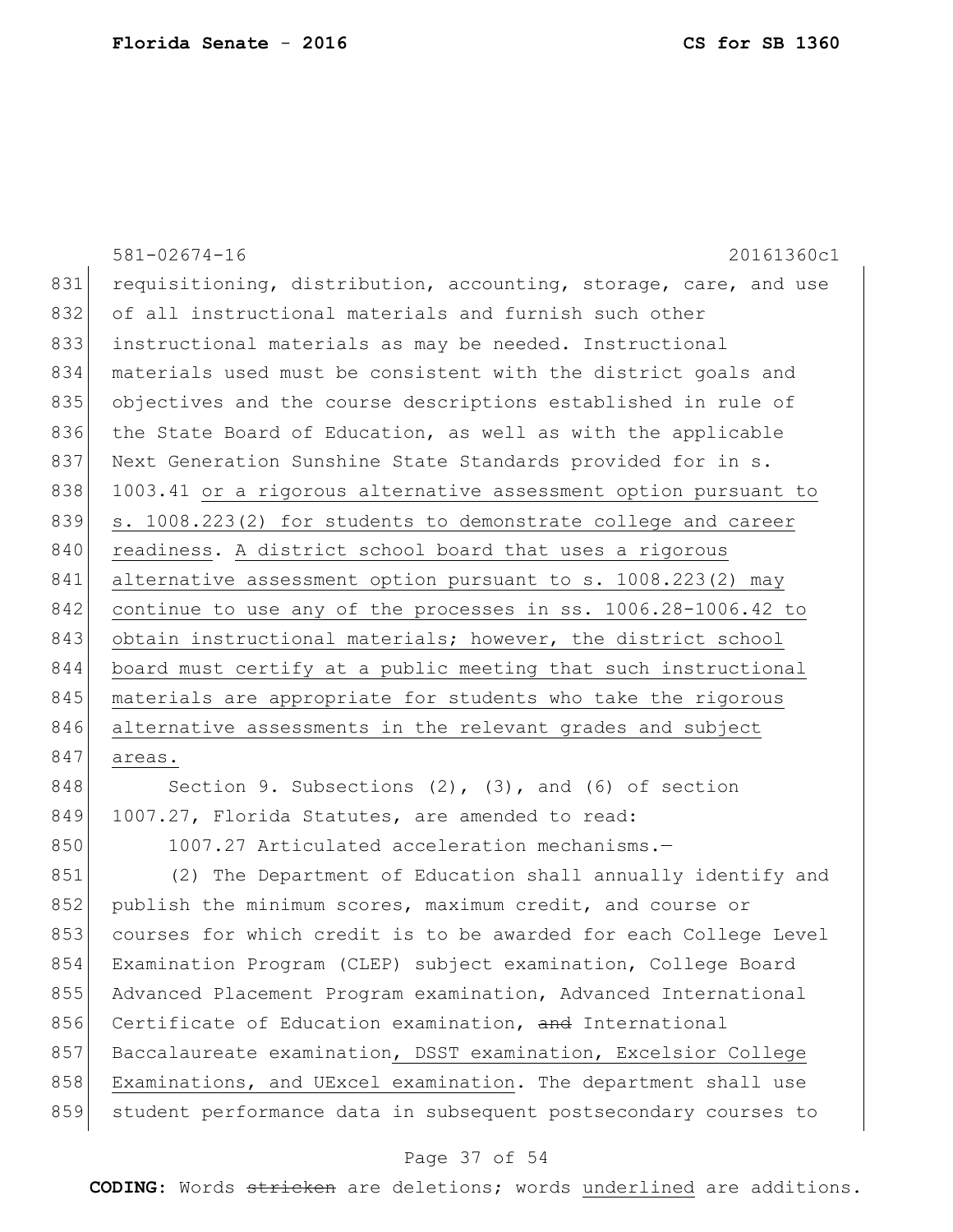581-02674-16 20161360c1 860 determine the appropriate examination scores and courses for 861 which credit is to be granted. Minimum scores may vary by 862 subject area based on available performance data. In addition, 863 the department shall identify such courses in the general 864 education core curriculum of each state university and Florida 865 College System institution. 866 (3) Each district school board, Florida College System 867 institution, and state university must award credit for specific 868 courses for which competency has been demonstrated by successful 869 passage of one of the examinations in subsection (2) unless the 870 award of credit duplicates credit already awarded. District 871 school boards, Florida College System institutions, and state 872 universities may not exempt students from courses without the 873 award of credit if competencies have been so demonstrated. 874 (6) Credit by examination shall be the program through 875 which secondary and postsecondary students generate high school 876 and postsecondary credit based on the receipt of a specified 877 minimum score on nationally standardized general or subject-area 878 examinations. For the purpose of statewide application, such 879 examinations and the corresponding minimum scores required for 880 an award of high school and postsecondary credit shall be 881 delineated by the State Board of Education or and the Board of 882 Governors, as applicable, in the statewide articulation 883 agreement required by s. 1007.23(1) and the credit-by-884 examination equivalency list adopted by the state board in rule 885 pursuant to s. 1007.27. The maximum credit generated by a 886 student pursuant to this subsection shall be mitigated by any 887 related postsecondary credit earned by the student before prior 888 to the administration of the examination. This subsection does

#### Page 38 of 54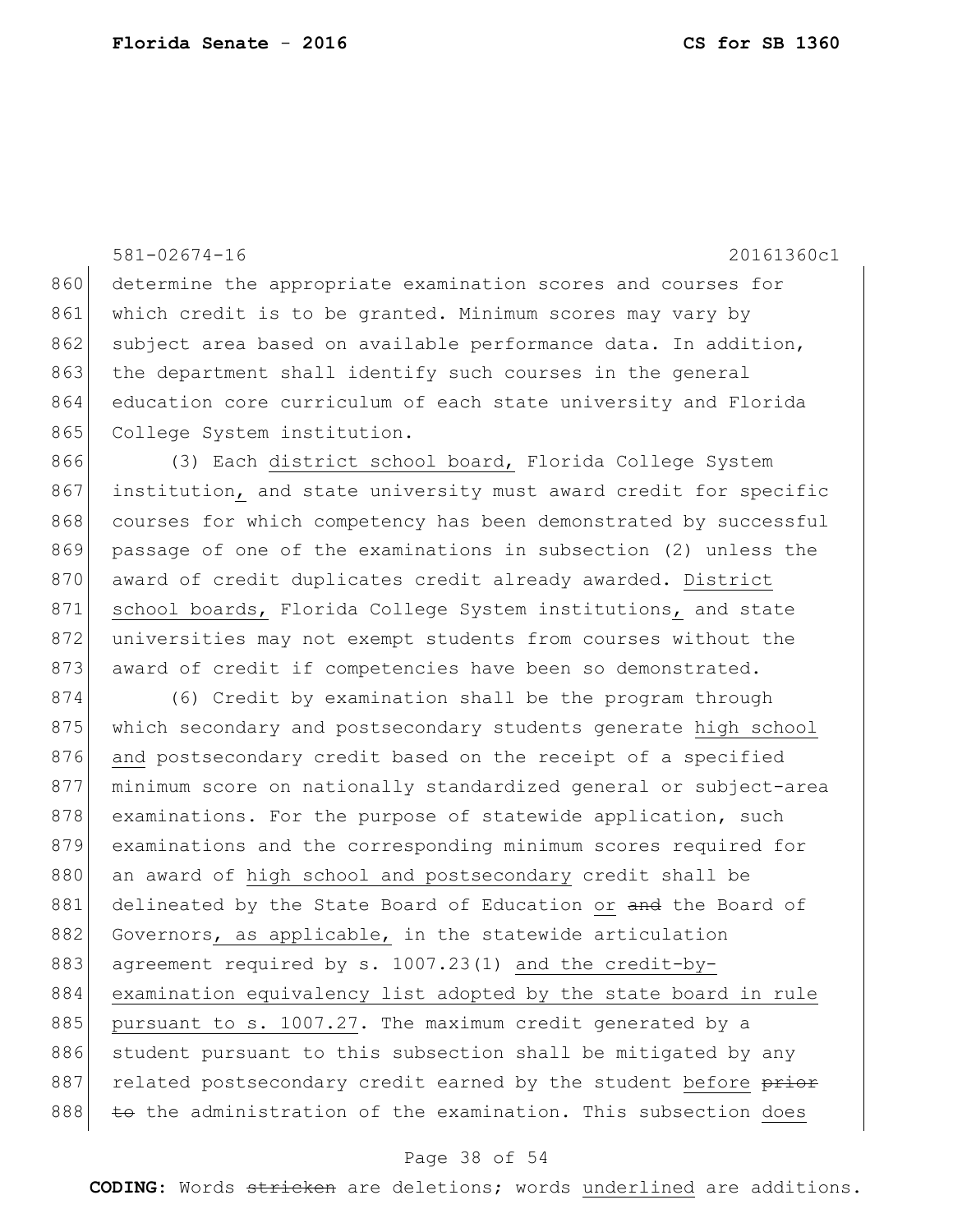581-02674-16 20161360c1 889 shall not preclude Florida College System institutions and 890 universities from awarding postsecondary credit by examination 891 based on student performance on examinations developed within 892 and recognized by the individual postsecondary institutions. 893 Section 10. Paragraph (a) of subsection (6) and subsection 894 (18) of section 1007.271, Florida Statutes, are amended to read: 895 1007.271 Dual enrollment programs.-896 (6) The following curriculum standards apply to college 897 credit dual enrollment: 898 (a) Dual enrollment courses taught on the high school 899 campus must meet the same competencies required for courses 900 taught on the postsecondary institution campus. To ensure 901 equivalent rigor with courses taught on the postsecondary 902 institution campus, the secondary school or the postsecondary 903 institution that provides the dual enrollment course instruction 904 offering the course is responsible for providing in a timely 905 manner a comprehensive, cumulative end-of-course assessment, a 906 rigorous alternative assessment pursuant to s. 1008.223, or a 907 series of assessments of all expected learning outcomes to the 908 faculty member teaching the course. Completed, scored 909 assessments must be returned to the postsecondary institution 910 and held for 1 year. 911 (18) School districts and Florida College System 912 institutions must weigh dual enrollment courses the same as 913 advanced placement, International Baccalaureate, and Advanced 914 International Certificate of Education courses when grade point

916 1008.223, alternative grade calculation systems, alternative 917 grade weighting systems, and information regarding student

915 averages are calculated. Unless otherwise specified in s.

#### Page 39 of 54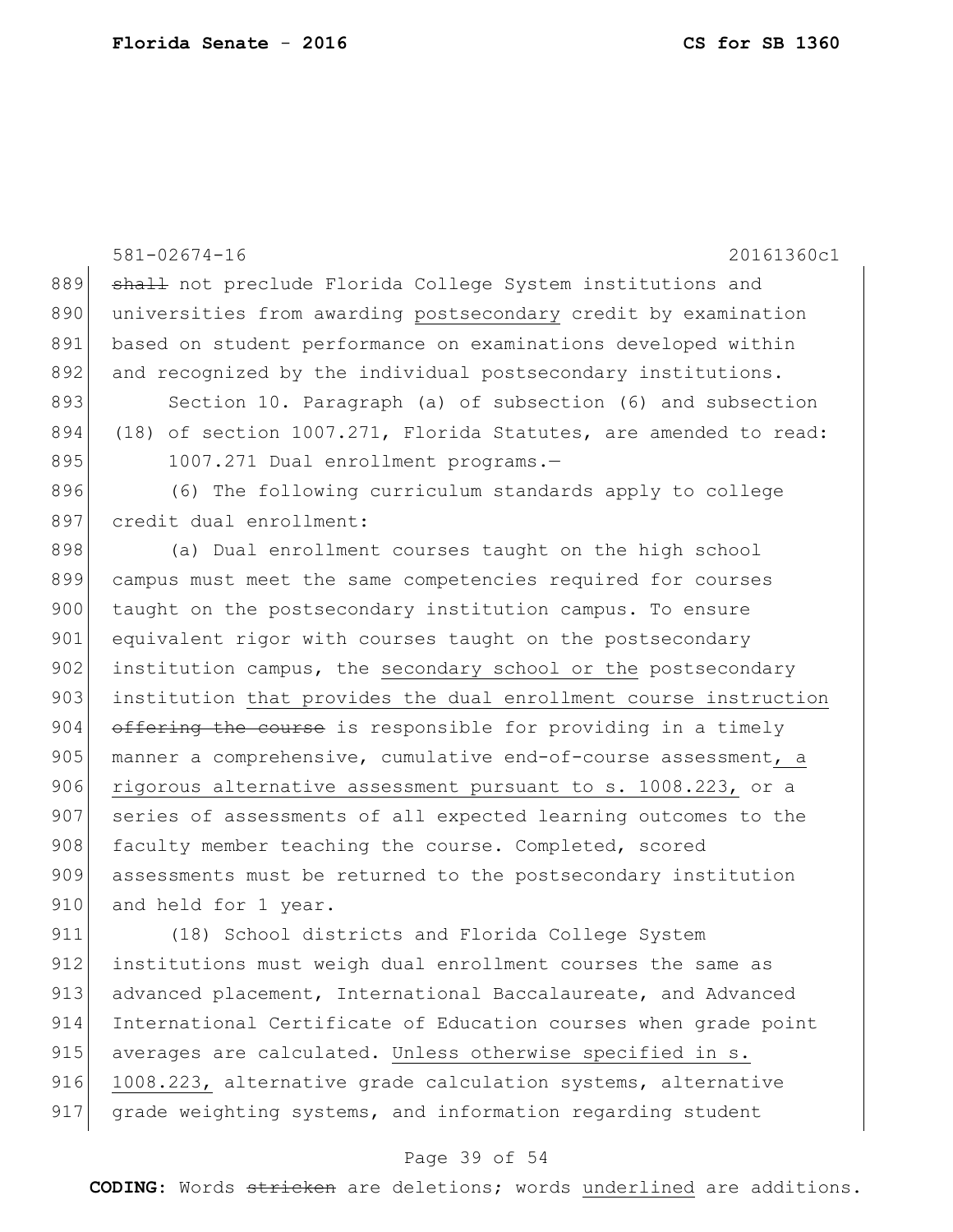|     | $581 - 02674 - 16$<br>20161360c1                                 |
|-----|------------------------------------------------------------------|
| 918 | education options that discriminate against dual enrollment      |
| 919 | courses are prohibited.                                          |
| 920 | Section 11. Paragraph (c) of subsection (1) of section           |
| 921 | 1011.61, Florida Statutes, is amended to read:                   |
| 922 | 1011.61 Definitions.-Notwithstanding the provisions of s.        |
| 923 | 1000.21, the following terms are defined as follows for the      |
| 924 | purposes of the Florida Education Finance Program:               |
| 925 | (1) A "full-time equivalent student" in each program of the      |
| 926 | district is defined in terms of full-time students and part-time |
| 927 | students as follows:                                             |
| 928 | (c) 1. A "full-time equivalent student" is:                      |
| 929 | a. A full-time student in any one of the programs listed in      |
| 930 | s. $1011.62(1)(c)$ ; or                                          |
| 931 | b. A combination of full-time or part-time students in any       |
| 932 | one of the programs listed in s. $1011.62(1)$ (c) which is the   |
| 933 | equivalent of one full-time student based on the following       |
| 934 | calculations:                                                    |
| 935 | (I) A full-time student in a combination of programs listed      |
| 936 | in s. $1011.62(1)(c)$ shall be a fraction of a full-time         |
| 937 | equivalent membership in each special program equal to the       |
| 938 | number of net hours per school year for which he or she is a     |
| 939 | member, divided by the appropriate number of hours set forth in  |
| 940 | subparagraph (a)1. or subparagraph (a)2. The difference between  |
| 941 | that fraction or sum of fractions and the maximum value as set   |
| 942 | forth in subsection (4) for each full-time student is presumed   |
| 943 | to be the balance of the student's time not spent in a special   |
| 944 | program and shall be recorded as time in the appropriate basic   |
| 945 | program.                                                         |
| 946 | (II) A prekindergarten student with a disability shall meet      |

# Page 40 of 54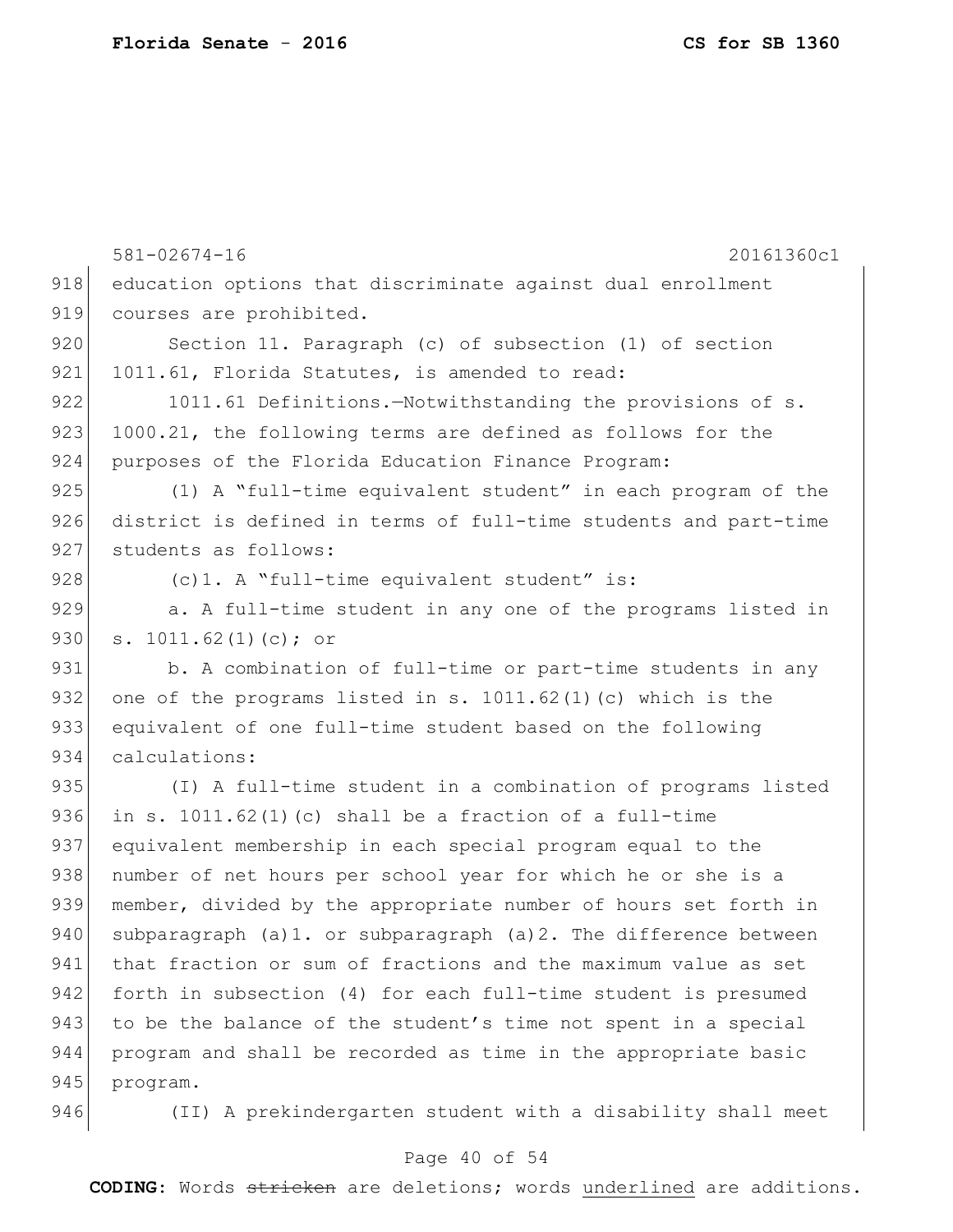581-02674-16 20161360c1

947 the requirements specified for kindergarten students.

948 (III) A full-time equivalent student for students in 949 kindergarten through grade 12 in a full-time virtual instruction 950 program under s. 1002.45 or a virtual charter school under s. 951 1002.33 shall consist of six full-credit completions or the 952 prescribed level of content that counts toward promotion to the 953 next grade in programs listed in s. 1011.62(1)(c). Credit 954 completions may be a combination of full-credit courses or half-955 credit courses. Beginning in the 2016-2017 fiscal year, the 956 reported full-time equivalent students and associated funding of 957 students enrolled in courses requiring passage of an end-of-958 course assessment under s.  $1003.4282$  to earn a standard high 959 school diploma shall be adjusted if the student does not pass 960 the end-of-course assessment. However, no adjustment shall be 961 made for a student who enrolls in a segmented remedial course 962 delivered online.

963 (IV) A full-time equivalent student for students in 964 kindergarten through grade 12 in a part-time virtual instruction 965 program under s. 1002.45 shall consist of six full-credit 966 completions in programs listed in s. 1011.62(1)(c)1. and 3. 967 Credit completions may be a combination of full-credit courses 968 or half-credit courses. Beginning in the 2016-2017 fiscal year, 969 the reported full-time equivalent students and associated 970 funding of students enrolled in courses requiring passage of an 971 end-of-course assessment under s. 1003.4282 to earn a standard 972 high school diploma shall be adjusted if the student does not 973 pass the end-of-course assessment. However, no adjustment shall 974 be made for a student who enrolls in a segmented remedial course 975 delivered online.

#### Page 41 of 54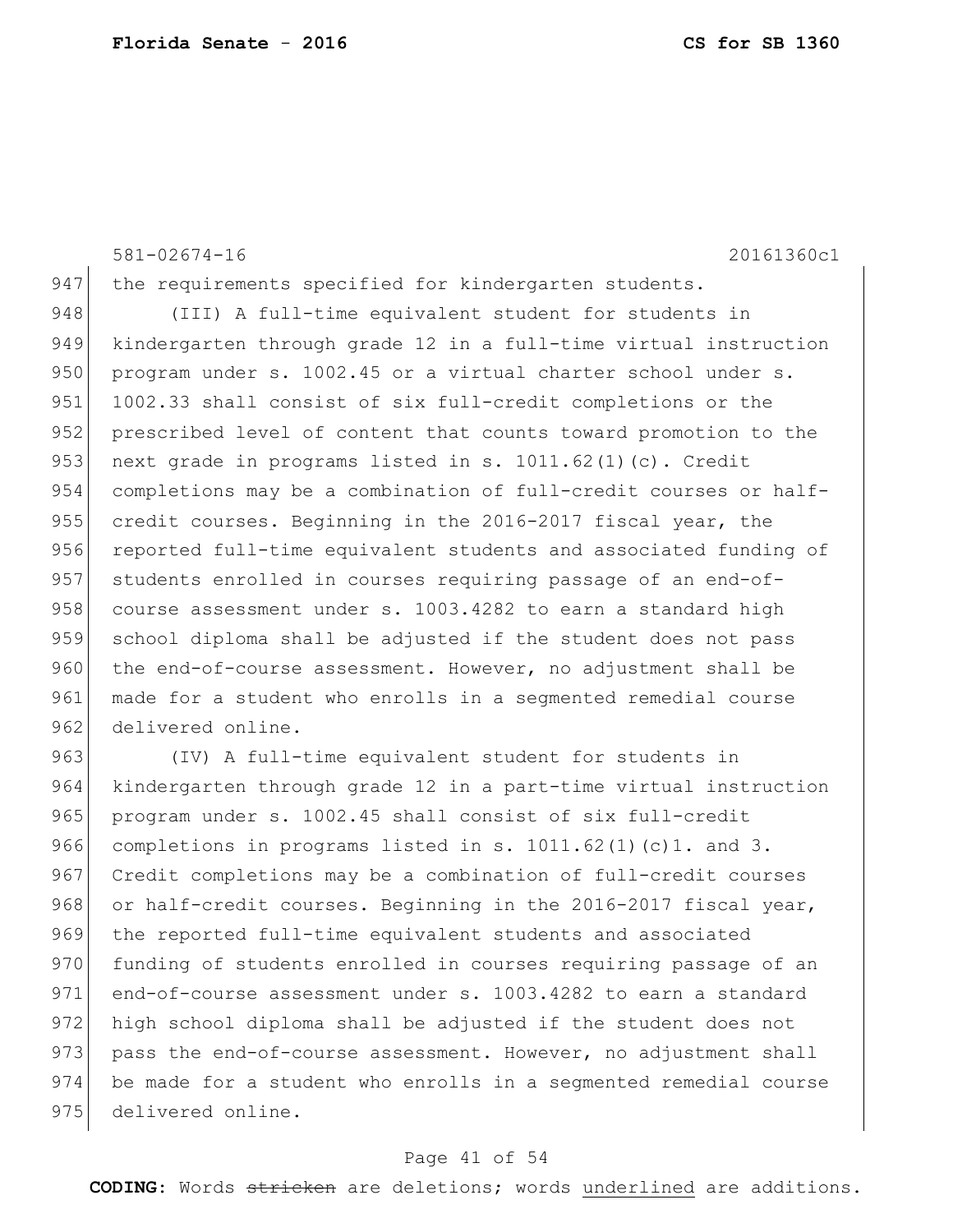581-02674-16 20161360c1 976 (V) A Florida Virtual School full-time equivalent student 977 shall consist of six full-credit completions or the prescribed 978 level of content that counts toward promotion to the next grade 979 in the programs listed in s.  $1011.62(1)(c)1$ . and 3. for students 980 participating in kindergarten through grade 12 part-time virtual 981 instruction and the programs listed in s. 1011.62(1)(c) for 982 students participating in kindergarten through grade 12 full-983 time virtual instruction. Credit completions may be a 984 combination of full-credit courses or half-credit courses. 985 Beginning in the 2016-2017 fiscal year, the reported full-time 986 equivalent students and associated funding of students enrolled

987 in courses requiring passage of an end-of-course assessment 988 under s. 1003.4282 to earn a standard high school diploma shall 989 be adjusted if the student does not pass the end-of-course 990 assessment. However, no adjustment shall be made for a student 991 who enrolls in a seqmented remedial course delivered online.

992 (VI) Each successfully completed full-credit course earned 993 through an online course delivered by a district other than the 994 one in which the student resides shall be calculated as 1/6 FTE.

995 (VII) A full-time equivalent student for courses requiring 996 passage of a statewide, standardized end-of-course assessment 997 under s. 1003.4282 to earn a standard high school diploma shall 998 be defined and reported based on the number of instructional 999 hours as provided in this subsection until the 2016-2017 fiscal 1000 year. Beginning in the 2016-2017 fiscal year, the FTE for the 1001 course shall be assessment-based and shall be equal to 1/6 FTE. 1002 The reported FTE shall be adjusted if the student does not pass 1003 the end-of-course assessment. However, no adjustment shall be 1004 made for a student who enrolls in a segmented remedial course

#### Page 42 of 54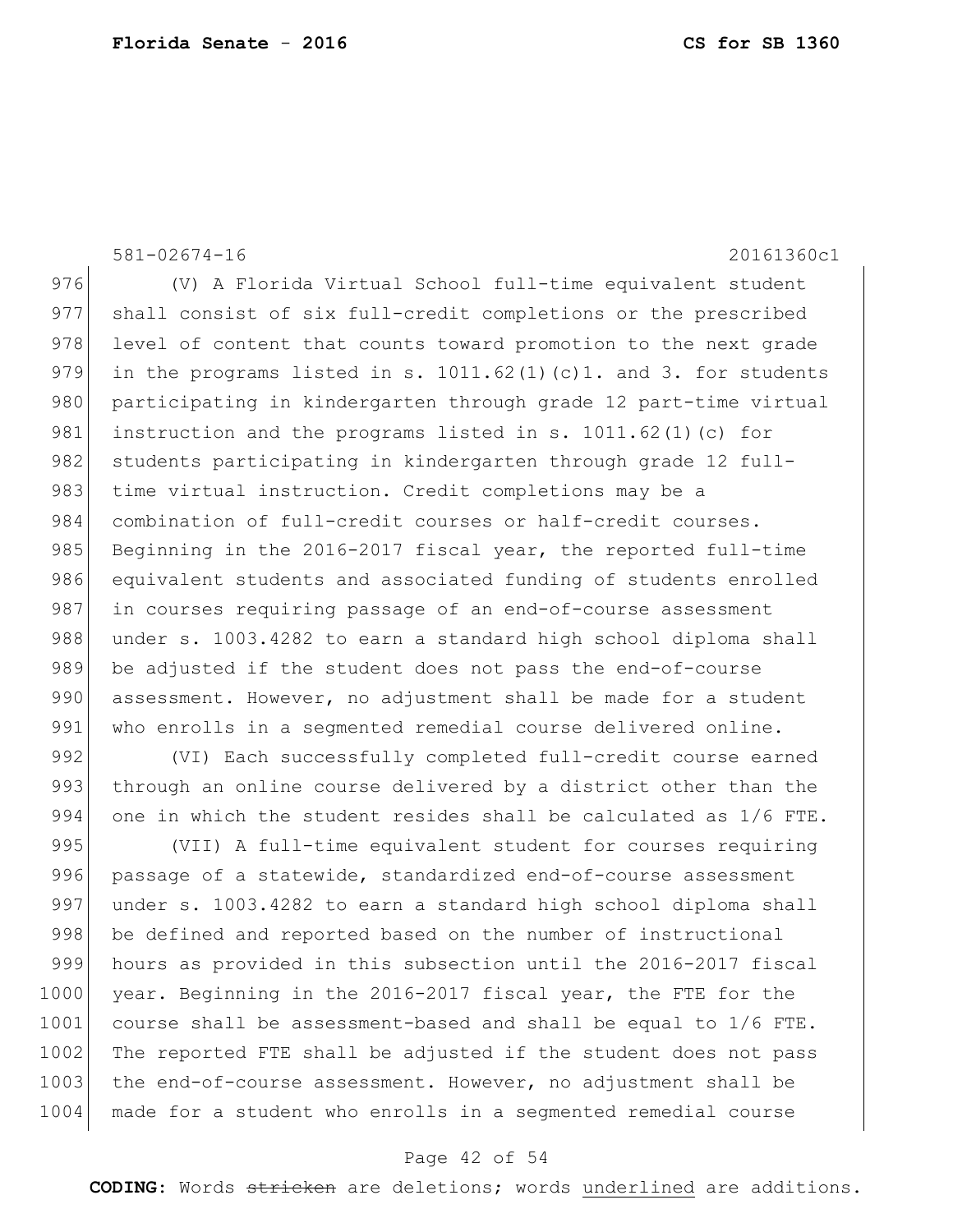1005 delivered online. 1006 (VIII) For students enrolled in a school district as a 1007 full-time student, the district may report  $1/6$  FTE for each 1008 | student who passes a statewide, standardized end-of-course 1009 assessment or a rigorous alternative assessment pursuant to s. 1010 1008.223 without being enrolled in the corresponding course. 1011 2. A student in membership in a program scheduled for more 1012 or less than 180 school days or the equivalent on an hourly 1013 basis as specified by rules of the State Board of Education is a 1014 fraction of a full-time equivalent membership equal to the 1015 | number of instructional hours in membership divided by the 1016 appropriate number of hours set forth in subparagraph  $(a)1$ .; 1017 however, for the purposes of this subparagraph, membership in 1018 programs scheduled for more than 180 days is limited to students 1019 enrolled in: 1020 a. Juvenile justice education programs. 1021 b. The Florida Virtual School. 1022 c. Virtual instruction programs and virtual charter schools 1023 for the purpose of course completion and credit recovery

581-02674-16 20161360c1

1024 pursuant to ss. 1002.45 and 1003.498. Course completion applies 1025 only to a student who is reported during the second or third 1026 membership surveys and who does not complete a virtual education 1027 course by the end of the regular school year. The course must be 1028 completed no later than the deadline for amending the final 1029 student enrollment survey for that year. Credit recovery applies 1030 only to a student who has unsuccessfully completed a traditional 1031 or virtual education course during the regular school year and 1032 must re-take the course in order to be eligible to graduate with 1033 the student's class.

### Page 43 of 54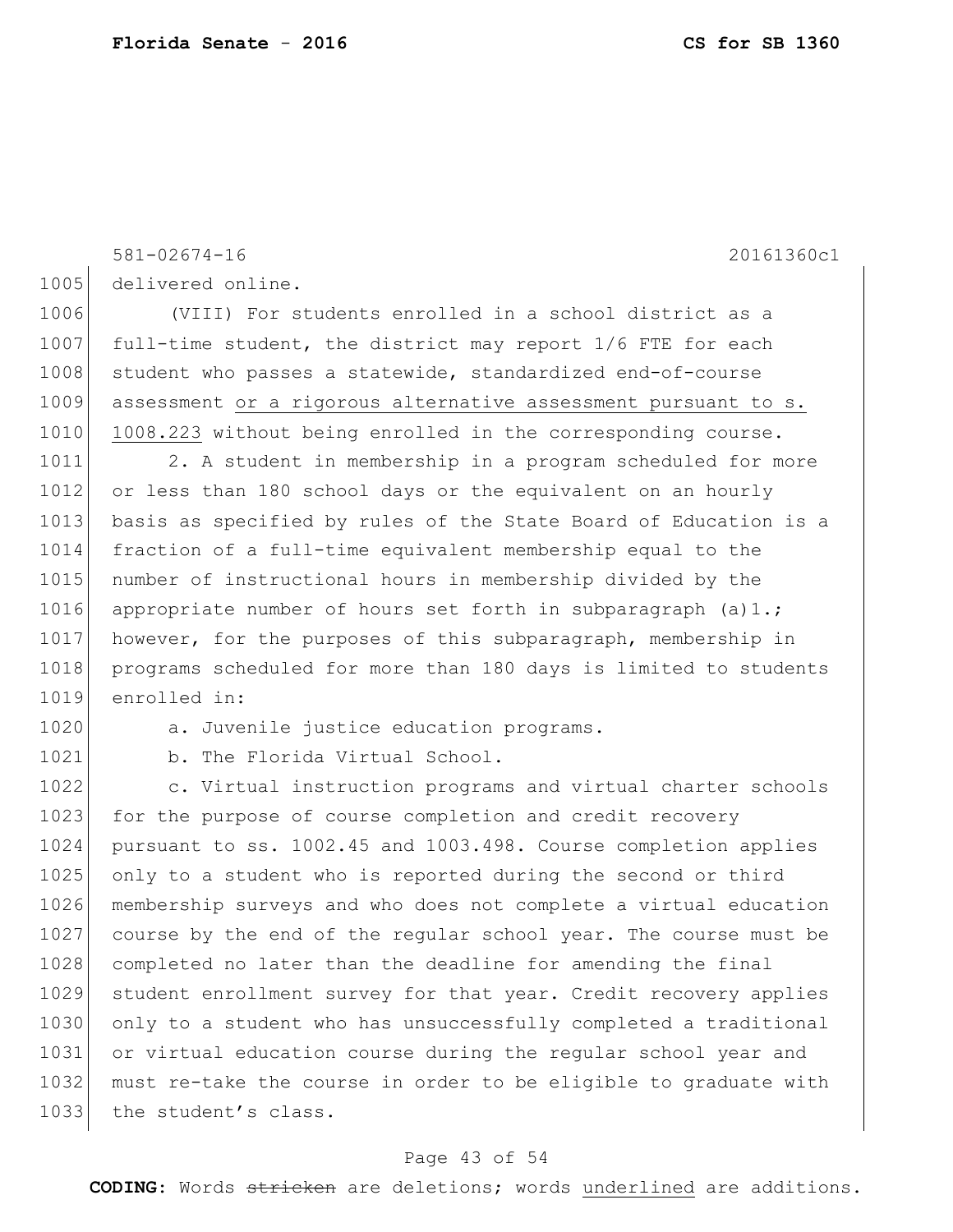581-02674-16 20161360c1 1034 1035 The full-time equivalent student enrollment calculated under 1036 this subsection is subject to the requirements in subsection 1037 (4). 1038 1039 The department shall determine and implement an equitable method 1040 of equivalent funding for experimental schools and for schools 1041 operating under emergency conditions, which schools have been 1042 approved by the department to operate for less than the minimum 1043 school day. 1044 Section 12. Paragraphs (l) through (o) of subsection (1) of 1045 section 1011.62, Florida Statutes, are amended to read: 1046 1011.62 Funds for operation of schools.-If the annual 1047 allocation from the Florida Education Finance Program to each 1048 district for operation of schools is not determined in the 1049 annual appropriations act or the substantive bill implementing 1050 the annual appropriations act, it shall be determined as 1051 follows: 1052 (1) COMPUTATION OF THE BASIC AMOUNT TO BE INCLUDED FOR 1053 OPERATION.—The following procedure shall be followed in 1054 determining the annual allocation to each district for 1055 operation: 1056 (l) *Calculation of additional full-time equivalent*  1057 *membership based on International Baccalaureate examination*  1058 *scores of students.*—A value of 0.16 full-time equivalent student 1059 membership shall be calculated for each student enrolled in an 1060 International Baccalaureate course who receives a score of 4 or 1061 higher on a subject examination. A value of 0.3 full-time 1062 equivalent student membership shall be calculated for each

#### Page 44 of 54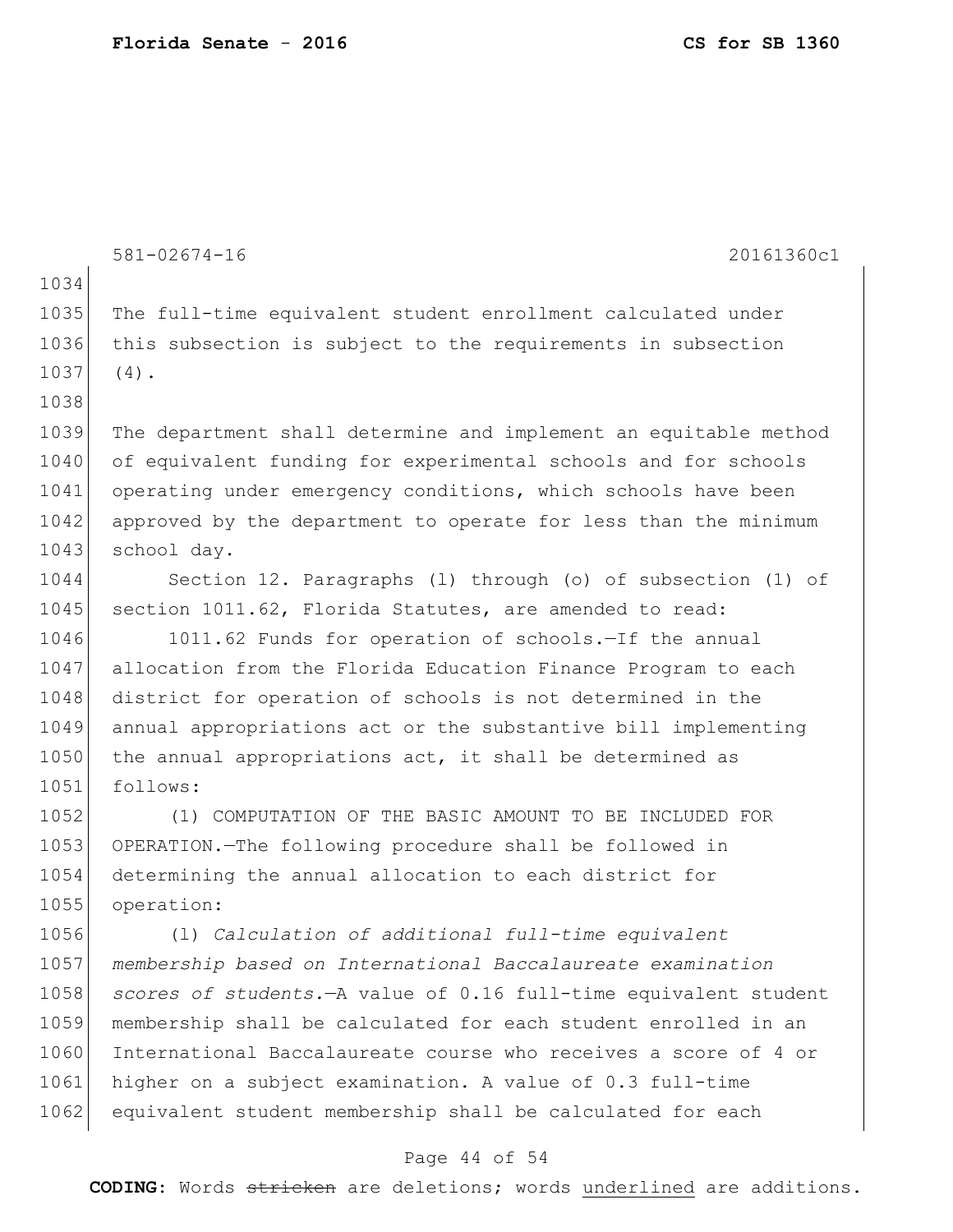|      | $581 - 02674 - 16$<br>20161360c1                                 |
|------|------------------------------------------------------------------|
| 1063 | student who receives an International Baccalaureate diploma.     |
| 1064 | Such value shall be added to the total full-time equivalent      |
| 1065 | student membership in basic programs for grades 9 through 12 in  |
| 1066 | the subsequent fiscal year. Each school district shall allocate  |
| 1067 | 80 percent of the funds received from International              |
| 1068 | Baccalaureate bonus FTE funding to the school program whose      |
| 1069 | students generate the funds and to school programs that prepare  |
| 1070 | prospective students to enroll in International Baccalaureate    |
| 1071 | courses. Funds shall be expended solely for the payment of       |
| 1072 | allowable costs associated with the International Baccalaureate  |
| 1073 | program. Allowable costs include International Baccalaureate     |
| 1074 | annual school fees; International Baccalaureate examination      |
| 1075 | fees; salary, benefits, and bonuses for teachers and program     |
| 1076 | coordinators for the International Baccalaureate program and     |
| 1077 | teachers and coordinators who prepare prospective students for   |
| 1078 | the International Baccalaureate program; supplemental books;     |
| 1079 | instructional supplies; instructional equipment or instructional |
| 1080 | materials for International Baccalaureate courses; other         |
| 1081 | activities that identify prospective International Baccalaureate |
| 1082 | students or prepare prospective students to enroll in            |
| 1083 | International Baccalaureate courses; and training or             |
| 1084 | professional development for International Baccalaureate         |
| 1085 | teachers. School districts shall allocate the remaining 20       |
| 1086 | percent of the funds received from International Baccalaureate   |
| 1087 | bonus FTE funding for programs that assist academically          |
| 1088 | disadvantaged students to prepare for more rigorous courses. The |
| 1089 | school district shall distribute to each classroom teacher who   |
| 1090 | provided International Baccalaureate instruction:                |
| 1091 | 1. A bonus in the amount of \$50 for each student taught by      |

# Page 45 of 54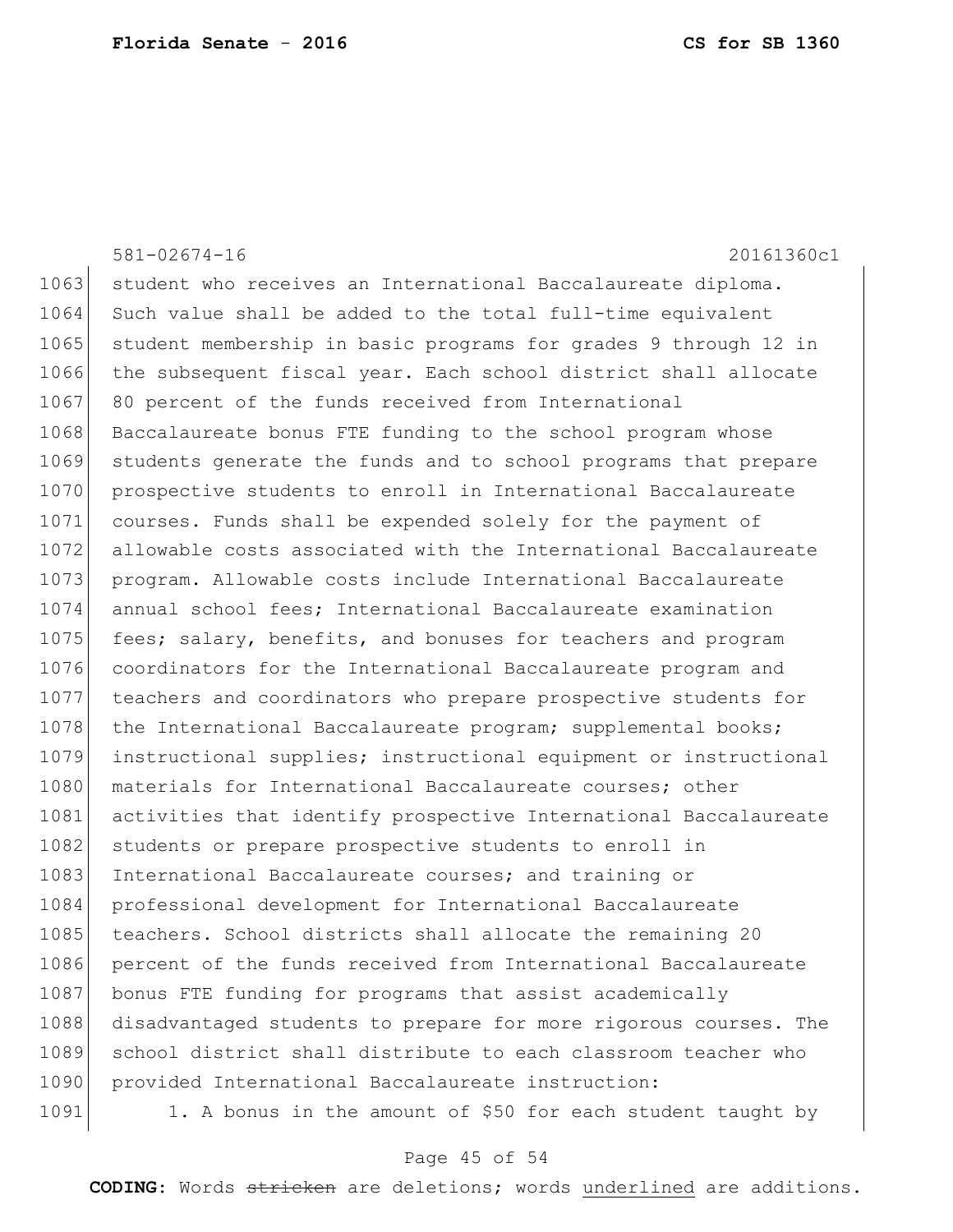581-02674-16 20161360c1 1092 the International Baccalaureate teacher in each International 1093 Baccalaureate course who receives a score of 4 or higher on the 1094 International Baccalaureate examination. 1095 2. An additional bonus of \$500 to each International 1096 Baccalaureate teacher in a school designated with a grade of "D" 1097 or "F" who has at least one student scoring 4 or higher on the 1098 International Baccalaureate examination, regardless of the 1099 number of classes taught or of the number of students scoring a 1100 4 or higher on the International Baccalaureate examination. 1101 1102 Bonuses awarded to a teacher according to this paragraph may not 1103 exceed \$2,000 in any given school year. However, the maximum 1104 bonus shall be \$3,000 if at least 50 percent of the students 1105 enrolled in a teacher's course earn a score of 4 or higher on 1106 the examination in a school designated with a grade of "A," "B," 1107 or "C"; or if at least 25 percent of the students enrolled in a 1108 teacher's course earn a score of 4 or higher on the examination 1109 in a school designated with a grade of "D" or "F." Bonuses 1110 awarded under this paragraph shall be in addition to any regular 1111 wage or other bonus the teacher received or is scheduled to 1112 receive. For such courses, the teacher shall earn an additional 1113 bonus of \$50 for each student who has a qualifying score up to 1114 the maximum of  $$3,000$  in any given school year.

 (m) *Calculation of additional full-time equivalent membership based on Advanced International Certificate of Education examination scores of students.*—A value of 0.16 full-1118 time equivalent student membership shall be calculated for each student enrolled in a full-credit Advanced International 1120 Certificate of Education course who receives a score of E or

### Page 46 of 54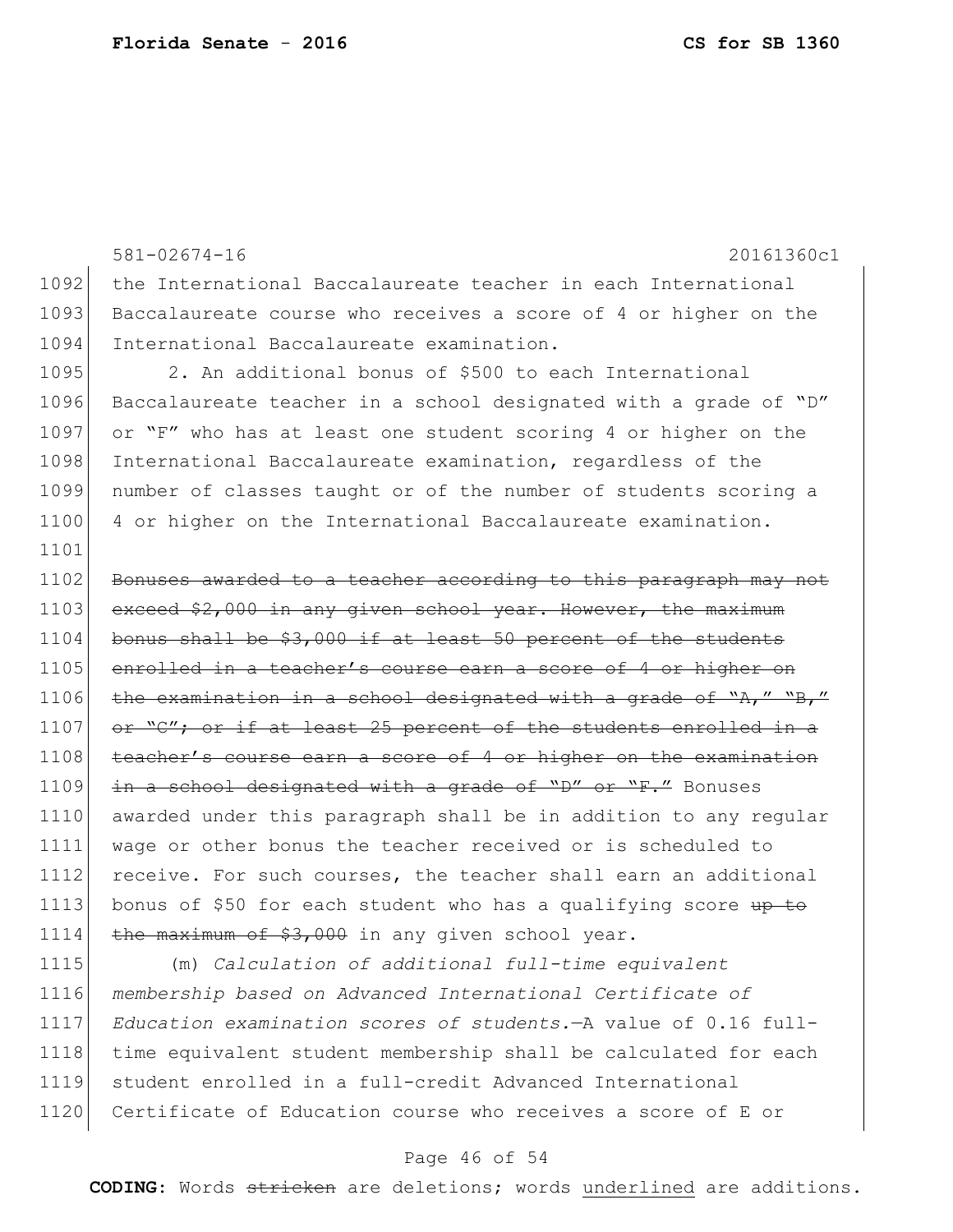581-02674-16 20161360c1 higher on a subject examination. A value of 0.08 full-time equivalent student membership shall be calculated for each 1123 student enrolled in a half-credit Advanced International Certificate of Education course who receives a score of E or higher on a subject examination. A value of 0.3 full-time equivalent student membership shall be calculated for each student who receives an Advanced International Certificate of 1128 Education diploma. Such value shall be added to the total full- time equivalent student membership in basic programs for grades 9 through 12 in the subsequent fiscal year. The school district shall distribute to each classroom teacher who provided Advanced 1132 International Certificate of Education instruction: 1133 1. A bonus in the amount of \$50 for each student taught by

 the Advanced International Certificate of Education teacher in each full-credit Advanced International Certificate of Education course who receives a score of E or higher on the Advanced International Certificate of Education examination. A bonus in 1138 the amount of \$25 for each student taught by the Advanced International Certificate of Education teacher in each half-1140 credit Advanced International Certificate of Education course who receives a score of E or higher on the Advanced 1142 International Certificate of Education examination.

1143 2. An additional bonus of \$500 to each Advanced 1144 International Certificate of Education teacher in a school 1145 designated with a grade of "D" or "F" who has at least one 1146 student scoring E or higher on the full-credit Advanced 1147 International Certificate of Education examination, regardless 1148 of the number of classes taught or of the number of students 1149 scoring an E or higher on the full-credit Advanced International

#### Page 47 of 54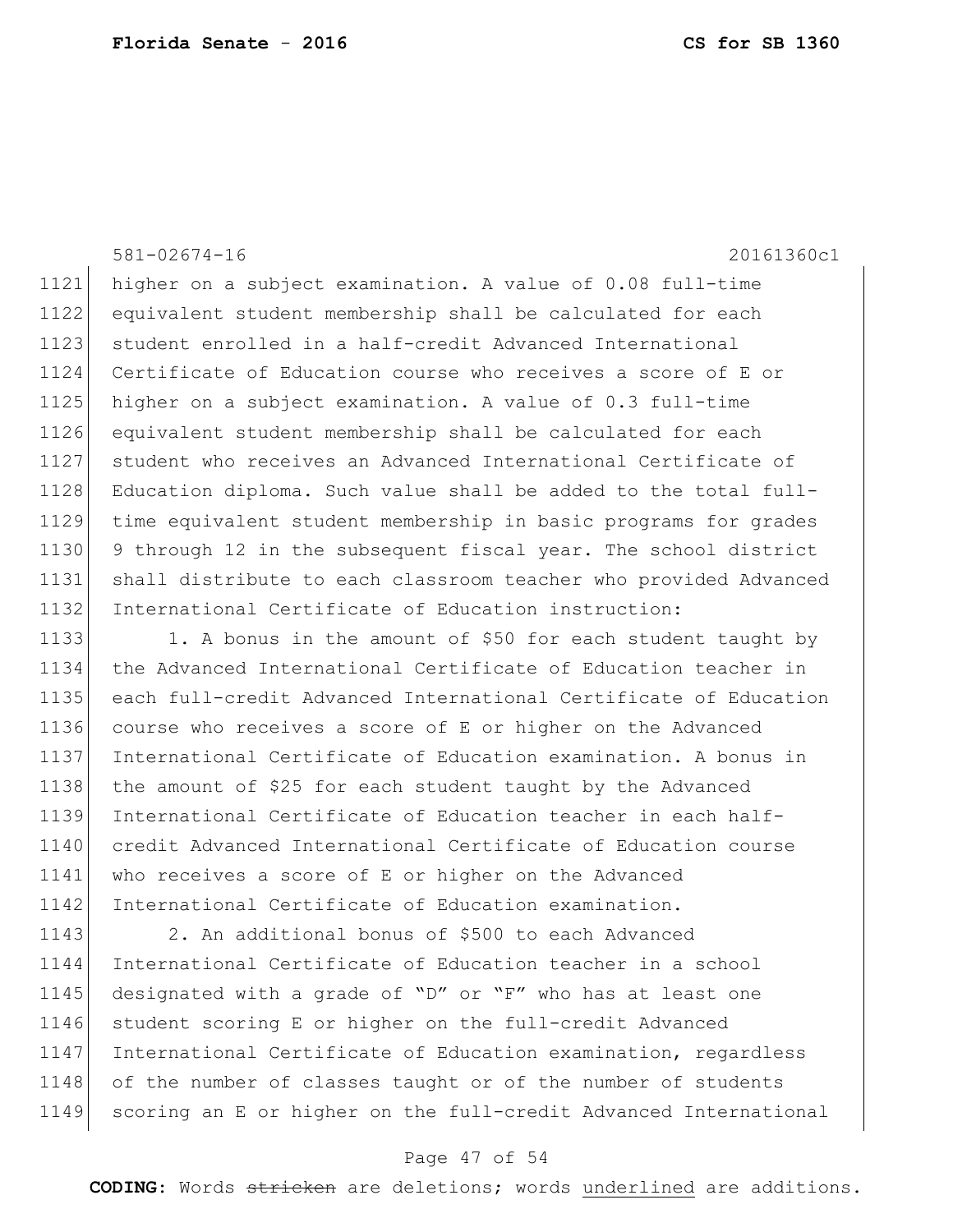#### 581-02674-16 20161360c1

1150 Certificate of Education examination.

 3. Additional bonuses of \$250 each to teachers of half- credit Advanced International Certificate of Education classes in a school designated with a grade of "D" or "F" which has at least one student scoring an E or higher on the half-credit Advanced International Certificate of Education examination in that class. The maximum additional bonus for a teacher awarded 1157 in accordance with this subparagraph may  $\frac{1157}{1000}$  axceed \$500 in any given school year. Teachers receiving an award under subparagraph 2. are not eligible for a bonus under this 1160 subparagraph.

1162 Bonuses awarded to a teacher according to this paragraph shall 1163 not exceed  $$2,000$  in any given school year and shall be in addition to any regular wage or other bonus the teacher received 1165 or is scheduled to receive.

 (n) *Calculation of additional full-time equivalent membership based on college board advanced placement scores of students.*—A value of 0.16 full-time equivalent student membership shall be calculated for each student in each advanced 1170 placement course who receives a score of 3 or higher on the College Board Advanced Placement Examination for the prior year and added to the total full-time equivalent student membership in basic programs for grades 9 through 12 in the subsequent fiscal year. Each district must allocate at least 80 percent of the funds provided to the district for advanced placement instruction, in accordance with this paragraph, to the high school that generates the funds. The school district shall 1178 distribute to each classroom teacher who provided advanced

#### Page 48 of 54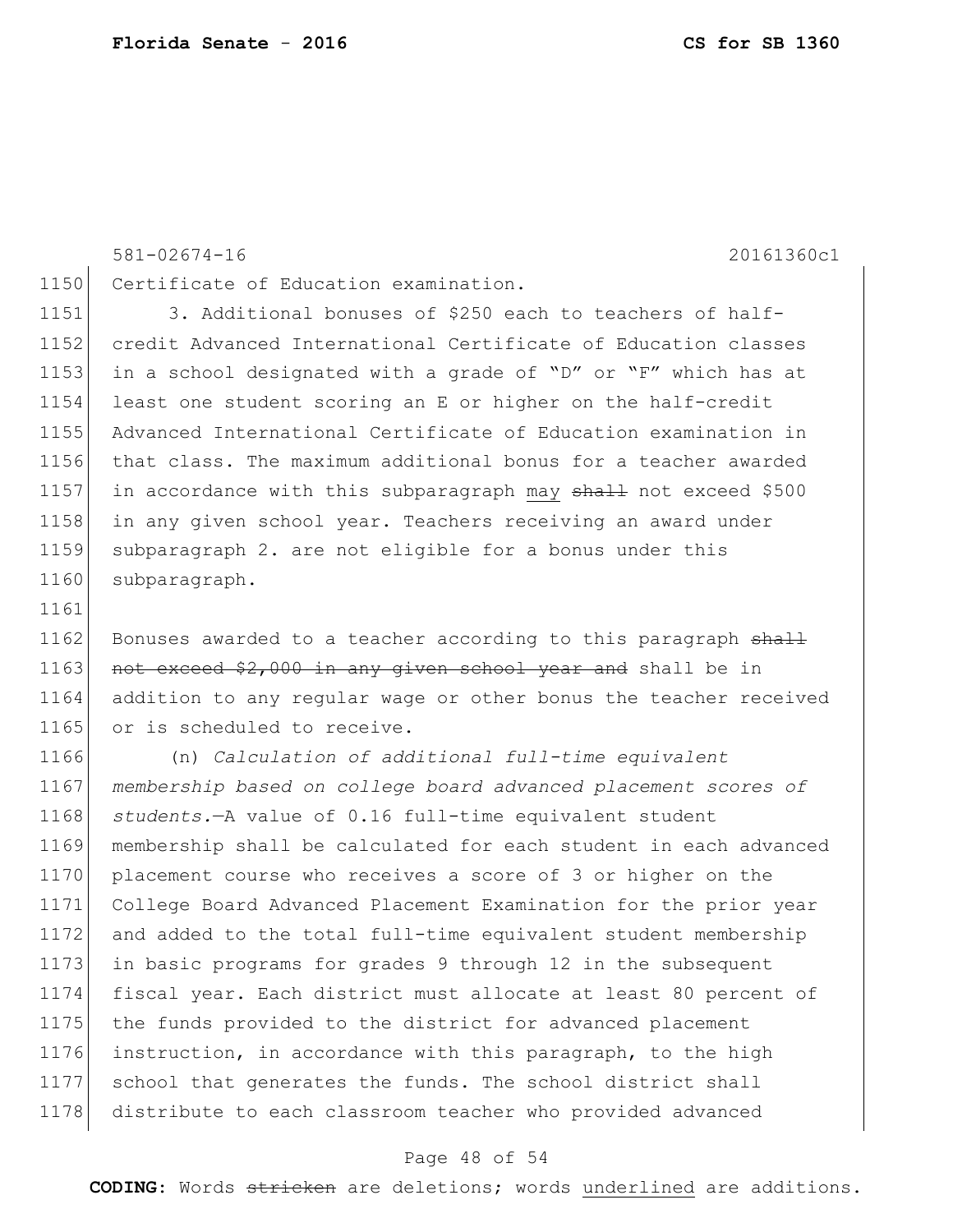```
581-02674-16 20161360c1
1179 placement instruction:
1180 1. A bonus in the amount of $50 for each student taught by
1181 the Advanced Placement teacher in each advanced placement course 
1182 who receives a score of 3 or higher on the College Board
1183 Advanced Placement Examination.
1184 2. An additional bonus of $500 to each Advanced Placement 
1185 teacher in a school designated with a grade of "D" or "F" who 
1186 has at least one student scoring 3 or higher on the College 
1187 Board Advanced Placement Examination, regardless of the number
1188 of classes taught or of the number of students scoring a 3 or
1189 higher on the College Board Advanced Placement Examination.
1190
1191 Bonuses awarded to a teacher according to this paragraph shall
1192 not exceed $2,000 in any given school year. However, the maximum
1193 bonus shall be $3,000 if at least 50 percent of the students
1194 enrolled in a teacher's course earn a score of 3 or higher on
1195 | the examination in a school with a grade of "A," "B," or "C" or
1196 if at least 25 percent of the students enrolled in a teacher's
1197 course earn a score of 3 or higher on the examination in a
1198 school with a grade of "D" or "F." Bonuses awarded under this
1199 paragraph shall be in addition to any regular wage or other 
1200 bonus the teacher received or is scheduled to receive. For such
1201 courses, the teacher shall earn an additional bonus of $50 for
1202 each student who has a qualifying score up to the maximum of
1203 $3,000 in any given school year.
1204 (o) Calculation of additional full-time equivalent
```
1205 *membership based on successful completion of a career-themed*  1206 *course pursuant to ss. 1003.491, 1003.492, and 1003.493, or*  1207 *courses with embedded CAPE industry certifications or CAPE* 

#### Page 49 of 54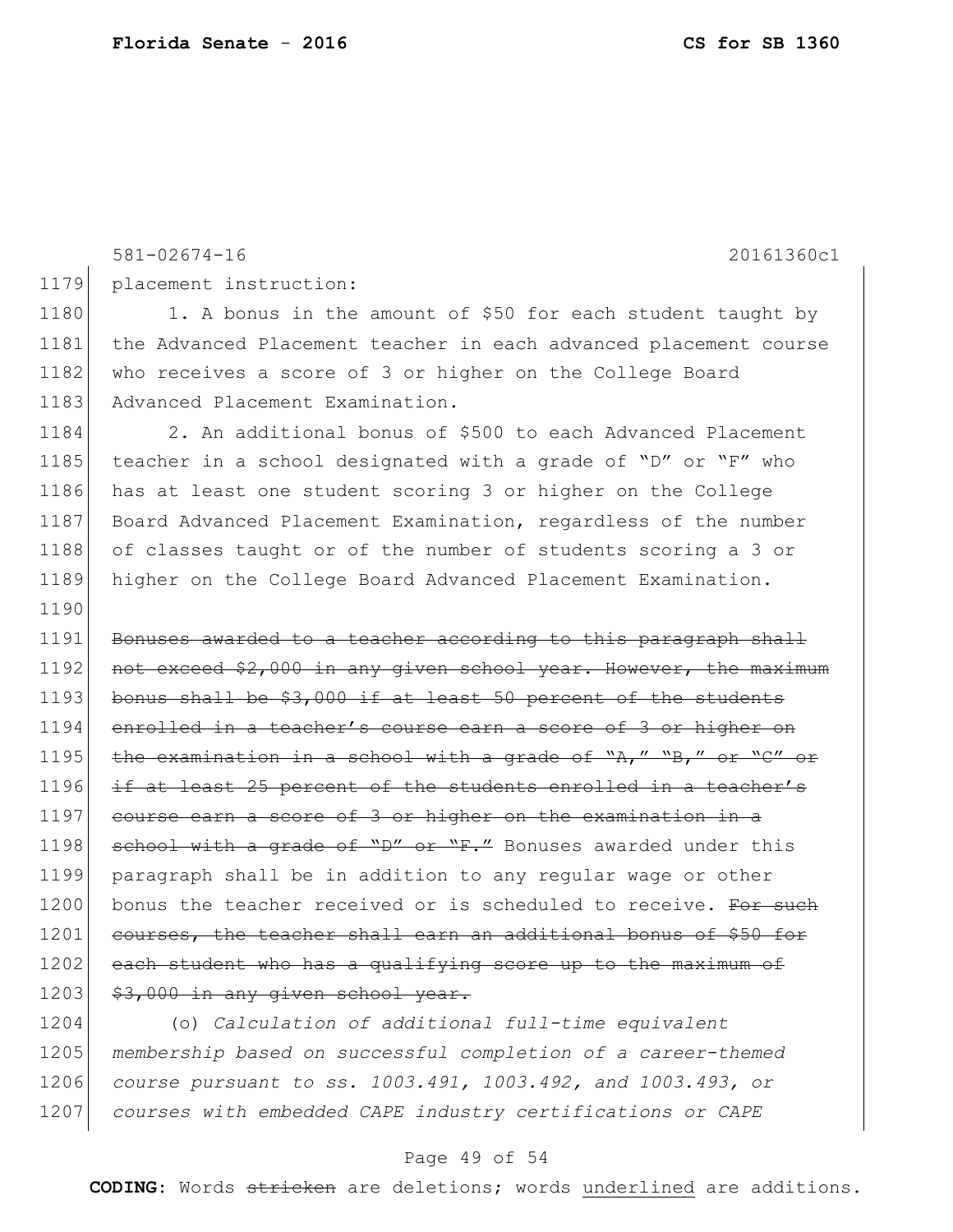```
581-02674-16 20161360c1
1208 Digital Tool certificates, and issuance of industry 
1209 certification identified on the CAPE Industry Certification 
1210 Funding List pursuant to rules adopted by the State Board of 
1211 Education or CAPE Digital Tool certificates pursuant to s. 
1212 1003.4203.—
1213 1.a. A value of 0.025 full-time equivalent student
1214 membership shall be calculated for CAPE Digital Tool 
1215 certificates earned by students in elementary and middle school
1216 grades.
1217 b. A value of 0.1 or 0.2 full-time equivalent student
1218 membership shall be calculated for each student who completes a
1219 course as defined in s. 1003.493(1)(b) or courses with embedded 
1220 CAPE industry certifications and who is issued an industry
1221 certification identified annually on the CAPE Industry
1222 Certification Funding List approved under rules adopted by the 
1223 State Board of Education. A value of 0.2 full-time equivalent
1224 membership shall be calculated for each student who is issued a 
1225 CAPE industry certification that has a statewide articulation 
1226 agreement for college credit approved by the State Board of
1227 Education. For CAPE industry certifications that do not
1228 articulate for college credit, the Department of Education shall
1229 assign a full-time equivalent value of 0.1 for each 
1230 certification. Middle grades students who earn additional FTE
1231 membership for a CAPE Digital Tool certificate pursuant to sub-
1232 subparagraph a. may not use the previously funded examination to 
1233 satisfy the requirements for earning an industry certification 
1234 under this sub-subparagraph. Additional FTE membership for an 
1235 elementary or middle grades student may shall not exceed 0.1 for
1236 certificates or certifications earned within the same fiscal
```
#### Page 50 of 54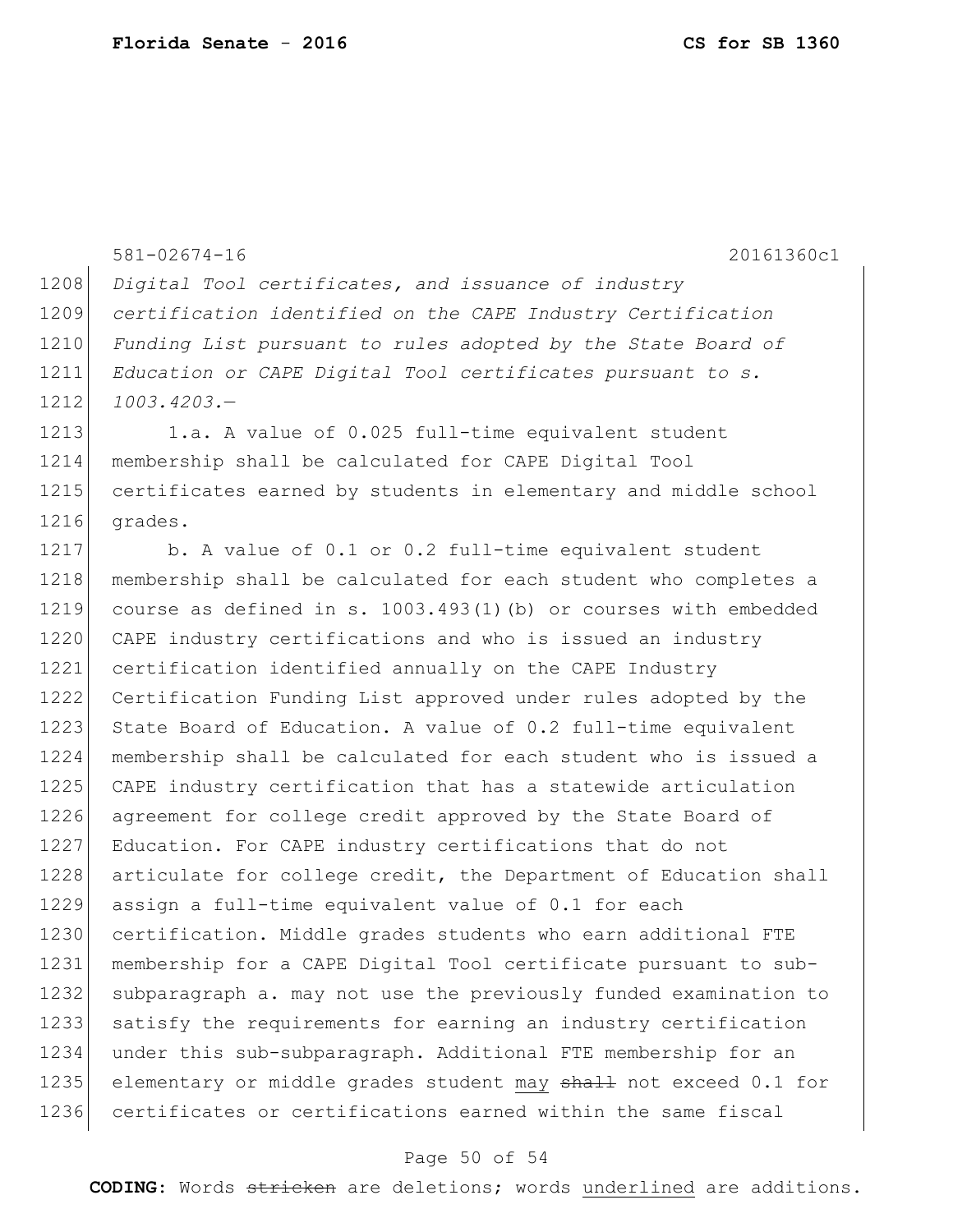|      | $581 - 02674 - 16$<br>20161360c1                                |
|------|-----------------------------------------------------------------|
| 1237 | year. The State Board of Education shall include the assigned   |
| 1238 | values on the CAPE Industry Certification Funding List under    |
| 1239 | rules adopted by the state board. Such value shall be added to  |
| 1240 | the total full-time equivalent student membership for grades 6  |
| 1241 | through 12 in the subsequent year for courses that were not     |
| 1242 | provided through dual enrollment. CAPE industry certifications  |
| 1243 | earned through dual enrollment must be reported and funded      |
| 1244 | pursuant to s. 1011.80.                                         |
| 1245 | c. A value of 0.3 full-time equivalent student membership       |
| 1246 | shall be calculated for student completion of the courses and   |
| 1247 | the embedded certifications identified on the CAPE Industry     |
| 1248 | Certification Funding List and approved by the commissioner     |
| 1249 | pursuant to ss. 1003.4203(5)(a) and 1008.44.                    |
| 1250 | d. A value of 0.5 full-time equivalent student membership       |
| 1251 | shall be calculated for CAPE Acceleration Industry              |
| 1252 | Certifications that articulate for 15 to 29 college credit      |
| 1253 | hours, and 1.0 full-time equivalent student membership shall be |
| 1254 | calculated for CAPE Acceleration Industry Certifications that   |
| 1255 | articulate for 30 or more college credit hours pursuant to CAPE |
| 1256 | Acceleration Industry Certifications approved by the            |
| 1257 | commissioner pursuant to ss. 1003.4203(5)(b) and 1008.44.       |
| 1258 | 2. Each district must allocate at least 80 percent of the       |
| 1259 | funds provided for CAPE industry certification, in accordance   |
| 1260 | with this paragraph, to the program that generated the funds.   |
| 1261 | This allocation may not be used to supplant funds provided for  |
| 1262 | basic operation of the program.                                 |
| 1263 | 3. For CAPE industry certifications earned in the 2013-2014     |
| 1264 | school year and in subsequent years, the school district shall  |

1265 distribute to each classroom teacher who provided direct

### Page 51 of 54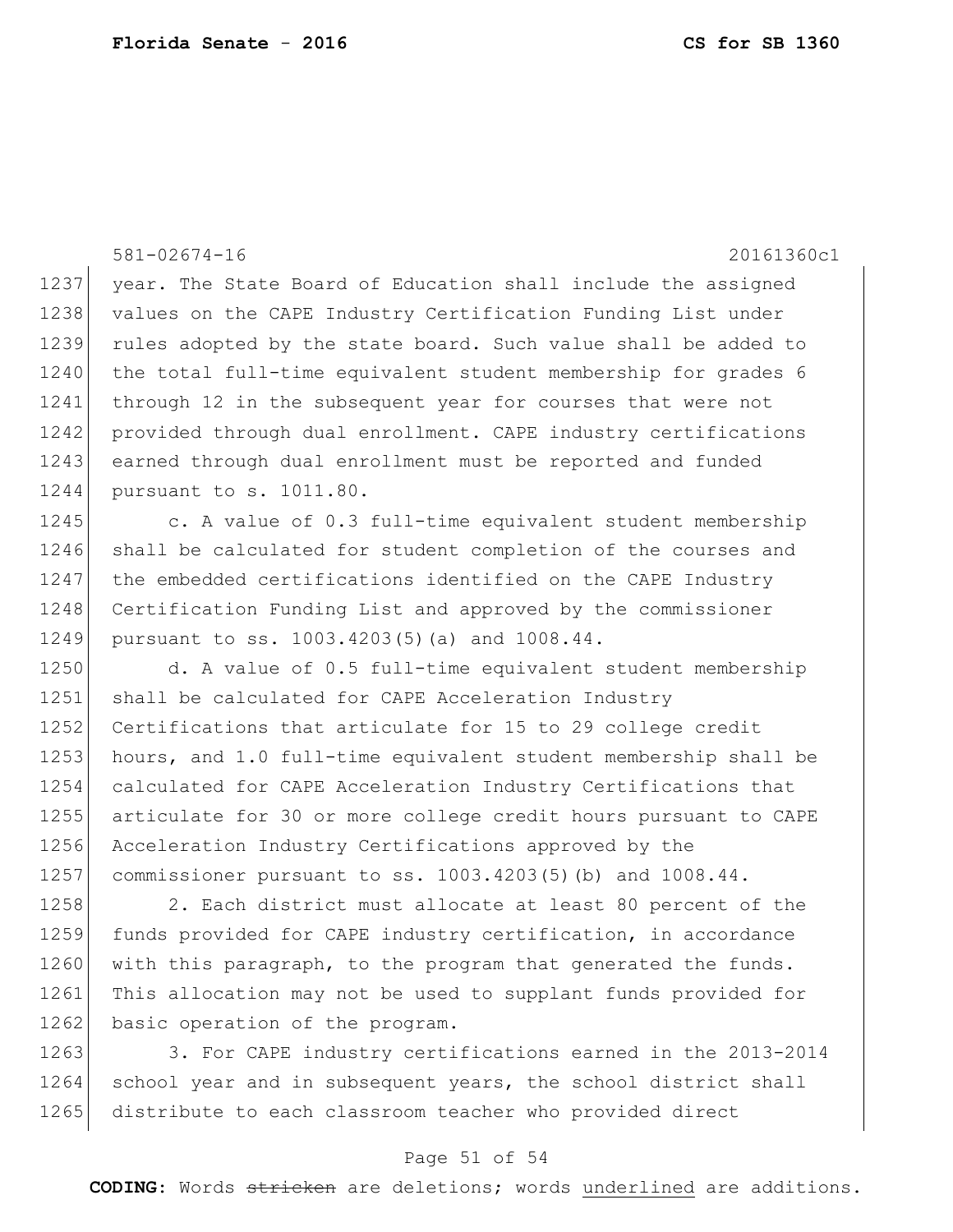581-02674-16 20161360c1 1266 instruction toward the attainment of a CAPE industry 1267 certification that qualified for additional full-time equivalent 1268 membership under subparagraph 1.: 1269 a. A bonus in the amount of \$25 for each student taught by 1270 a teacher who provided instruction in a course that led to the 1271 attainment of a CAPE industry certification on the CAPE Industry 1272 Certification Funding List with a weight of 0.1. 1273 b. A bonus in the amount of \$50 for each student taught by 1274 a teacher who provided instruction in a course that led to the 1275 attainment of a CAPE industry certification on the CAPE Industry 1276 Certification Funding List with a weight of 0.2, 0.3, 0.5, and 1277 1.0. 1278 1279 Bonuses awarded pursuant to this paragraph shall be provided to 1280 teachers who are employed by the district in the year in which 1281 the additional FTE membership calculation is included in the 1282 calculation. Bonuses shall be calculated based upon the 1283 associated weight of a CAPE industry certification on the CAPE 1284 Industry Certification Funding List for the year in which the 1285 certification is earned by the student. Any bonus awarded to a 1286 teacher under this paragraph  $\frac{m}{v}$  not exceed \$2,000 in any given 1287 school year and is in addition to any regular wage or other 1288 bonus the teacher received or is scheduled to receive. 1289 Section 13. Paragraph (e) is added to subsection (3) of 1290 section 1012.34, Florida Statutes, to read: 1291 1012.34 Personnel evaluation procedures and criteria.-

1292 (3) EVALUATION PROCEDURES AND CRITERIA.—Instructional 1293 personnel and school administrator performance evaluations must 1294 be based upon the performance of students assigned to their

#### Page 52 of 54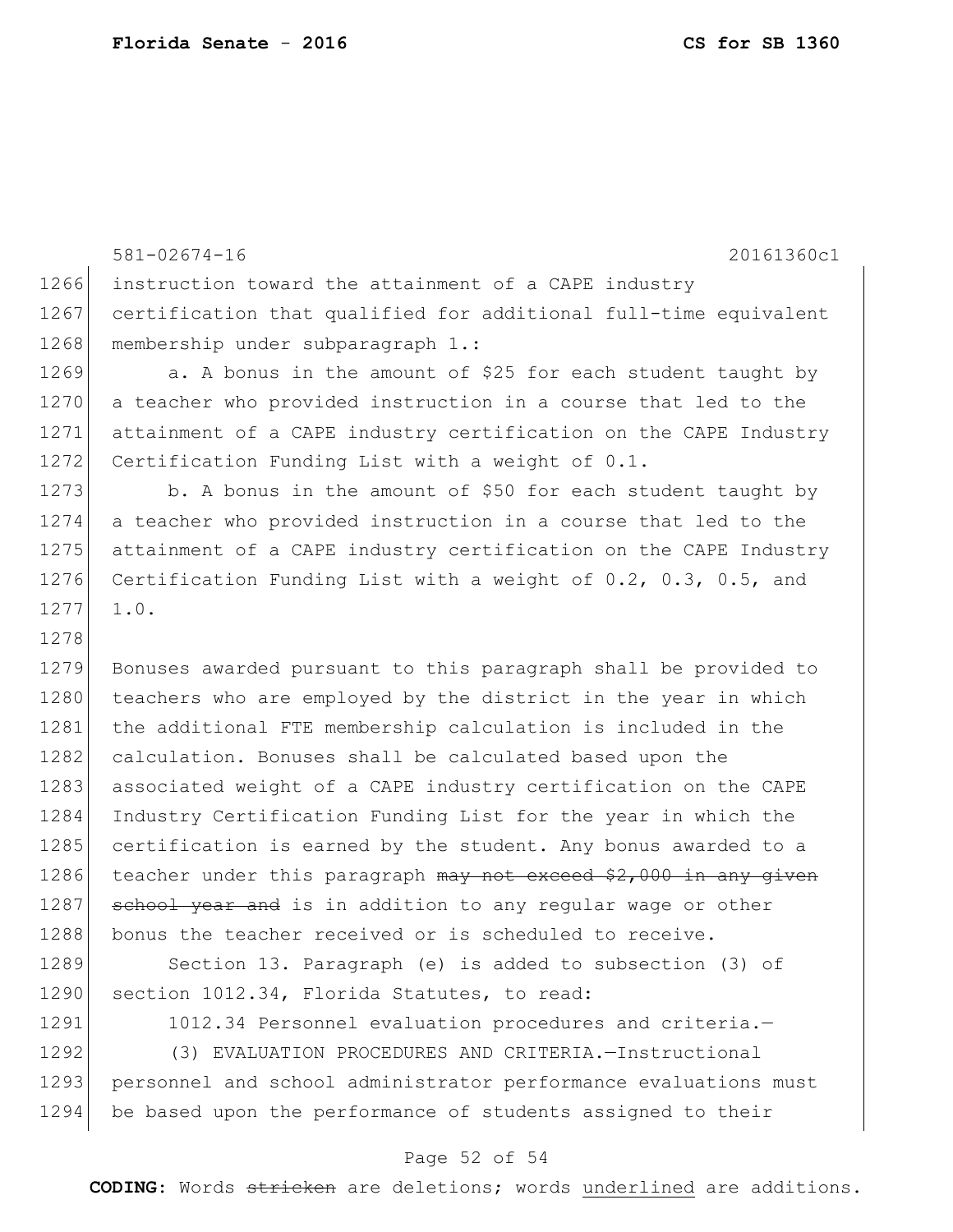|      | $581 - 02674 - 16$<br>20161360c1                                 |
|------|------------------------------------------------------------------|
| 1295 | classrooms or schools, as provided in this section. Pursuant to  |
| 1296 | this section, a school district's performance evaluation system  |
| 1297 | is not limited to basing unsatisfactory performance of           |
| 1298 | instructional personnel and school administrators solely upon    |
| 1299 | student performance, but may include other criteria to evaluate  |
| 1300 | instructional personnel and school administrators' performance,  |
| 1301 | or any combination of student performance and other criteria.    |
| 1302 | Evaluation procedures and criteria must comply with, but are not |
| 1303 | limited to, the following:                                       |
| 1304 | (e) A classroom teacher's performance evaluation must be         |
| 1305 | based on the performance of students with fewer than 25 absences |
| 1306 | within the school year, or for schools with block scheduling,    |
| 1307 | fewer than 10 absences within the school year, assigned to their |
| 1308 | classrooms, as provided in this section.                         |
| 1309 | Section 14. Present subsection (27) of section 1001.42,          |
| 1310 | Florida Statutes, is redesignated as subsection (28), and a new  |
| 1311 | subsection (27) is added to that section, to read:               |
| 1312 | 1001.42 Powers and duties of district school board. - The        |
| 1313 | district school board, acting as a board, shall exercise all     |
| 1314 | powers and perform all duties listed below:                      |
| 1315 | (27) VISITATION OF SCHOOLS. - Visit the schools, observe the     |
| 1316 | management and instruction, give suggestions for improvement,    |
| 1317 | and advise citizens with the view of promoting interest in       |
| 1318 | education and improving the school.                              |
| 1319 | Section 15. By July 1, 2016, the Commissioner of Education       |
| 1320 | shall amend Florida's request for renewal of flexibility under   |
| 1321 | the Elementary and Secondary Education Act of 1965 (ESEA), 20    |
| 1322 | U.S.C. ss. 6301 et seq., as necessary to implement s. 1008.223,  |
| 1323 | Florida Statutes, and submit any additional documentation to the |

# Page 53 of 54